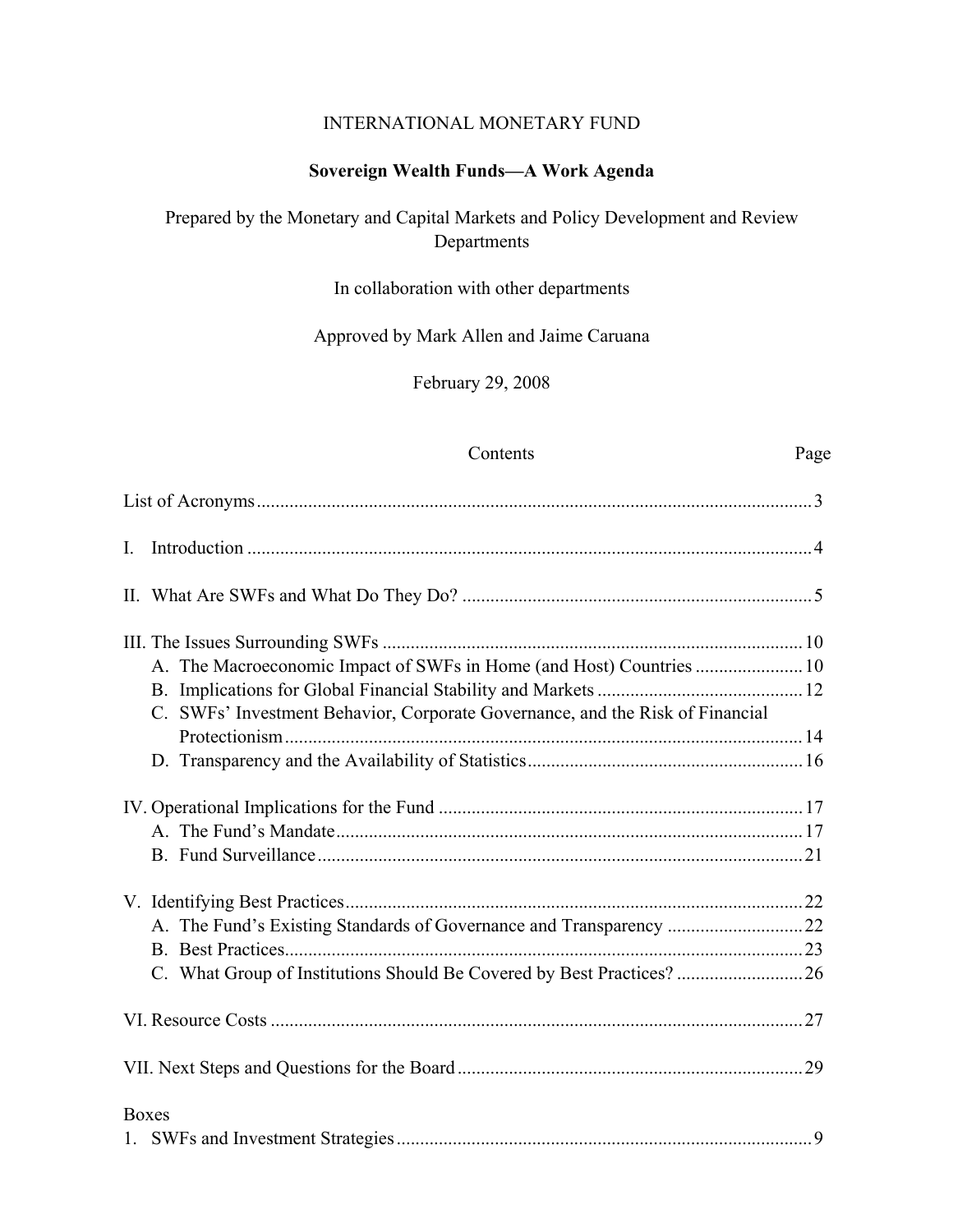| Tables                                                                                 |    |
|----------------------------------------------------------------------------------------|----|
|                                                                                        |    |
|                                                                                        |    |
|                                                                                        |    |
|                                                                                        |    |
| Annexes                                                                                |    |
| I. Portfolio Diversification by SWFs: A Study of the Implications for Global Financial |    |
| Markets.                                                                               |    |
|                                                                                        |    |
|                                                                                        |    |
|                                                                                        |    |
|                                                                                        |    |
|                                                                                        |    |
| <b>Annex Tables</b>                                                                    |    |
|                                                                                        |    |
|                                                                                        |    |
|                                                                                        |    |
| Annex Figure                                                                           |    |
|                                                                                        | 33 |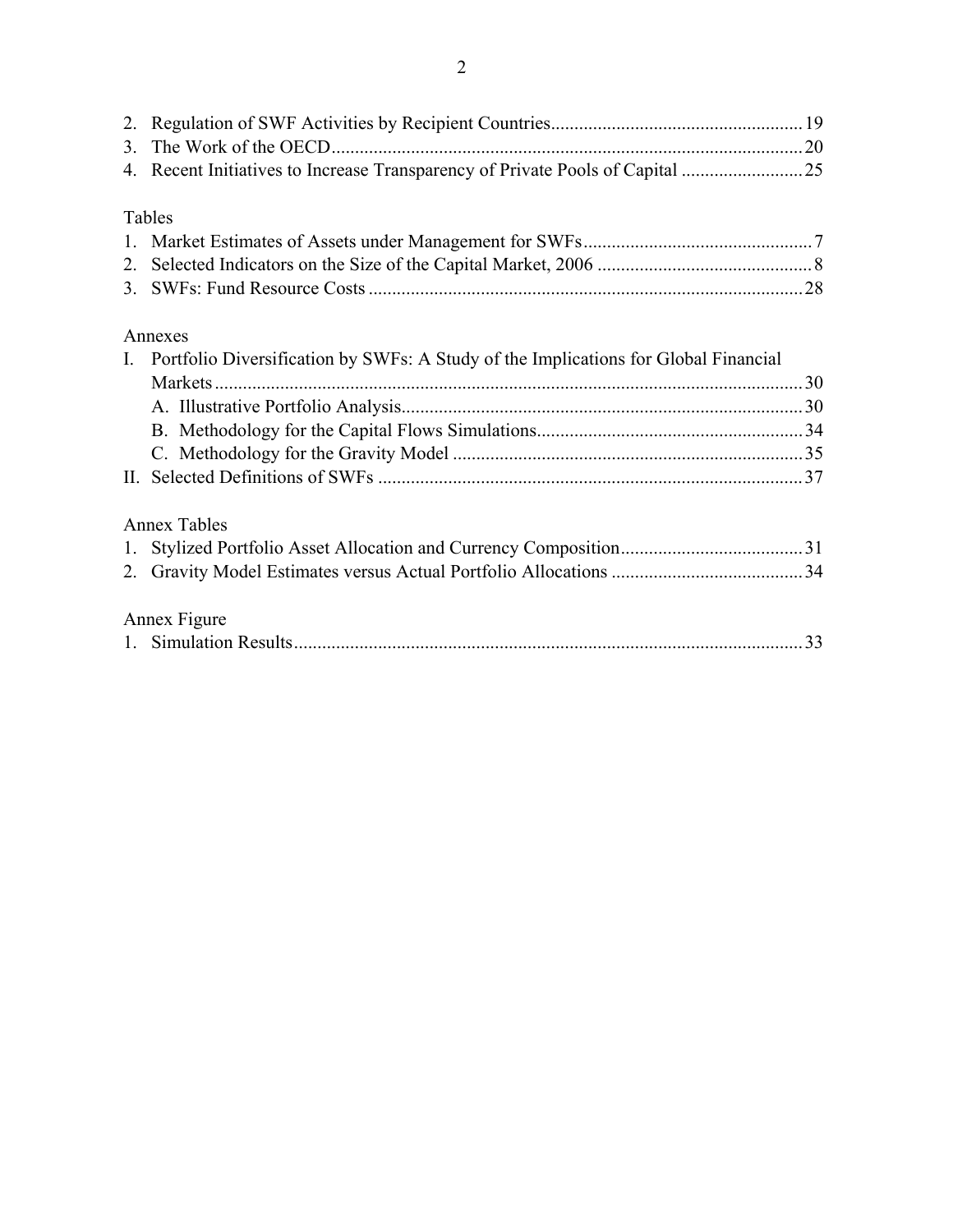# LIST OF ACRONYMS

| <b>ADIA</b>              | Abu Dhabi Investment Authority                                        |
|--------------------------|-----------------------------------------------------------------------|
| <b>BoP</b>               | <b>Balance of Payments</b>                                            |
| <b>BP</b>                | <b>British Petroleum</b>                                              |
| BPM <sub>6</sub>         | Balance of Payments Manual 6                                          |
| <b>CalPERS</b>           | California Public Employees Retirement System                         |
| <b>CIC</b>               | China Investment Corporation                                          |
| <b>CFIUS</b>             | Committee on Foreign Investment in the United States                  |
| <b>COFER</b>             | <b>Currency Composition of Foreign Exchange Reserves</b>              |
| <b>CPIS</b>              | Coordinated Portfolio Investment Survey                               |
| <b>FSA</b>               | UK Financial Services Authority                                       |
| GCC                      | <b>Gulf Cooperation Council</b>                                       |
| <b>GDP</b>               | <b>Gross Domestic Product</b>                                         |
| <b>GFSR</b>              | Global Financial Stability Report                                     |
| <b>GIC</b>               | Singapore's Government Investment Corporation                         |
| GIMF5                    | Global Integrated Monetary Fiscal Model                               |
| <b>GPF</b>               | Norway's Government Pension Fund-Global                               |
| <b>HFSB</b>              | Hedge Fund Standards Board                                            |
| $\mathbf{II} \mathbf{P}$ | <b>International Investment Position</b>                              |
| <b>IOSCO</b>             | International Organization of Securities Commissions                  |
| <b>KIA</b>               | Kuwait Investment Authority                                           |
| <b>KIC</b>               | Korea Investment Corporation                                          |
| <b>NBER</b>              | National Bureau of Economic Research                                  |
| <b>OECD</b>              | Organization for Economic Cooperation and Development                 |
| <b>PIMCO</b>             | Pacific Investment Management Company                                 |
| <b>PWG</b>               | President's Working Group on Financial Markets                        |
| <b>SAA</b>               | <b>Strategic Asset Allocation</b>                                     |
| <b>SWFs</b>              | Sovereign Wealth Funds                                                |
| <b>UCITS</b>             | Undertakings for the Collective Investment of Transferable Securities |
| <b>WEO</b>               | World Economic Outlook                                                |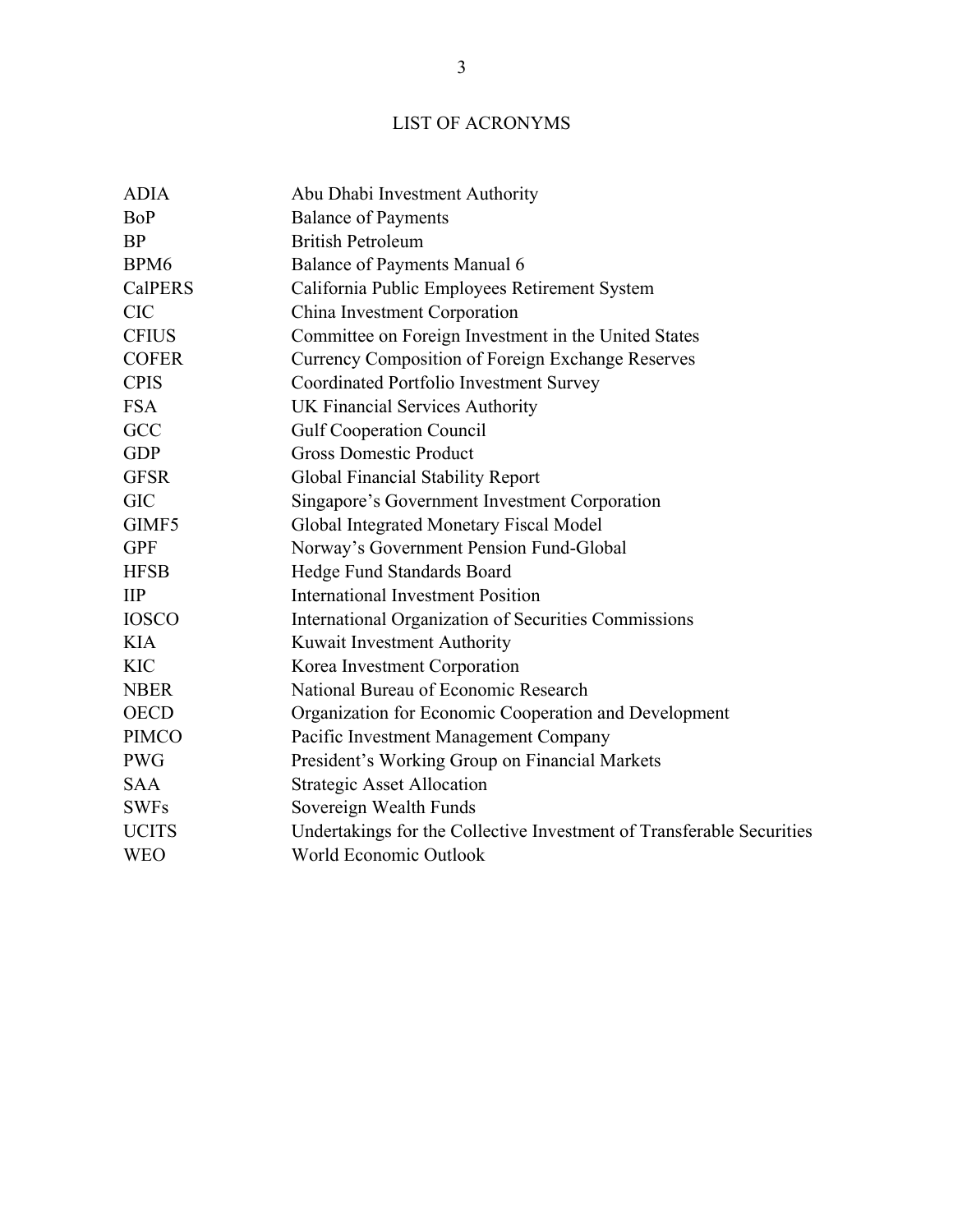#### **Sovereign Wealth Funds—A Work Agenda**

#### I. **INTRODUCTION**

1. **Sovereign Wealth Funds (SWFs) are becoming increasingly important in the international monetary and financial system, attracting growing attention**. SWFs are government-owned investment funds, set up for a variety of macroeconomic purposes. They are commonly funded by the transfer of foreign exchange assets that are invested long term, overseas. SWFs are not new, and some of the longer-established funds—for example those of Kuwait, Abu Dhabi, and Singapore—have existed for decades. However, high oil prices, financial globalization, and sustained, large global imbalances have resulted in the rapid accumulation of foreign assets particularly by oil exporters and several Asian countries. As a result, the number and size of SWFs are rising fast and their presence in international capital markets is becoming more prominent.

2. **SWFs offer various economic and financial benefits.** In their home countries, they facilitate the saving and intergenerational transfer of proceeds from nonrenewable resources and help reduce boom and bust cycles driven by changes in commodity export prices. They also allow for a greater portfolio diversification and focus on return than traditionally is the case for central-bank-managed reserve assets, thereby potentially reducing (or eliminating) the opportunity costs of reserves holdings. For economies with plentiful foreign reserve assets, greater and prudent diversification reflects sound and responsible asset management. From the viewpoint of international financial markets, SWFs can facilitate a more efficient allocation of revenues from commodity surpluses across countries and enhance market liquidity, including at times of global financial stress.

3. **The growth of SWFs has also raised several issues**. Official and private commentators have expressed concerns about the transparency of SWFs, including their size, and their investment strategies, and that SWF investments may be affected by political objectives. They also raise the issue of the expanded role of governments in international markets and industries. There are also concerns about how growing SWFs fit into the domestic policy formulation of countries with SWFs, and how their investments might affect recipient countries with shallow markets. At the same time, countries with SWFs are concerned about protectionist restrictions on their investments, which could hamper the international flow of capital. Some SWFs have argued that they are vulnerable to changes in the regulatory climate, and thus have to operate cautiously as change can be costly.

4. **A better understanding of the role and practices of SWFs could help economies with SWFs to strengthen their domestic policy frameworks and also alleviate concerns and reduce protectionist pressures**. In this regard, the IMFC, in its Communiqué of October 20, 2007, welcomed the Fund establishing a dialogue among and with SWFs, with the goal of identifying best practices. The Fund is also analyzing the relevant issues for investors and recipients of SWF flows. A set of best practices could include public governance and accountability principles, with a view to supporting enhanced understanding of SWF operations and investments.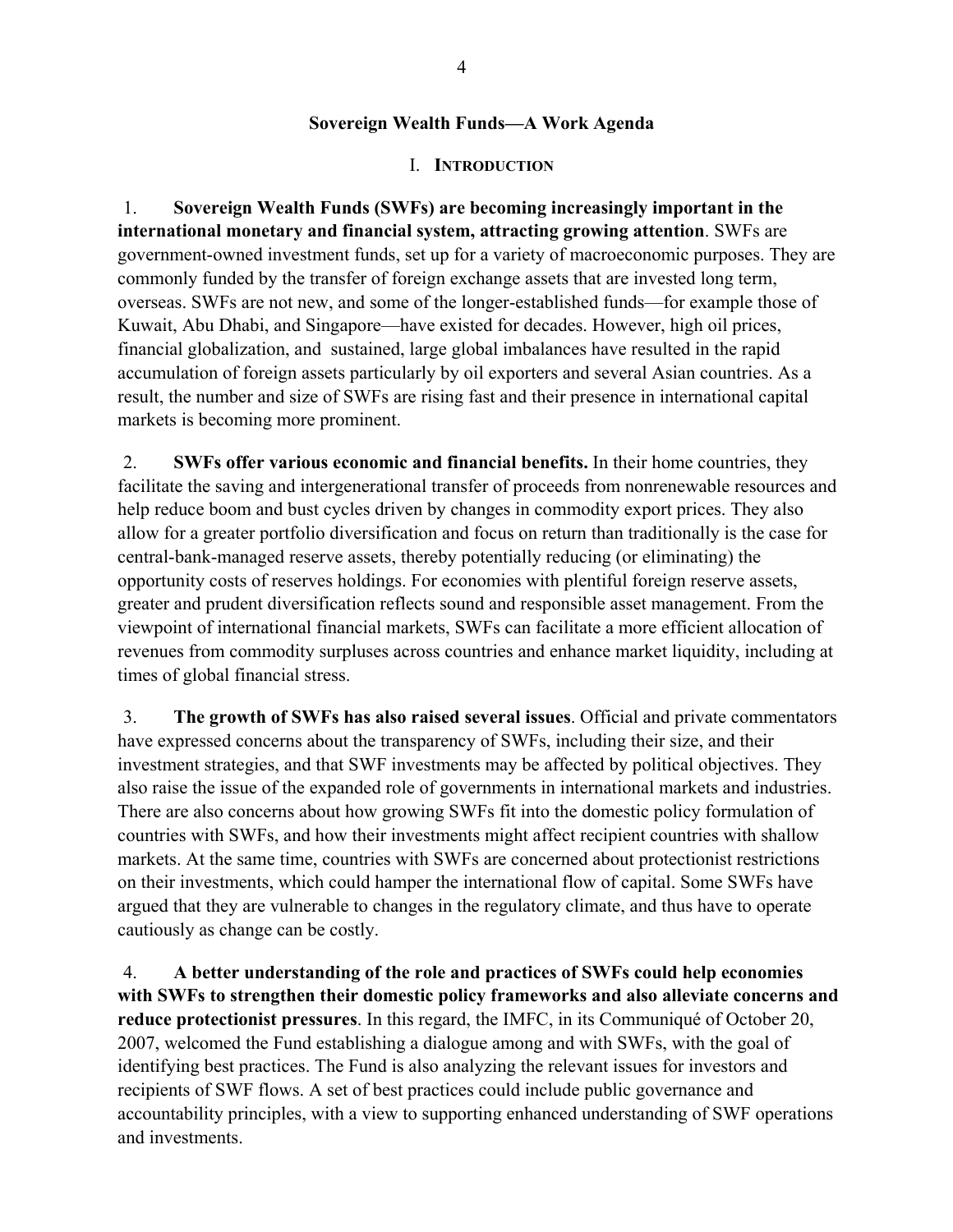5. **Fund staff has intensified work on several fronts**. 1 The Fund organized a first Roundtable of Sovereign Asset and Reserve Managers in November 2007, which facilitated a preliminary discussion of related issues with members and major SWFs. At the Roundtable, participants generally welcomed the Fund's efforts in starting a dialogue on best practices. Staff has also stepped up its analysis of SWFs, drawing out the macroeconomic and financial linkages and including assessments in the Global Financial Stability Report (GFSR), and has intensified contacts with financial market participants. Staff is coordinating its work with the OECD and is also liaising closely with the World Bank and others. The OECD is taking the lead on issues related to investment policies in host countries, including national security issues that are outside the purview of the Fund.

6. **This paper provides an overview of the key issues surrounding SWFs and the implications for the future work of the Fund.** It has two objectives. First, to set out ways to improve the Fund's surveillance over the operations of SWFs, given their importance for domestic economic policy and their effects on international financial markets. Second, to discuss the issues surrounding the development of a set of voluntary best practices which would provide guidance on how to improve institutional arrangements, organizational structures and risk management, and information dissemination practices.

7. **The paper is organized as follows.** Section II sets out what we know about SWFs; Section III explains the issues that they raise; Section IV discusses the operational implications for the Fund; and Section V focuses on identifying best practices. Section VI estimates resource costs, and Section VII lays out possible next steps and questions for the Board.

### II. **WHAT ARE SWFS AND WHAT DO THEY DO?**

8. **SWFs are a heterogeneous group and may serve various purposes.** Five types of SWFs can be distinguished based on their main objective: (i) *stabilization funds*, where the primary objective is to insulate the budget and the economy against commodity (usually oil) price swings; (ii) *savings funds* for future generations, which aim to convert nonrenewable assets into a more diversified portfolio of assets and mitigate the effects of Dutch disease; (iii) *reserve investment corporations*, whose assets are often still counted as reserve assets, and are established to increase the return on reserves; (iv) *development funds*, which typically help fund socio-economic projects or promote industrial policies that might raise a country's potential output growth; and (v) *contingent pension reserve funds*, which provide (from sources other than individual pension contributions) for contingent unspecified pension liabilities on the government's balance sheet.

9. **These objectives may be multiple, overlapping, or changing over time.** For example, in some countries (e.g., Botswana, Russia) stabilization funds have evolved into funds with a

<sup>&</sup>lt;sup>1</sup> Fund Management has set up an interdepartmental working group on SWFs, chaired by the FDMD. The group has been considering various policy, operational, and technical aspects of SWFs that are relevant for Fund surveillance.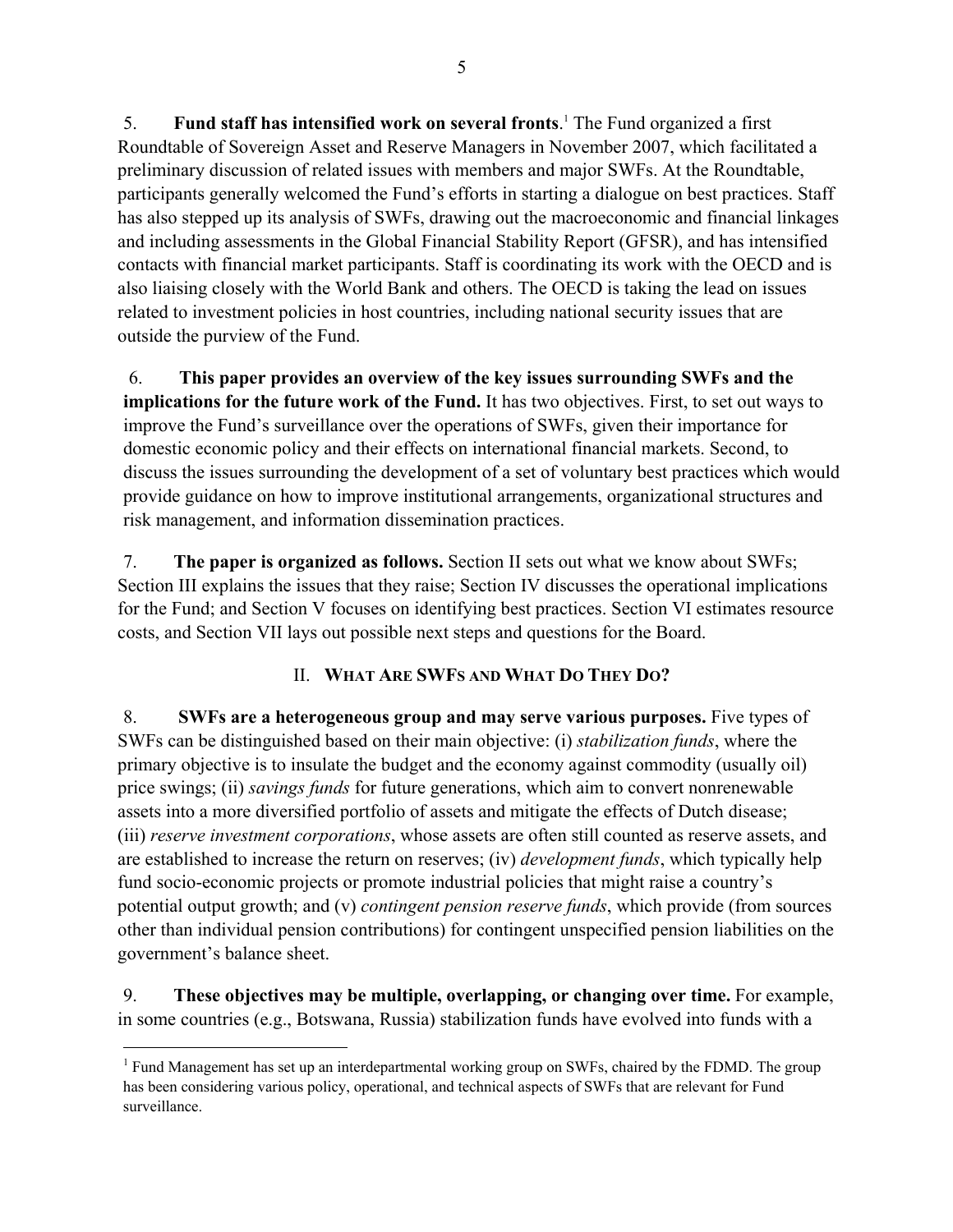savings objective, as accumulated reserves increasingly exceeded the amounts needed for short-term fiscal stabilization. The various objectives of SWFs imply different investment horizons and risk/return trade-offs which have led to different approaches in managing these funds. SWFs with a stabilization objective would put more emphasis on liquidity and have a shorter-term investment horizon than SWFs with a saving objective, where liquidity needs are low.

10. **SWFs are already sizeable and are projected to grow further**. Their growth reflects high oil and non-oil commodity prices and general reserve accumulation in other countries. Estimates of foreign assets held by sovereigns include about US\$7 trillion in international reserves (including gold) and an additional US\$2 to 3 trillion in SWFs (Table 1). SWFs exceed the size of hedge funds (US\$1.7 trillion), but the latter tend to be heavily leveraged, so that the comparison is somewhat misleading. While SWFs may still be relatively small in comparison with total global financial assets, estimated at US\$190 trillion (Table 2), and even smaller relative to total global financial and real assets, they are significant relative to both mature market stock market capitalization and emerging market economies' debt and capital markets. SWFs are likely to become even more important in the future. Current Fund projections show that some sovereigns will continue to accumulate foreign assets as a result of large and persistent current account surpluses. These projections indicate that foreign assets under management of SWFs could reach US\$6–10 trillion by 2013. Other commentators also project rapid growth over the next five to ten years. For example, Morgan Stanley projects that SWFs' assets could exceed official reserves by 2011, and Standard Chartered projects SWFs' assets to reach US\$13.4 trillion over the next decade.<sup>2</sup>

<sup>2</sup> See: "*How Big Could Sovereign Wealth Funds be by 2015*," Stephen Jen, Morgan Stanley (May 3, 2007), "*State Capitalism: The Rise of Sovereign Wealth Funds*," Gerard Lyons, Standard Chartered (November 13, 2007). A McKinsey study of a broader set of "power brokers"—petro-dollar investors, Asian central banks, hedge funds, and private equity firms—also points to rapid growth ("*The New Power Brokers: How Oil, Asia, Hedge Funds, and Private Equity are Shaping Global Capital Markets*," McKinsey, October, 2007).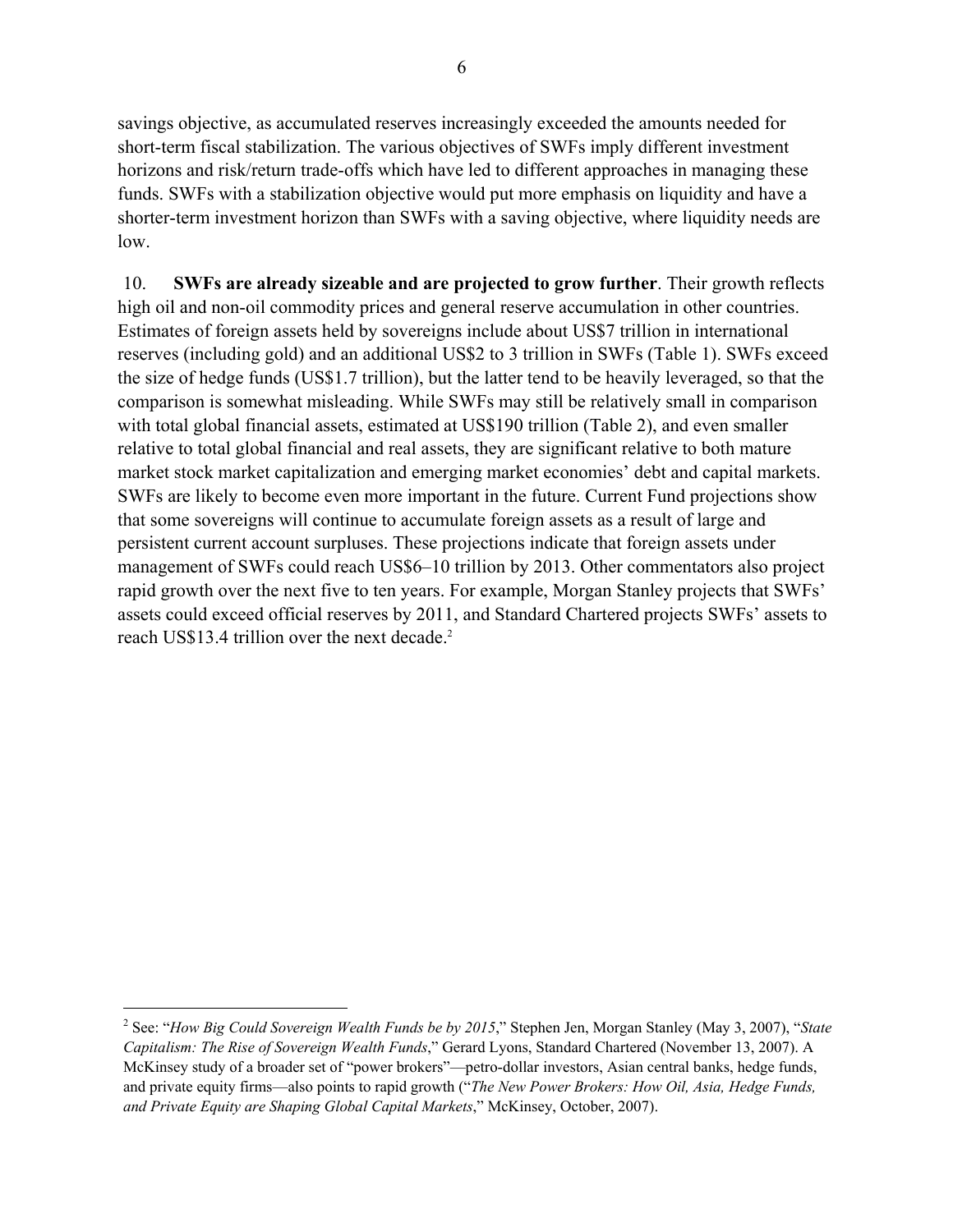|                                    | Name of Fund                             |                | Assets (range) |
|------------------------------------|------------------------------------------|----------------|----------------|
|                                    |                                          | Lower          | Upper          |
| I. Oil and Gas Exporting Countries |                                          |                |                |
| <b>UAE</b>                         | Abu Dhabi Investment Authority           | 250            | 875            |
| Norway                             | Government Pension Fund-Global           | 380            | 380            |
| Saudi Arabia 1/                    | No designated name                       | 289            | 289            |
| Kuwait                             | Reserve Fund for the Future Generations/ | 213            | 213            |
|                                    | Government Reserve Fund                  |                |                |
| Russia                             | Reserve Fund                             | 125            | 125            |
|                                    | National Welfare Fund                    | 32             | 32             |
| Libya                              | Libyan Investment Corporation            | 50             | 50             |
| Qatar                              | State Reserve Fund/Stabilization fund    | 30             | 50             |
| Algeria                            | Reserve Fund/Revenue Regulation Fund     | 43             | 43             |
| USA (Alaska)                       | Alaska Permanent Reserve Fund            | 40             | 40             |
| <b>Brunei</b>                      | <b>Brunei Investment Authority</b>       | 30             | 30             |
| Kazakhstan                         | National Fund                            | 21             | 21             |
| Malaysia                           | Khazanah Nasional BHD                    | 19             | 19             |
| Canada                             | Alberta Heritage Savings Trust Fund      | 16             | 16             |
| Nigeria                            | <b>Excess Crude Account</b>              | 11             | 11             |
| Iran                               | Oil Stabilization Fund                   | 9              | 9              |
| Azerbaijan                         | State Oil Fund                           | 2.5            | 2.5            |
| Oman                               | State General Reserve Fund               | $\overline{2}$ | $\overline{2}$ |
| Timor-Leste                        | Petroleum Fund of Timor-Leste            | 1.4            | 1.4            |
| Venezuela                          | FIEM - Macroeconomic Stabilization Fund  | 0.8            | 0.8            |
| Trinidad & Tobago                  | Revenue Stabilization Fund               | 0.5            | 0.5            |
| II. Asian Exporters                |                                          |                |                |
| Singapore                          | Government Investment Corp.              | 100            | 330            |
| China                              | China Investment Corporation             | 200            | 200            |
| Singapore                          | <b>Temasek Holdings</b>                  | 108            | 108            |
| Korea                              | Korea Investment Corp.                   | 30             | 30             |
| Taiwan, Province of China          | National Stabilisation Fund              | 15             | 15             |
| <b>III. Other Countries</b>        |                                          |                |                |
| Australia                          | Australian Future Fund                   | 54             | 54             |
| Chile                              | Economic and Social Stabilization Fund   | 14.9           | 14.9           |
|                                    | Pension Reserve Fund                     | 1.5            | 1.5            |
| Botswana 1/                        | Pula Fund                                | 4.7            | 4.7            |
| Kiribati                           | Revenue Equalization Fund                | 0.4            | 0.4            |
| Total                              |                                          | 2,093          | 2,968          |

# **Table 1. Market Estimates of Assets Under Management for SWFs**

Based on Latest Available Information (As of February 2008) (In billions of U.S. dollars)

Sources: Deutsche Bank; Morgan Stanley; news articles; Peterson IIE; PIMCO; and SWF websites.

1/ Part of the investment tranches of these countries' central banks.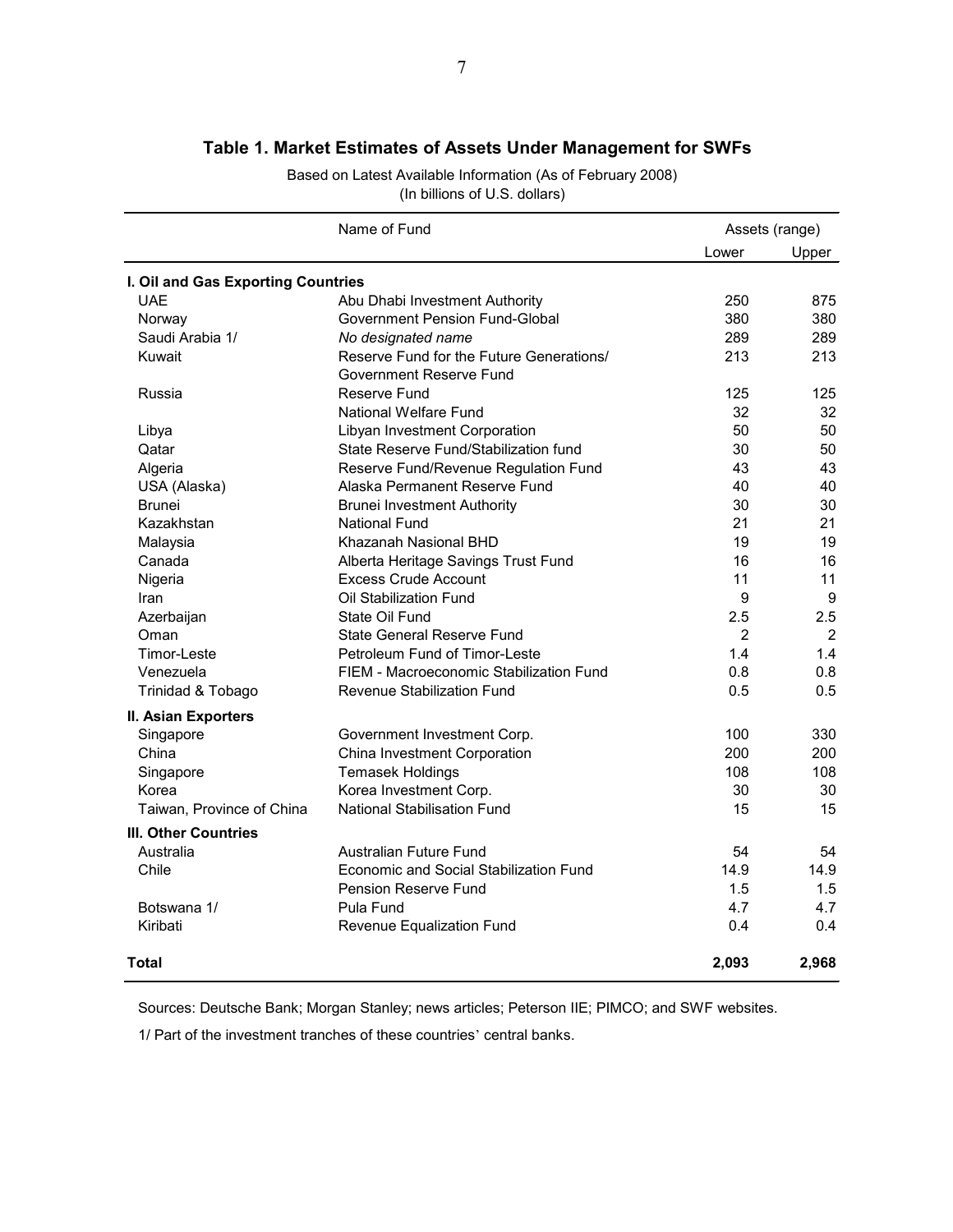|                | <b>GDP</b> | Stock<br>market<br>capitalization | <b>Public</b> | <b>Debt Securities</b><br>Private | Total | Bank<br>Assets | Bonds,<br>Equities,<br>and<br><b>Bank Assets</b> |
|----------------|------------|-----------------------------------|---------------|-----------------------------------|-------|----------------|--------------------------------------------------|
| World          | 48.2       | 50.8                              | 25.6          | 43.1                              | 68.7  | 70.9           | 190.4                                            |
| North America  | 14.5       | 21.3                              | 6.9           | 21.1                              | 28.0  | 12.1           | 61.5                                             |
| Japan          | 4.4        | 4.8                               | 6.8           | 2.0                               | 8.7   | 6.4            | 19.9                                             |
| European Union | 13.6       | 13.1                              | 7.7           | 15.5                              | 23.2  | 36.6           | 72.9                                             |
| <b>EMC</b>     | 14.1       | 11.7                              | 3.9           | 2.2                               | 6.1   | 11.3           | 29.0                                             |

**Table 2. Selected Indicators on the Size of the Capital Market, 2006**

(In trillions of U.S. dollars)

Source: *Global Financial Stability Report* , October 2007 (page 139).

11. **While some information is available, there is no uniform public disclosure of the assets, strategies, and governance of SWFs, and a few funds reveal little at all.** Institutional arrangements, such as withdrawal and accumulation rules, investment management, and reporting channels are in a number of cases not publicly disclosed, and internal and external accountability arrangements are sometimes unclear. Furthermore, although the funds are clearly important for domestic policy management it is sometimes difficult to establish how the funds are integrated into domestic policy frameworks and macroeconomic data sets.<sup>3</sup> However, some SWFs are leading the way in disclosure (Canada and Norway) and others are already taking steps to increase the amount of information they disclose (for example, in 2007, the Kuwait Investment Authority disclosed its total assets). And others are beginning to strengthen organizational structures and provide more information on their investment policies.4

12. **The information that is available suggests SWFs have been largely conservative investors**. While some SWFs have acquired significant ownership and control of companies, many funds—including e.g., Norway's Government Pension Fund-Global (GPF) and some of the larger funds from the Middle East—are known to behave as portfolio investors, investing relative to a market index, and holding only small stakes in individual companies (Box 1). Some SWFs—in particular the newer funds—rely mostly on external fund managers, while others have come to manage more of their investments in-house. In contrast to hedge

<sup>&</sup>lt;sup>3</sup> One example where information on the domestic policy framework is available is Singapore, where the SWFs are integrated in the fiscal framework through a constitutional rule that allows a transfer to the budget of up to 50 percent of dividends and interest earned. In practice, the allocation has been significantly less than this upper bound.

<sup>&</sup>lt;sup>4</sup> For example, at the 2007 IMF Roundtable, several funds pointed to the need to establish a benchmark for SWFs in the area of prudent management of sovereign wealth. And several SWFs have started using speeches, interviews, and press releases to explain objectives, investment strategies, and investment decisions.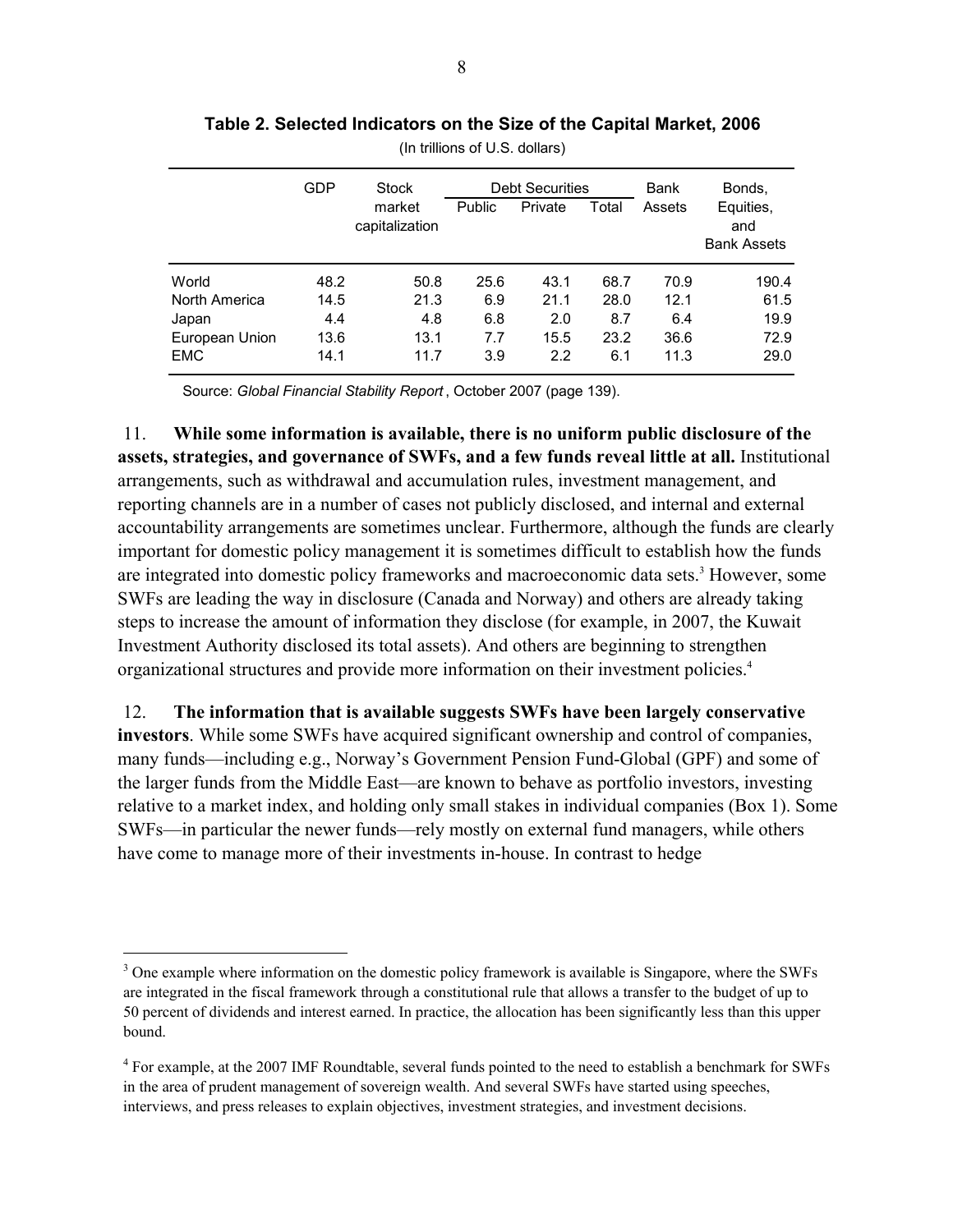#### **Box 1. SWFs and Investment Strategies**

SWFs are a heterogeneous group of investors that apply a wide range of investment strategies reflecting their different objectives. When executing their strategic asset allocation (SAA), some SWFs invest solely in publicly-listed financial assets (e.g., bonds and equities), while others invest across all major asset classes, including alternative investments. Some SWFs invest relative to market indices and sometimes put additional caps on the maximum holding of each company's shares with a view to ensuring diversification. Other SWFs that aim at maximizing absolute returns over longer time horizons may shift between different asset classes and acquire larger stakes in specific companies that they see as profitable investments. It is unclear how active a role they have in these companies. However, the evidence suggests that SWF are generally passive and long-term investors with no desire to impact company decisions by actively using their voting rights.<sup>1</sup> Some apply social responsibility or ethical guidelines to rule out specific industries (e.g., tobacco, military) that may not conform with the social and ethical objectives of their governments.

Most SWFs actively use external managers, either to match index returns or to create active risk-adjusted return.<sup>2</sup> Although, public sector investment managers—such as reserve managers—have significant experience in fixed-income markets, they often have limited capacity for investment in other asset classes, such as equities. Thus, the SWFs rely on external fund managers to implement their strategic asset allocation in areas where their capacity is limited. Some SWFs have, however, established in-house capacity and operate as highly professional investment managers (e.g., Norway, Abu Dhabi, and Singapore), and rely less on external managers than in their past. Some commentators have highlighted that by using external managers and passive index-based investment strategies, SWFs may be able to obtain the desired asset class returns, while avoiding potential scrutiny of their investments and how they execute their voting rights.

 $^{2}$  Some SWFs taking larger stakes in companies have explicitly relinquished their voting rights as a condition for entering into private transactions; this was for instance the case when China Investment Corporation acquired a stake in Blackstone Group of close to 10 percent in May 2007.

funds and private equity firms, SWFs' use of leverage is generally thought to be low, although some funds have used leverage.<sup>5</sup>

# 13. **SWF portfolios typically involve more diversified asset allocations than traditional reserves holdings, with considerable stakes in equities and a wider geographical**

**dispersion.** More precise portfolio compositions are known for only a few funds, but the higher risk profile is evident, for instance, in Norway's GPF, which currently invests some 40 percent of holdings in equities (and the balance in fixed income) and aims for an allocation of 60 percent in equities by 2010. This portfolio composition resembles that of the larger public sector pension funds, such as the Canadian Caisse de Dépôt et Placement du Québec and the Dutch Algemeen Burgerlijk Pensioenfonds, and some market observers expect newer SWFs to

 $1/T$  This means that they vote by proxy and often ask external managers to vote on their behalf.

<sup>&</sup>lt;sup>5</sup> See Setser and Ziemba, "*Understanding the New Financial Superpower—The Management of GCC Official Foreign Assets*," *RGE Monitor*, December 2007.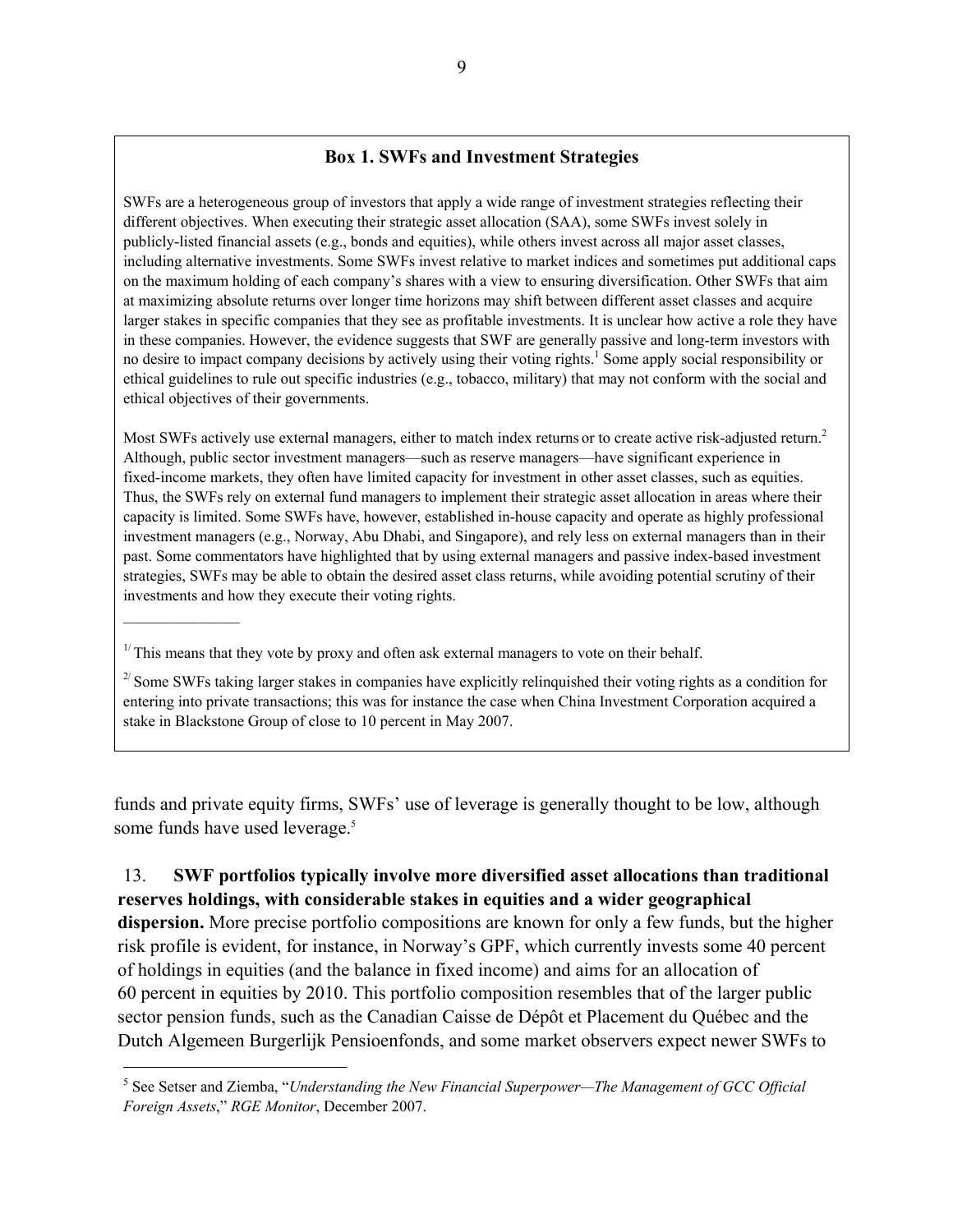move in this direction.<sup>6</sup> Consistent with their long-term orientation, SWFs are estimated to hold relatively large shares in emerging markets, which tend to be more volatile but generate higher returns in the long run.<sup>7</sup> A few SWFs have also made alternative investments including in hedge funds, private equity, and real estate.

14. **In the recent financial turmoil, SWFs have demonstrated that they can have a stabilizing influence on markets.** This is illustrated by the recent announcements of substantial injections of capital into several large banks by SWFs from East Asia and the Middle East (totaling over US\$35 billion).<sup>8</sup> These are likely to facilitate the replenishment of the capital bases of systemically important banks and should help contain the impact on credit markets of large bank losses, and safeguard the continuation of bank lending. This supports the view that SWFs can mitigate market stress. However, in other circumstances SWFs could pose risks and it is difficult to assess whether SWF positions would remain steady and resilient in the face of other major macroeconomic shocks.

15. **There is no clear evidence that SWF investments have been motivated by narrow political objectives**. Thus far, it has not been evident that SWF governments have directly interfered with individual investment decisions of their funds or used them for political objectives. However, SWF governments are typically involved in determining the overall objectives of the funds, the broad investment framework, and the level of risk tolerance within which their funds are allowed to operate. A few also subscribe to ethical guidelines, for example in Norway, where such guidelines are endorsed by parliament, and where the GPF is subject to associated recommendations from an ethics council.

### III. **THE ISSUES SURROUNDING SWFS**

#### **A. The Macroeconomic Impact of SWFs in Home (and Host) Countries**

16. **A key question is how SWFs affect policy and policy coordination in the domestic economy.** SWFs' assets, and the returns they generate, are likely to have a significant impact on a country's public finances, monetary conditions, the balance of payments, and balance-sheet linkages. They may also affect public sector wealth, and have implications for private sector behavior. Well-designed SWFs can support sound fiscal and monetary policies, and mitigate Dutch disease effects. At the same time, SWFs may also create macroeconomic policy challenges, and appropriate coordination between the SWF and the fiscal and monetary

<sup>6</sup> See Morgan Stanley (Stephen Jen) "*Currencies—A 25–45–30 Long-Term Model for SWFs*," research note, October 11, 2007.

<sup>&</sup>lt;sup>7</sup> For instance, it is estimated that 22 percent of investments from the Gulf are in Asia, the Middle East, and North Africa (McKinsey Global Institute).

<sup>&</sup>lt;sup>8</sup> Prominent recent investments include participations by GIC (Singapore) and ADIA (UAE) in Citigroup; by Temasek (Singapore), KIC (Korea), and KIA (Kuwait) in Merrill Lynch; by CIC (China) in Morgan Stanley; and by GIC (Singapore) in UBS.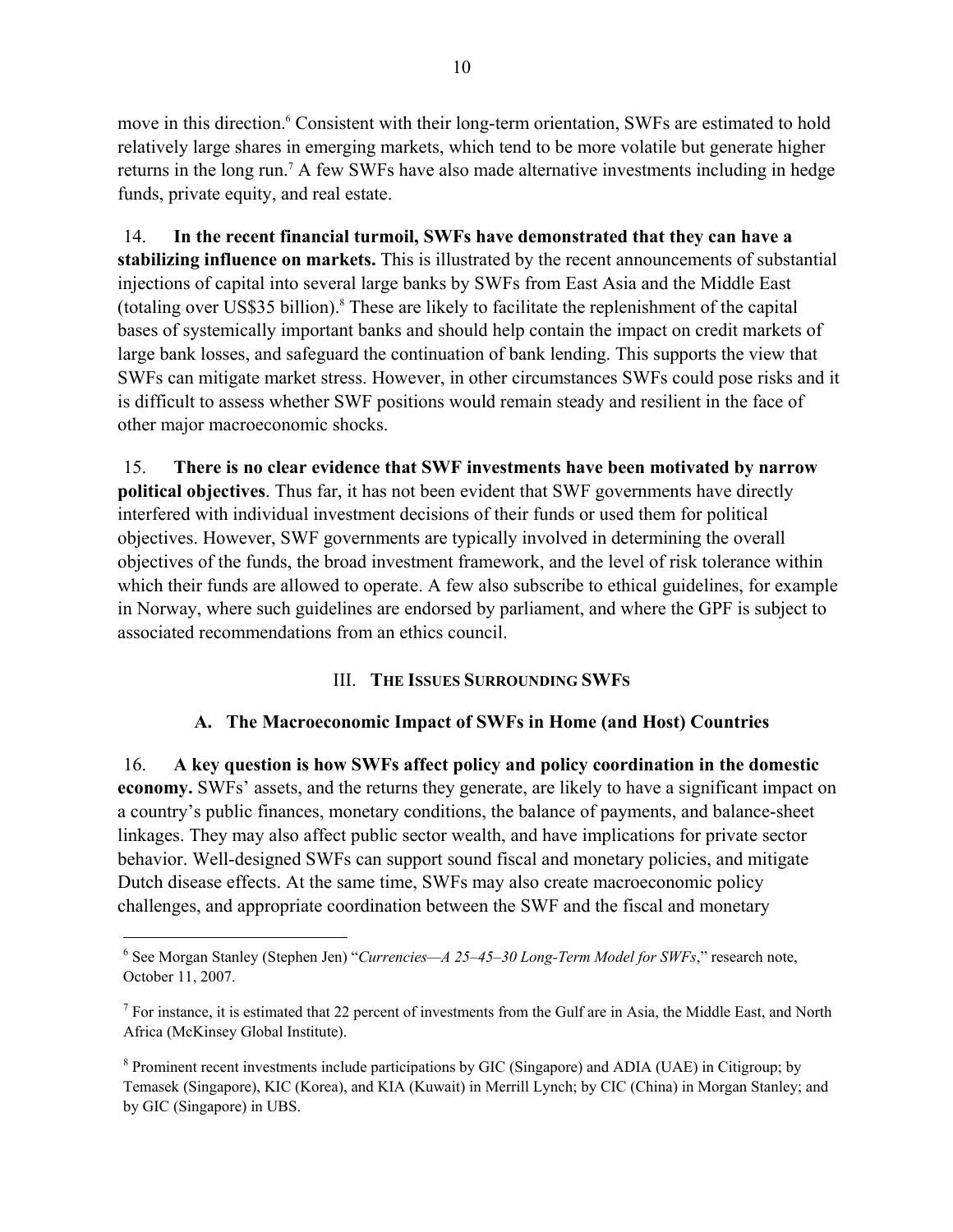authorities is therefore critical to achieve overall policy objectives. At least four policy angles are relevant: fiscal policy, monetary policy, balance sheet implications, and external stability.

17. **Fiscal policy**. An SWF can be a useful fiscal policy tool provided that it is well-integrated in a sound overall fiscal management framework. In particular, SWFs can facilitate fiscal stabilization, and/or the saving of fiscal resources for long-term purposes—for example, preparing for population aging or facilitating intergenerational transfers. They can also introduce more professional and comprehensive investment and risk management frameworks, and enhance the transparency and accountability in the management of government financial assets. Sound management of an SWF can result in higher risk-adjusted returns and could help to reduce (or eliminate) the opportunity costs of reserves holdings. However, SWFs may also pose fiscal risks when they are poorly managed. International experience has shown that oil funds with rigid operational rules and the authority to spend independently, or those that are involved in quasi-fiscal activities (including on-lending) have led to a fragmentation of the budget process. This has potential negative implications for the efficiency (and transparency) of resource allocation and cash management, in particular when control and monitoring mechanisms are weak.<sup>9</sup> Moreover, since SWFs can potentially generate losses, the fiscal authorities, given their fiduciary role, have a direct stake in ensuring an adequate risk profile and sound management of their SWFs. Finally, SWFs need to be taken into account in public sector solvency and debt sustainability assessments.

18. **Monetary policy**. In some circumstances, the activities of SWFs could have a bearing on the exchange rate as investment abroad, followed by the repatriation of returns, involves currency transactions. If SWFs have discretion over whether they invest domestically or abroad, then decisions over investments will require careful coordination with the monetary authorities. Otherwise, a sizeable shift from foreign into domestic assets would pose difficulties for the monetary authorities' sterilization operations. Possible SWF investments in domestic assets also raises an additional set of issues as they add to domestic demand, can cause local asset price bubbles, and may complicate monetary policy by injecting liquidity into the system.

19. **Public-Sector Balance Sheets**. One of the motives for setting up an SWF is to enable better management of the public-sector balance sheet and to ensure that the asset management strategy of the SWF is consistent with an economy's underlying macro-fiscal objectives, while taking into account associated risks. The objectives of an SWF will have implications for its investment policy and asset management strategy. For instance, stabilization funds, which serve short- to medium-term objectives, are normally more conservative in their strategic asset allocation, using shorter investment horizons and low risk-return profiles. By contrast, SWFs with long-term objectives typically aim at generating higher returns over a long time horizon, and effectively have higher risk profiles. SWFs with objectives to hedge against country-specific risks may hold assets with negative correlation to the country's major exports

<sup>9</sup> See "*The Role of Fiscal Institutions in Managing the Oil Revenue Boom*," March 5, 2007, www.imf.org/external/np/pp/2007/eng/030507.pdf.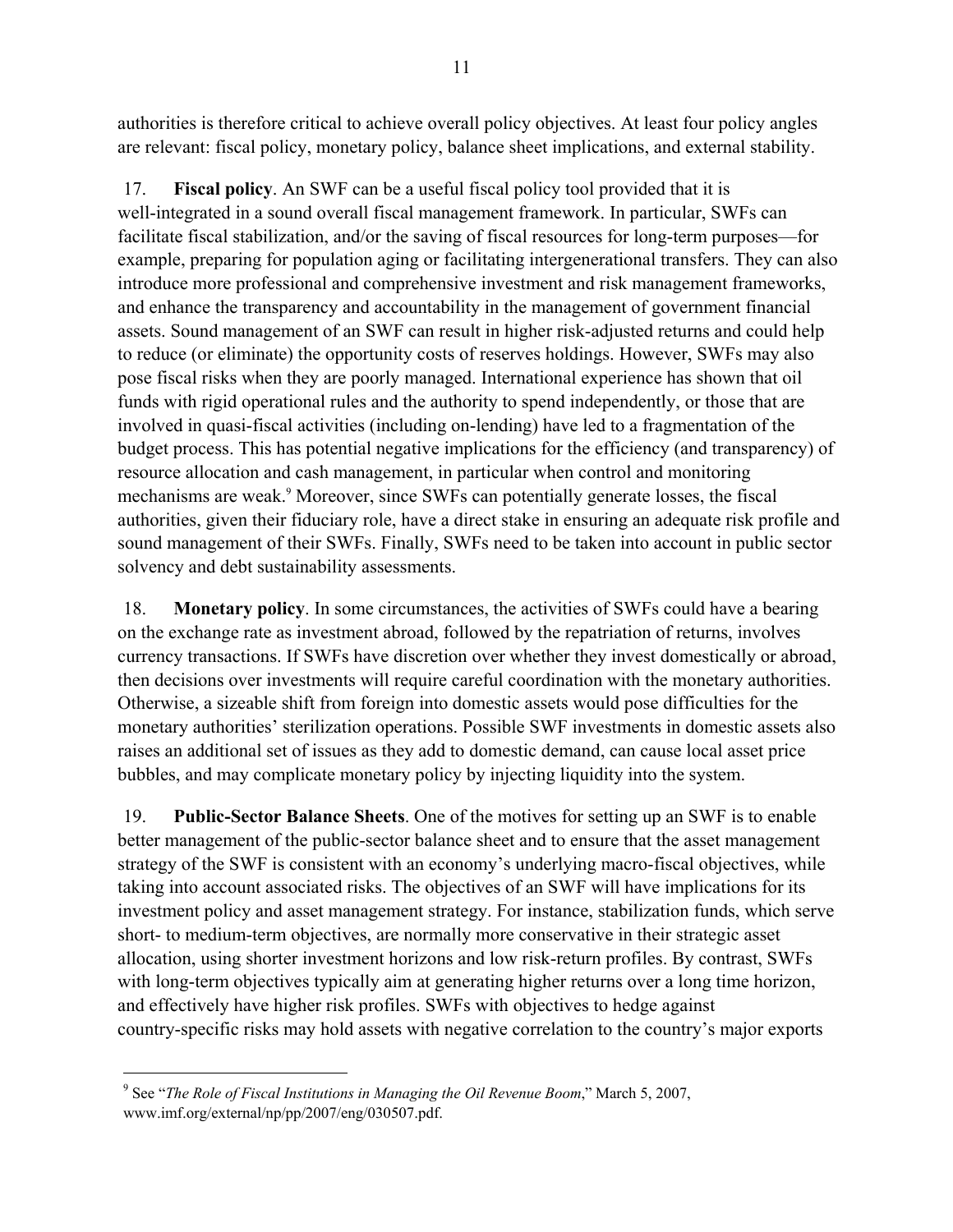to offset terms-of-trade shocks. SWFs with explicit (or even implicit) liabilities will need to take into account portfolio mismatches and the risks to balance-sheet soundness—for example, leveraging SWFs by borrowing domestically to accumulate foreign assets would substantially add to fiscal risks and call into question the adequacy of the overall policy mix. Where SWFs have multiple objectives, this can be problematic—especially if the different objectives conflict with each other. Therefore, clarifying and limiting the objectives of an SWF are important, as is effective coordination with the government and the monetary authorities.

20. **External stability**. SWFs may also have important implications for the assessment of members' external stability both in the current and capital account. These are relevant for both the surveillance of countries with SWFs and for countries that receive large SWF inflows.

- For countries with SWFs, the SWF is likely to be a key part of the assessment of external stability which requires the country's net external asset position to be evolving in a manner consistent with the country's structure and fundamentals, usually measured by the underlying current account.
	- o For commodity exporters, it may be appropriate to run transitory current account surpluses during the period in which the resources are being extracted and exported, and to draw down the assets after the resources have been exhausted. And so the impact of transitory price shocks and the depletion of natural resources need to be taken into account when forming a view on a country's external stability position.
	- o For other countries with SWFs—where the accumulation of net foreign assets may in some cases be related to exchange rate policies—the assessment of external stability is likely to be less affected by swings in commodity prices. In these cases, exchange rate policies may be aimed at an export-oriented development strategy or a desire to self-insure against economic and financial risks. The assessment of external stability would need to consider reserve adequacy.
- For countries that receive SWF inflows, these flows are likely to affect the capital and financial account, and relative prices, and thus may affect external stability. A better understanding of the character and motive of SWF-related inflows may lead to a better policy reaction, and could alleviate concerns that such flows might suddenly reverse. While the challenges in managing these capital flows will be small for large advanced economies, they may be acute for small open economies (if these flows are large relative to total capital flows), and for economies with nascent capital markets.

# **B. Implications for Global Financial Stability and Markets**

21. **A key question is how SWFs affect global financial markets.** SWFs can play a stabilizing role in global financial markets. First, many commentators highlight that as long-term investors with no imminent call on their assets, and with mainly unleveraged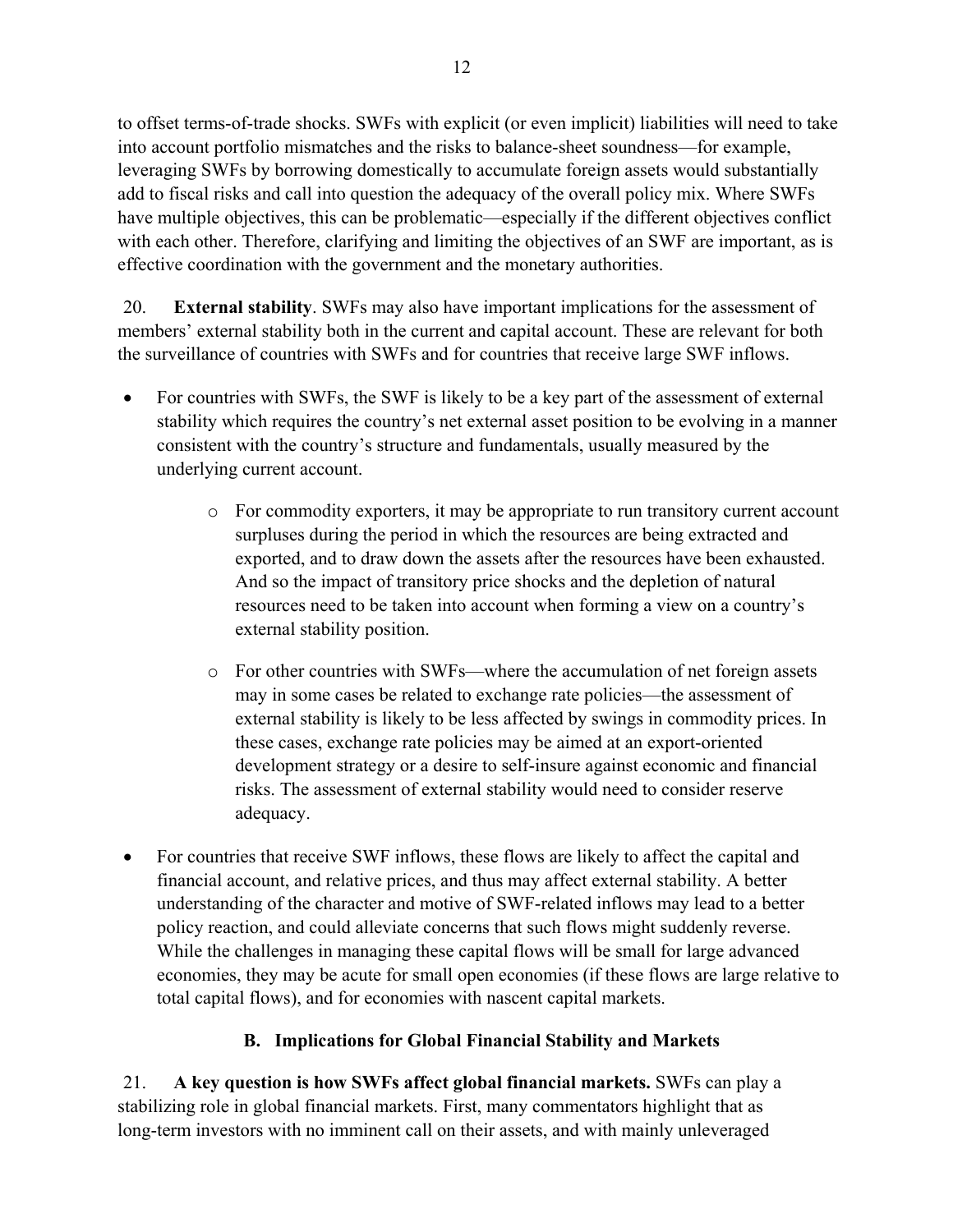positions, SWFs are able to sit out longer during market downturns or even go against market trends. Second, large SWFs may have an interest in pursuing portfolio reallocations gradually so as to limit adverse price effects of their transactions. Third, SWFs' investments may enhance the depth and breadth of markets. Fourth, SWFs could, as long-term investors and by diversifying the global investor base, contribute to greater market efficiency and lower volatility. Currently, SWFs are generally not regarded as highly leveraged and there is little evidence of sudden shifts in portfolio allocations.

22. **Although SWFs appear to have been a stabilizing force thus far, given their size, there are circumstances in which they could cause volatility in markets.** Having large, and often unclear, positions in financial markets, SWFs—like other large institutional investors have the potential to cause market disturbance. For instance, actual or rumored transactions may affect relative valuations in particular sectors and result in herding behavior, adding to volatility.10 Such effects could be especially pronounced in shallower markets. And so recipient countries with small markets would also need to consider how to manage these large capital inflows. Similarly, if SWFs begin to pursue riskier investment strategies, particularly involving the use of leverage and margin requirements that may be called quickly, they may act so as to amplify rather than stabilize cycles. Finally, involvement of SWFs in the financial sector—like any other foreign involvement—may complicate the crisis management and coordination efforts of a central bank in the face of financial turmoil.

23. **The shift from reserve assets to SWFs could have implications for the absolute and relative price of assets, the flow of funds between countries, and the evolution of global imbalances.** By their nature, SWFs are expected to invest in more diversified portfolios, and riskier assets, than traditional reserve holdings. And this is confirmed by recent private sector studies.11 Fund staff research—using stylized scenarios of asset allocation for countries that are in the process of shifting away from holding reserves to more diversified assets—also suggest that the pattern of global capital flows will be affected by an increase in SWF assets (see Annex I for details).

24. **Significant effects may be felt on mature sovereign debt markets**. First, SWFs may increasingly diversify their existing portfolio away from low-risk, short-term instruments, such as U.S. Treasury bills, and into longer-term equity stakes. This may affect interest rates and equity prices. Second, if SWFs diversify away from dollar holdings, and invest more in line with global equity indices, a decline in capital inflows into the United States may cause an increase in real interest rate differentials and a dollar depreciation. However, at present this effect appears to have been offset to some degree by the announced large injections of capital

<sup>10</sup> See for example: Corsetti, Dasgupta, Morris, and Shin, *"Does One Soros Make a Difference? A Theory of Currency Crises with Large and Small Traders,*" (September 2001).

 $11$  McKinsey notes that petrodollar investments are allocated more to emerging markets, particularly Asia. Setser (Council of Foreign Relations) notes that Gulf central banks invest heavily in U.S. dollars but speculates that ADIA has diversified away from U.S. equities toward emerging market assets.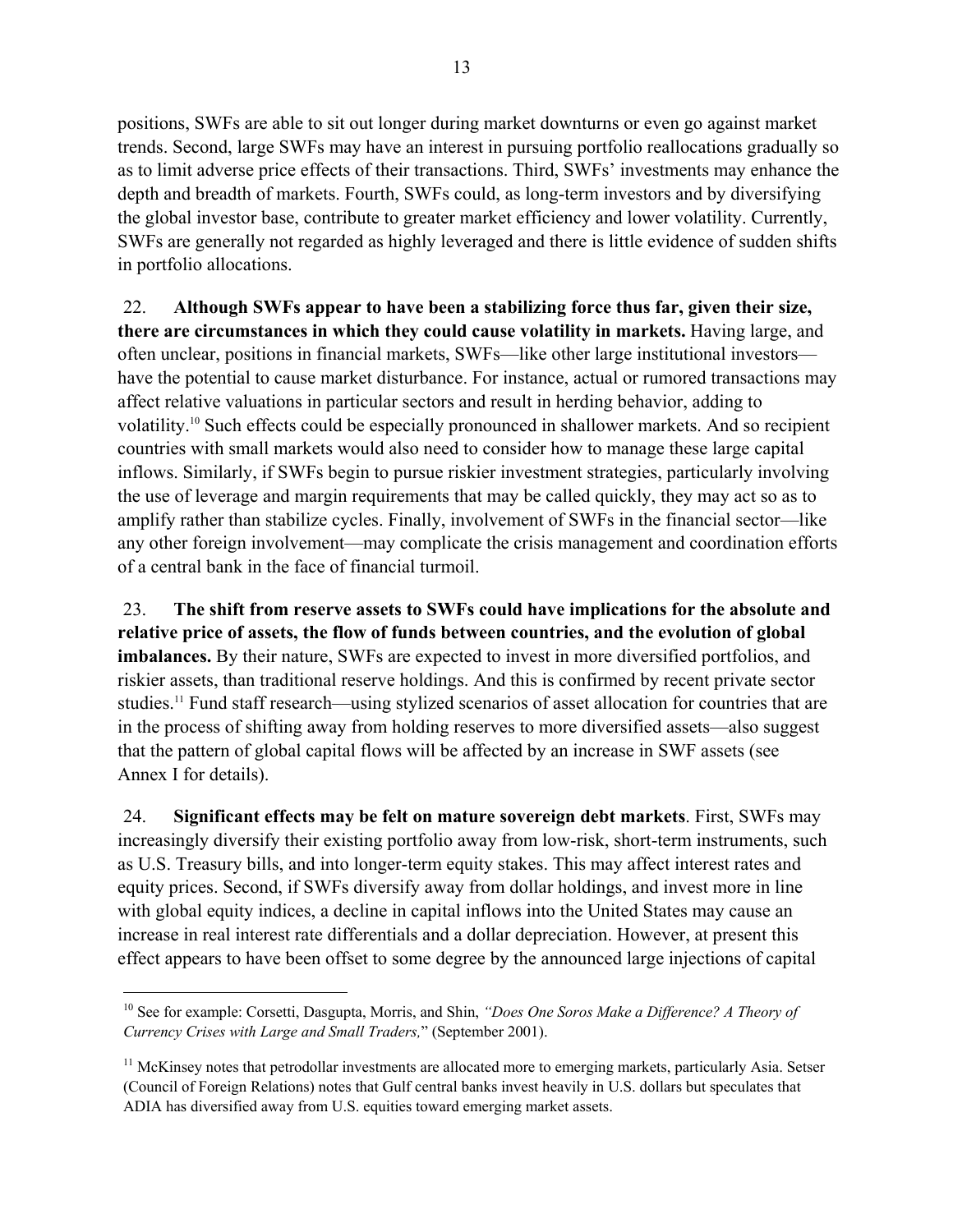into the U.S. banking sector. In the rest of the world, higher capital inflows would lead to lower real interest rates, more appreciated currencies (in real effective terms), and higher domestic demand. Estimates of this sort are inevitably subject to many caveats: these include uncertainties over shifts in asset allocation, and the fact that the reactions of other investors are not taken into account. But they demonstrate the likely direction of the effects, also supported by separate research based on a gravity model and other studies.<sup>12</sup>

25. **Overall, SWFs carry important implications for multilateral surveillance and financial stability analysis**. Their current and expected effects on capital flows and relative yields need to be examined. This is further discussed in Section IV.

### **C. SWFs' Investment Behavior, Corporate Governance, and the Risk of Financial Protectionism**

26. **Good corporate governance of SWFs is a key issue for domestic stakeholders.** It provides the checks and balances that ensure that organizations are run efficiently and in accordance with the stated objectives of their owners. A clear relationship between the authorities and the SWF will also help improve the coordination and management of domestic economic policies. Many features of good corporate governance are universally applicable.<sup>13</sup> For instance, general principles regarding the rights of the shareholder and key ownership functions, the role of stakeholders, disclosure and transparency, the flow of information between management and the governing board, and the composition and responsibilities of the board are all relevant for SWFs. Also, internal risk management arrangements of SWFs would need to address various specific risks. These include for instance general operational risks—which tend to be especially high in new organizations and in developing countries with capacity shortages—and reputational risks, which may arise when high profile investments incur temporary losses and threaten to dent the reputation of the fund's management. Internal risk management must also provide adequate oversight for outsourced functions (including external fund management, custodians, fund administration) in order to prevent and minimize misstatements or misappropriations by external service providers. SWFs need to ensure that adequate risk-management processes and human and systems resources are present to correctly measure and monitor the financial and operational risks, including those arising from external fund managers.

### 27. **For the recipients of SWF investments, the most prominent concerns raised relate to SWFs' objectives and possible investment practices.** While many of these issues are

<sup>&</sup>lt;sup>12</sup> Foreign official investors are estimated to have kept 10-year U.S. Treasury nominal yields 100 bps lower than otherwise. "*International Capital Flows and U.S. Interest Rates,*" NBER Working Paper 12560, Francis E. Warnock and Veronica C. Warnock, October 2006. Morgan Stanley estimates that over the next decade bond yields may rise by 30–40 basis points, while the equity risk premium falls by 50–70 basis points (Morgan Stanley: "*Economics and Currencies—Sovereign Wealth Funds and Bond and Equity Prices*,*"* May 2007).

<sup>&</sup>lt;sup>13</sup> Relevant guidance includes the OECD Principles of Corporate Governance and evolving good practices such as the *Myners Review of the Governance of Life Mutuals*, H.M. Treasury (December 2004).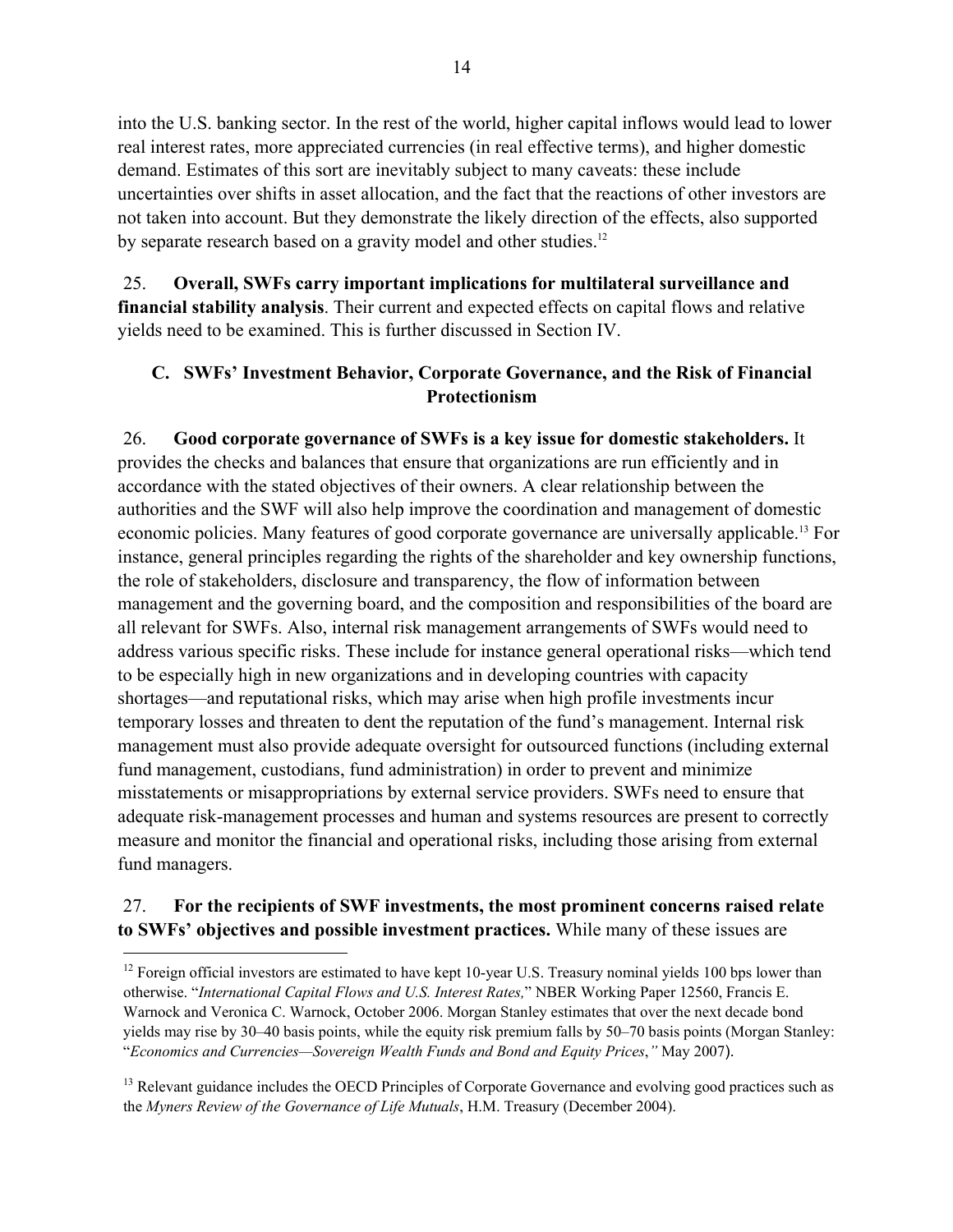microeconomic in nature, they could have pronounced macroeconomic effects if others respond by impeding the flow of capital from SWFs. Although several observers believe that SWFs behave similarly to private and commercial entities, there are concerns that they may invest with political or "noncommercial" objectives or may target investments at areas perceived to be of strategic importance. This perception is likely to fuel resistance against investments, particularly those that are considered to jeopardize national security or that are seen as sensitive in other ways, and so could lead to arbitrary or targeted regulations on foreign investments and takeovers. Some are also worried that SWFs could potentially gain an unfair advantage in markets if their financial commitments are guaranteed by government or perceived to be so.<sup>14</sup> A parallel concern, though not unique to SWFs, is regulatory arbitrage—with SWF investments being directed to the host countries with the lightest restrictions.

28. **Some observers also worry that SWFs may reduce the effectiveness of corporate governance of the companies in which they invest**. Although these concerns, too, are not unique to SWFs and have also affected large private sector investors, the government ownership of SWFs adds a further dimension. One view is that SWFs may have too great an influence over the strategic direction of the firms they invest in. However, others take the very different view that SWFs may be too passive and may relinquish, or abstain from using, voting rights in the companies they own. In this view, a hands-off approach by SWFs—whether rooted in their central bank or public sector background, or in concerns of being perceived as too activist would result in weaker oversight of poorly run companies and undermine the effective corporate governance in the private sector.

29. **Many observers have called for some ground rules or a standard for SWFs to allay prevailing concerns.** Some have called for a standard that could cover objectives and investment strategy, governance, accountability, and transparency.15 Observers have also suggested specific changes to SWFs' investment behavior that might reduce perceptions of political influence.

• One proposal is that SWFs should invest at arm's length solely through intermediary asset managers, as is the case for some endowment funds.<sup>16</sup> However, others do not think that the use of mandates and outside managers would be sufficient to eliminate potential conflicts of interest since the SWF would still provide guidance to the asset manager.

<sup>14</sup> See Robert Kimmit, "*Public Footprints in Private Markets, Sovereign Wealth Funds and the World Economy*, Foreign Affairs (January-February 2008).

<sup>&</sup>lt;sup>15</sup> For example: Edwin M. Truman (Peterson Institute for International Economics) argues that a standard should cover all international investment activities of governments. He suggests that a standard should cover their i) objectives and investment strategy; ii) governance; iii) transparency; and iv) behavior—the scale and speed at which portfolio adjustments are made. See Peterson Institute Policy Brief "Sovereign Wealth Funds: The Need for Greater Transparency and Accountability" (August 2007). Mervyn Davies (Standard Chartered) has called for SWFs to adopt minimum standards on transparency and governance (*Financial Times*, January 22, 2008).

<sup>16</sup> Lawrence Summers, *Financial Times* (July 29, 2007).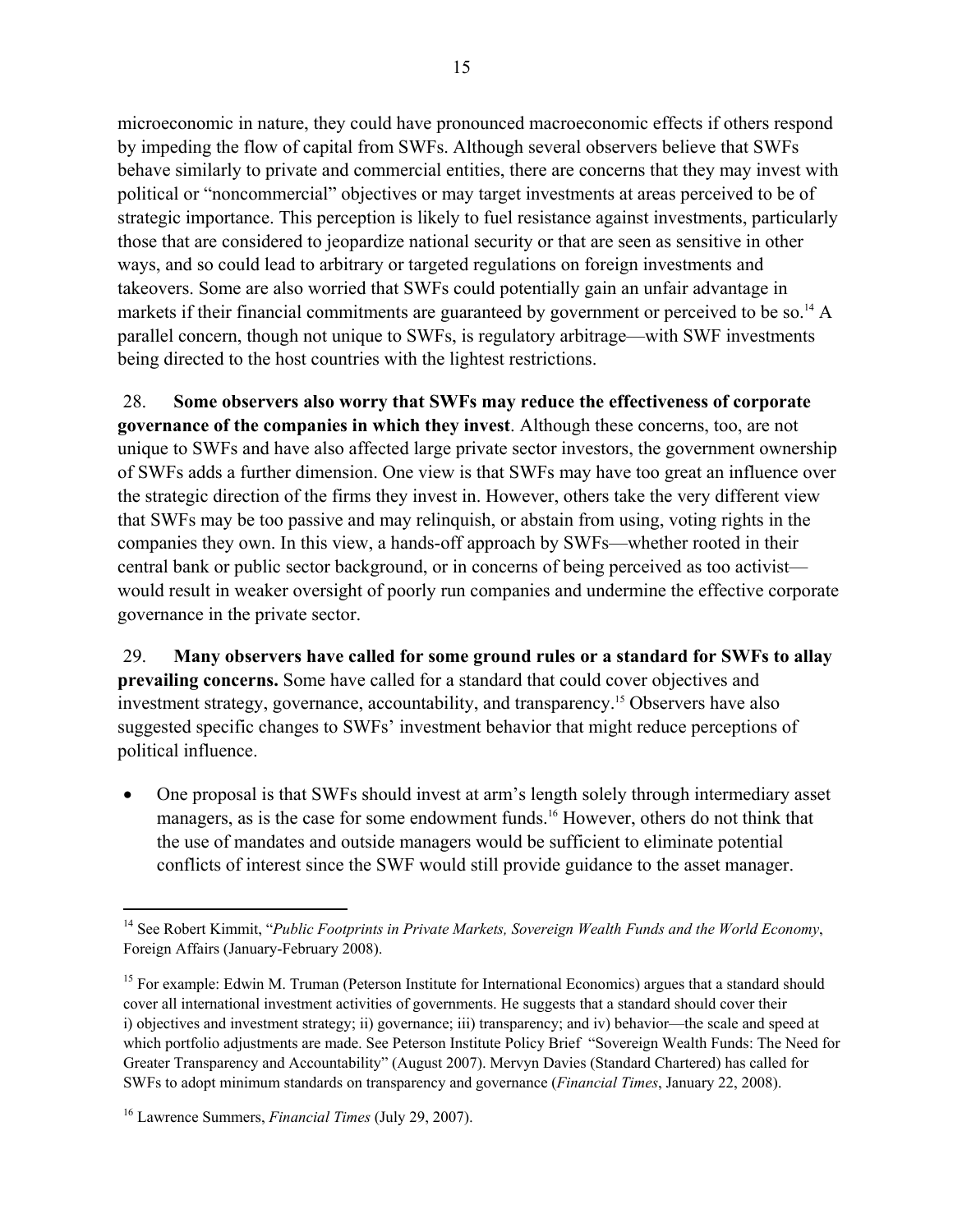- Other proposals include upper limits on the ownership and/or voting rights of SWFs in foreign private sector corporations with the limits set below the typical threshold for a controlling minority in a firm.<sup>17</sup> A less onerous suggestion is that SWFs should publish a voting list on a regular basis.<sup>18</sup>
- There has also been discussion of a "negative list" of strategic and sensitive areas where SWFs should not invest.

While some of these proposals may be helpful, others may unduly inhibit the operations of SWFs and impinge upon the efficient flow of capital.

30. **Eliminating all the concerns about SWFs is likely to be difficult, but if left entirely unaddressed, they may fuel protectionism.** Yet such a response would be damaging, and could pose serious obstacles to the flow of capital and the investment of financial surpluses, as well as creating regulatory arbitrage, and decreasing underlying market transparency. Striking a balance between protecting sensitive sectors on national security grounds, and ensuring a free flow of capital through transparent and stable ground rules, will be necessary to avoid a slippery slope of retaliatory protectionism and restrictions on international investment flows.

### **D. Transparency and the Availability of Statistics**

31. **For policymakers, the Fund, and other users, it is important that sufficient data on SWFs' activities are captured in the relevant macroeconomic datasets.** The absence of SWF data can hinder economic analysis and potentially mislead policymakers, market participants, and other commentators about a country's economic performance.19 The flows and positions of SWFs should be covered in the national accounts, fiscal, monetary and financial, and external

 $17$  See Philipp Hildebrand (2008), who has also suggested that SWFs be given independence from governments along the lines of independent central banks to reduce perceptions of political interference; see, "*The Challenge of Sovereign Wealth Funds*," www.teleos-eu.com.

<sup>&</sup>lt;sup>18</sup> Some institutional investors disclose their voting policy. In the United States, mutual funds are required to disclose their proxy voting policies and records and these are published on the SEC website. A number of U.K. institutional investors have voluntarily published their voting records (e.g., Corporative Insurance, Friends Provident, and the Universities Superannuation Scheme). The 2006 U.K. Companies Act (Sections 1277–1280) gives the government a reserve power to issue regulations, which would require institutional investors to report publicly on how they vote their shares. The institutions to which these provisions apply are unit trust schemes, open-ended investment companies, investment trusts, pension schemes, insurance businesses, and collective investment schemes.

<sup>&</sup>lt;sup>19</sup> Others argue that in the financial stability context, while transparency can be a powerful tool for limiting the moral hazard of investors and governments alike, care needs to be taken over the types of information provided. For example, Gai and Shin consider that the dissemination of information must be coherent and open but that disclosures may need to be selective. For example, in the midst of a crisis revealing more information about a troubled financial institution's trading positions may exacerbate speculative attacks and add to the difficulties of the crisis manager. See Gai and Shin, "Transparency and Financial Stability," Bank of England *Financial Stability Report* (December 2003).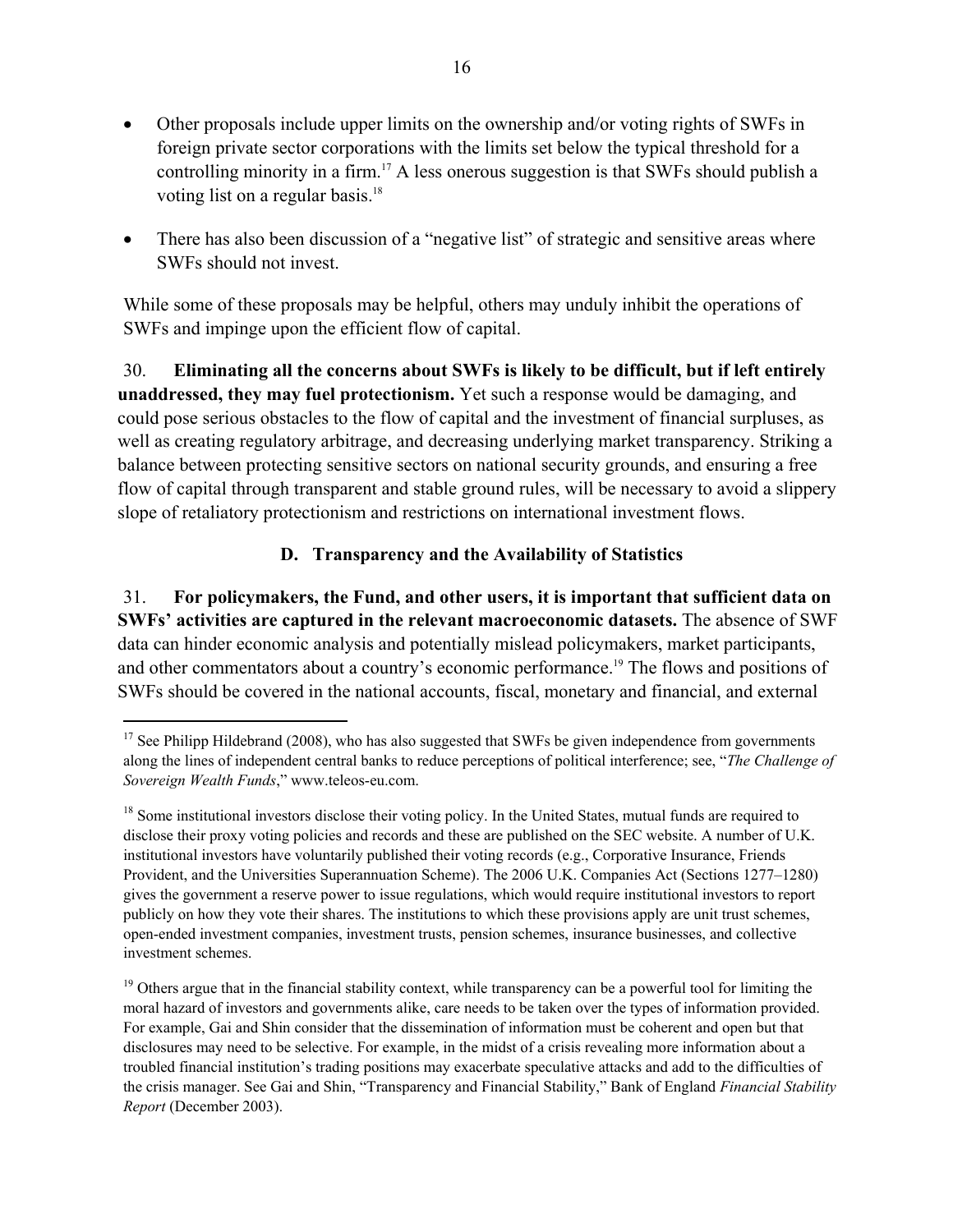accounts. SWFs' activities could significantly affect the generation and distribution of income, consumption behavior, and accumulation activities of the economy, and so need to be included in the national accounts. Capturing SWFs' activities in public finance statistics is also crucial, so that accurate assessments can be made of the integration of SWF operations with the overall fiscal accounts, and the fiscal risks on the public sector's balance sheet. Whether held directly or indirectly, the net assets of the SWFs should be encompassed in the government's net worth. SWFs are often a significant part of an economy's external wealth. SWFs' activities are also important for monetary and financial statistics as they may affect monetary policy formulation, financial analysis, and the consistency of monetary statistics with other macroeconomic data sets. Given the prominence of external assets in SWF portfolios, capturing them in the balance of payments (BoP) and international investment position (IIP) data of member countries is also important.<sup>20</sup>

32. **There are currently significant gaps in the statistics on SWFs.** In a number of cases, data on SWFs are not included in a member's BoP and IIP positions or the member does not compile an IIP. Even where included in the data, the functional breakdown is often not available. There are also uncertainties over the coverage of economic datasets for many countries. And there are similar gaps in the Coordinated Portfolio Investment Survey. Efforts are underway to improve the coverage of SWFs in international statistics: for example, a voluntary data item on SWFs in the international investment position has been agreed for the draft Balance of Payments Manual*.*

#### IV. **OPERATIONAL IMPLICATIONS FOR THE FUND**

#### **A. The Fund's Mandate**

33. **The macroeconomic and financial stability implications of SWFs fall squarely in the Fund's mandate for surveillance and ensuring the effective functioning of the international monetary system.** The Fund already does—and should continue to—undertake assessments of the impact of SWFs on a member's economic management and vulnerabilities. Coverage of SWFs in the Fund's bilateral surveillance assessments should be evenhanded (i.e., affording similar treatment to members in similar relevant circumstances) across home and recipient countries. From the multilateral perspective, SWFs may affect international financial stability, for example, by having an impact on global liquidity conditions, asset prices, and capital flows.

34. **Activities of SWFs are also relevant for the Fund's mandate to provide technical assistance and advice to members on monetary, fiscal, and balance sheet risk management issues**. Given their importance in capital flows, SWFs may also be pertinent in the context of Fund advice to both SWF home countries and recipient countries, where the investment

<sup>20</sup> The draft sixth edition of the *Balance of Payments and International Investment Position Manual (BPM6)* includes guidance on the compilation and dissemination of external sector data on special purpose government funds, usually known as SWFs, in particular in relation to reserves.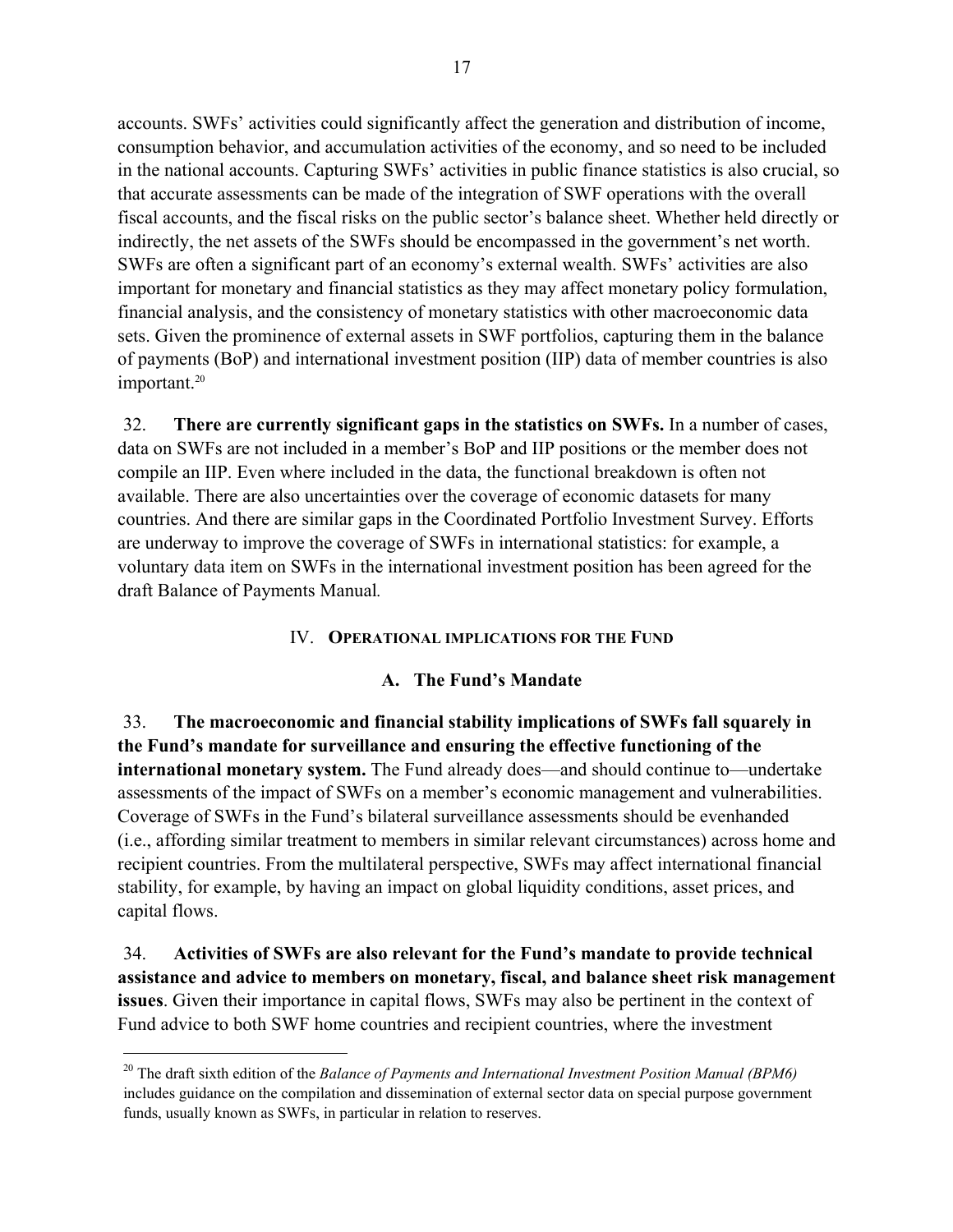behavior of one or more large SWFs may have significant implications for the capital account. Recommendations on the structure of SWFs and their integration into fiscal policy have been covered by fiscal ROSCs. And the Fund has traditionally addressed issues in foreign exchange reserve management based on the *Guidelines for Foreign Exchange Reserve Management.*

35. **Some aspects of SWFs, however, are outside the purview of the Fund and are more appropriately addressed by others.** For example, under the Fund's Articles, members have the right to regulate international capital movements. To the extent that capital controls imposed by members with respect to SWFs' operations do not restrict payments for current international transactions or unduly delay transfers of funds in settlements of commitments, such controls would fall outside the Fund's jurisdiction.<sup>21</sup> In addition, outside of the Fund's jurisdiction on exchange matters under Article VIII, the Fund is not in a position to regulate financial markets, e.g., through setting rules on market integrity issues; neither is the Fund in a position to determine members' national security interests.<sup>22</sup> Market integrity issues are in the domain of domestic market regulators, such as the Securities and Exchange Commission in the United States and the Autorité des Marchés Financiers in France, and their activities are harmonized through the International Organization of Securities Commissions (IOSCO). National security issues are primarily in the domain of national safeguard procedures (e.g., the Committee on Foreign Investment in the United States (CFIUS)) and the OECD, which focuses its work on recipient countries and is developing good policy practices relating to the treatment of foreign investors with adequate safeguards for national security (Box 2 discusses relevant national regulations; Box 3 lays out the work of the OECD).

<sup>21</sup> See e.g., "*Capital Movements—Legal Aspects of Fund Jurisdiction under the Articles*," SM/97/32, Supplement 3 (02/21/1997), www.ieo-imf.org/eval/complete/pdf/04202005/report.pdf (p.31, footnote 4). Article VI, Section 3 generally preserves the members' right to impose capital controls to regulate international capital movements, including by limiting or prohibiting inward and outward capital transfers.

<sup>&</sup>lt;sup>22</sup> However, where such issues have an impact on the member's domestic or external economic stability, or on international financial stability, they would fall under the Fund's surveillance authority.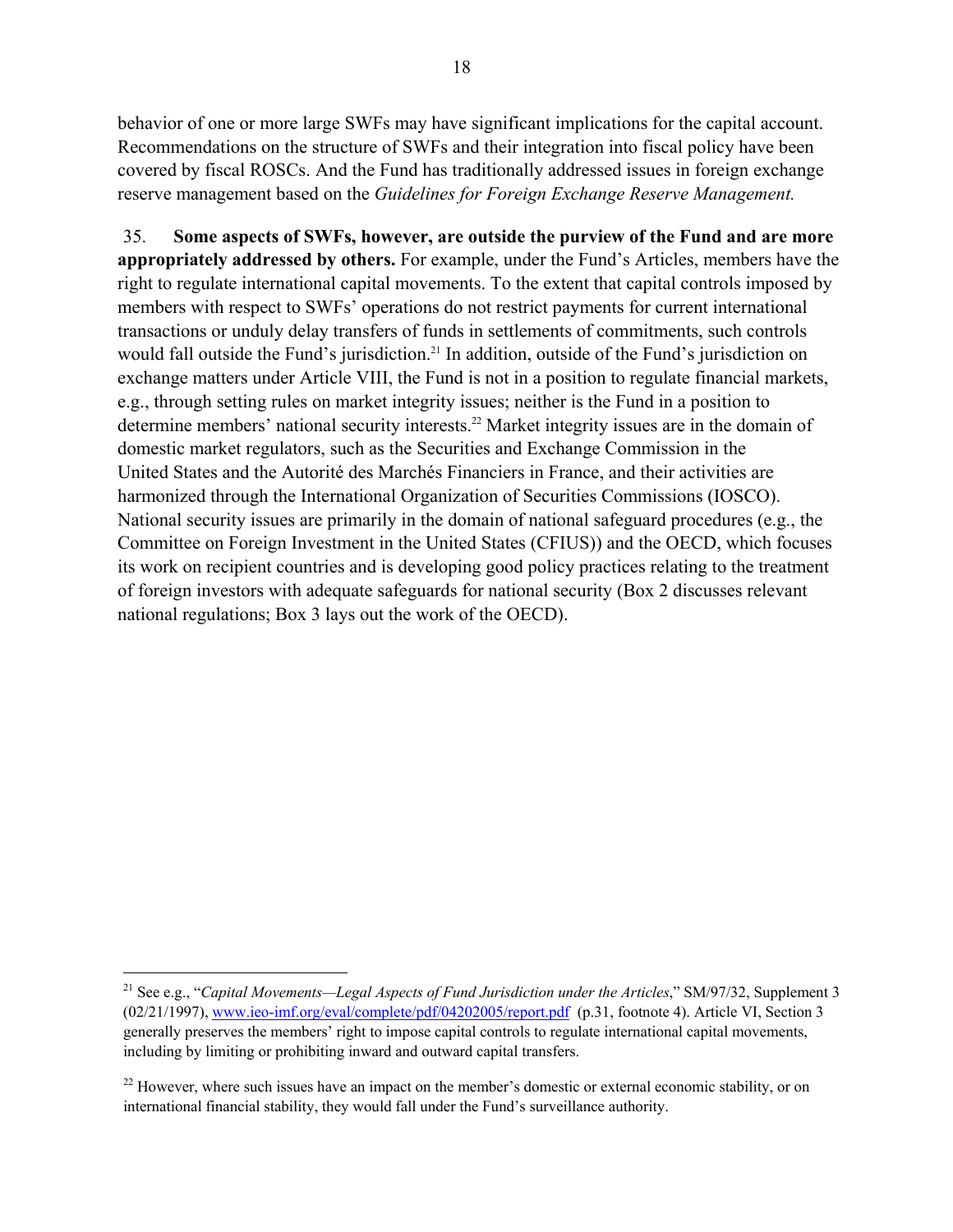#### **Box 2. Regulation of SWF Activities by Recipient Countries**

Investments by SWFs may be subject to regulation by various agencies in recipient countries:

**Securities Regulation and Corporate Governance**. The investment activities of SWFs can be subject to securities market and related rules in three key dimensions: (i) reporting requirements on SWF shareholdings; (ii) application of corporate governance rules of the invested company; and (iii) market integrity rules that could apply to an SWF as an investor.

• Acquisition by SWFs of shares in publicly-traded companies above certain thresholds (5 percent in the United States, 10 percent in the EU) typically trigger requirements for an SWF to report its ownership interest to the invested company and to the securities regulator.

•Application of corporate governance rules of publicly-traded companies could in principle be extended to address perceived concerns of noncommercial influence of SWFs in such companies. (This principle differs from addressing corporate governance rules for SWFs themselves.) For example, company by-laws may require investors to notify the company when they acquire shareholdings that have not yet triggered the regulatory notification requirements.<sup>1</sup> In addition, to the extent that SWFs acquire influence over directors of a company, legal principles on fiduciary responsibility and avoidance of conflicts of interest would apply to moderate risks of noncommercial behavior by directors and the company.<sup>2</sup>

• Market integrity rules, addressing insider trading and other forms of market manipulation, may apply to SWFs in a manner similar to other investors, recognizing that enforcement against SWFs may be more difficult due to the potential application of sovereign immunity rules. (In contrast, normal investor protection rules are generally inapposite to SWFs, because these entities typically do not have private investors.)

**Foreign Investment Vetting Agencies**. Investment by SWFs may be subject to limitations imposed under the foreign investment regime, e.g., through capital controls. A number of countries have special agencies charged with the review of investments based on national security considerations. For example, the Committee on Foreign Investments in the United States reviews transactions from the perspective of U.S. national security. Even where countries have liberalized their foreign investment regimes through multilateral or bilateral investment treaties, they typically reserve the right to oppose foreign investments on public order and national security grounds.<sup>3</sup>

**Financial Institution Regulation**. Certain investments by SWFs in supervised financial institutions (such as banks and insurance companies) are subject to prudential rules. Acquisitions of significant shareholdings above, e.g., 10 percent, may be subject to prior approval by supervisors on the basis of a "suitability test" to safeguard sound and prudent management of the financial institution.

**Regulation of Strategic Sectors**. Beyond the financial sector, industries that are considered to be of strategic or social importance (e.g., energy, media and telecommunications) would often be subject to special laws that would include regulation of market structure and behavior, which may be applied to SWFs.

**Anti-MonopolyAgencies**. Without limitation to any particular sector, investment activities of SWFs may be subject to scrutiny by regulatory agencies applying anti-monopoly or take-over regulations, principally on market structure grounds.<sup>4</sup>

<sup>1</sup> The recent reported investment by the subsidiary of China's SWF of under 1 percent shareholdings in Australian banks illustrates the application of such reporting requirements.

<sup>2</sup>In this regard, the OECD's Principles of Corporate Governance address standards on the responsibilities of Board members.

 $\mathcal{L}=\{1,2,3,4,5\}$ 

 $3$  In the EU, there is no agency responsible for the vetting of foreign investments at the EU level. Subject to EU law provisions on the free movement of capital, individual EU member states retain authority to restrict capital inflows from third countries where justified on the basis, inter alia, of "public policy or public security."

<sup>4</sup> A well-known example involving an SWF arose from the review by the U.K. Monopoly and Mergers Commission of the investment by the Kuwaiti SWF in British Petroleum in 1988. The Commission decided that the Kuwaiti SWF, in having acquired 20 percent of BP's shares, would exercise influence over BP and constrain BP from acting competitively. Following the Commission's decision, the Kuwaiti SWF reduced its shareholding to 9.9 percent over a 12-month period.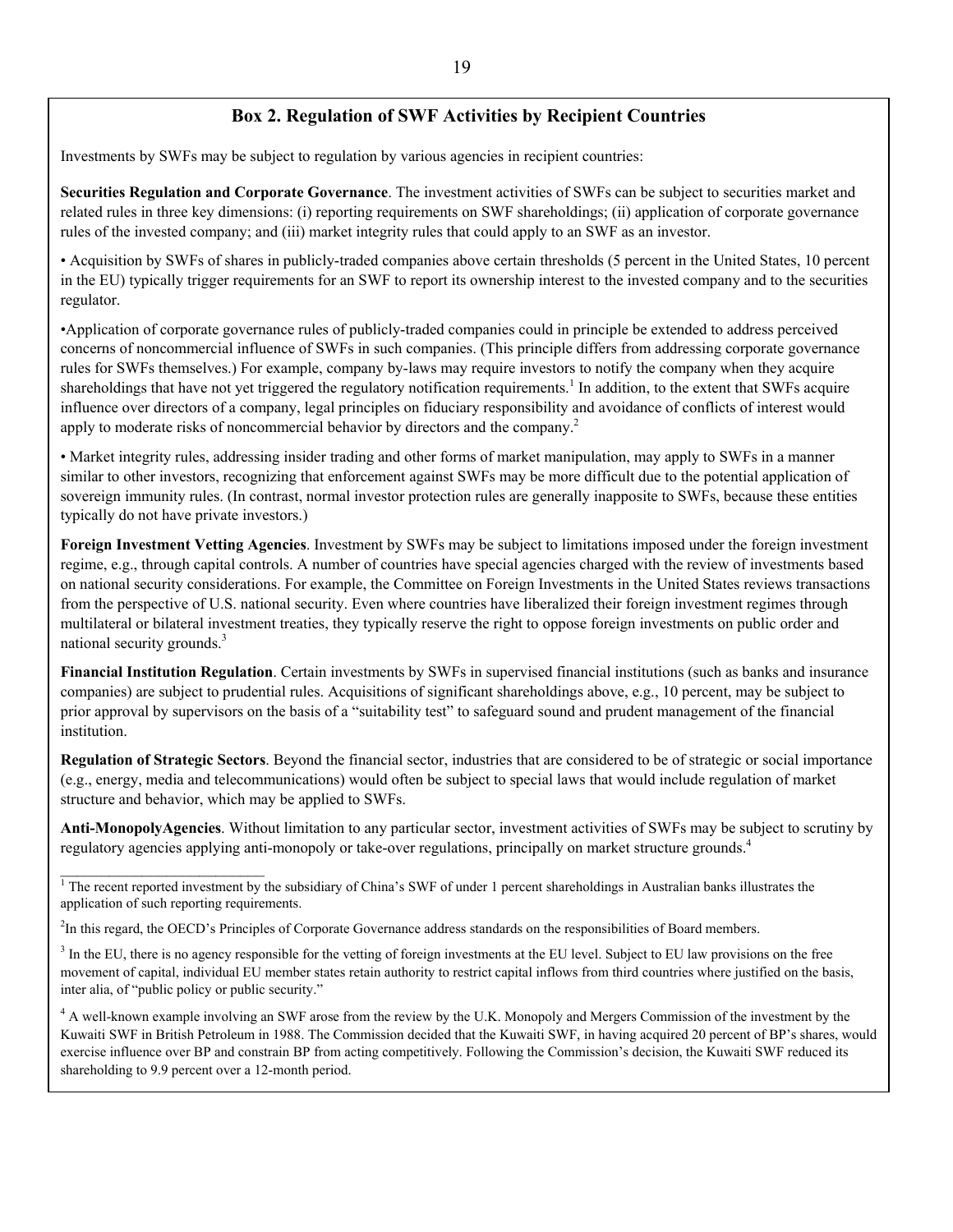### **Box 3. The Work of the OECD**

The OECD has long been at the forefront in efforts to develop international rules relating to capital movements, international investment, and of trade in services. Member governments have established "rules of the game" for themselves and for multinational enterprises based in their economies by means of "instruments." The principal instruments are:

- *Codes of Liberalization*. The Code of Liberalization of Capital Movements and the Code of Liberalization of Current Invisible Operations constitute legally binding rules for all members, stipulating progressive, nondiscriminatory liberalization of capital movements, the right of establishment and financial services, and other current invisible transactions.
- *Declaration and Decisions on International Investment and Multinational Enterprises*. The Declaration is a political agreement among adhering countries for co-operation on a wide range of investment issues. It contains four related elements, each governed by binding decisions on implementation: the National Treatment instrument, the Guidelines for Multinational Enterprises, an instrument on incentives and disincentives to international investment, and an instrument on conflicting requirements. All 30 OECD member countries, and eight nonmember countries have subscribed to the Declaration.

The instruments have been regularly reviewed and strengthened over the years to keep them up to date and effective. The OECD's Investment Committee provides the structure where adhering countries meet to discuss application and implementation of these legal instruments through a peer review process. The existing investment codes recognize the right of countries to protect essential security interests.

Under the "Freedom of Investment, National Security and 'Strategic' Industries" project, launched in early 2006 and endorsed by the G-8 Communiqué of June 2007, the Investment Committee has set out to clarify the concepts of national security and strategic industries, with a view to updating the investment instruments. A progress report on this work is expected in the spring of 2008, and the update is to be completed in 2009.

Separately, a Working Group is looking at the existing OECD guidelines for the Corporate Governance of State-Owned Enterprises with a view to exploring the extent to which these may be relevant for SWFs and should be extended to them. The specific output of this work is yet to be determined, but it is not envisaged at this stage that any new guidelines for SWFs will be drafted.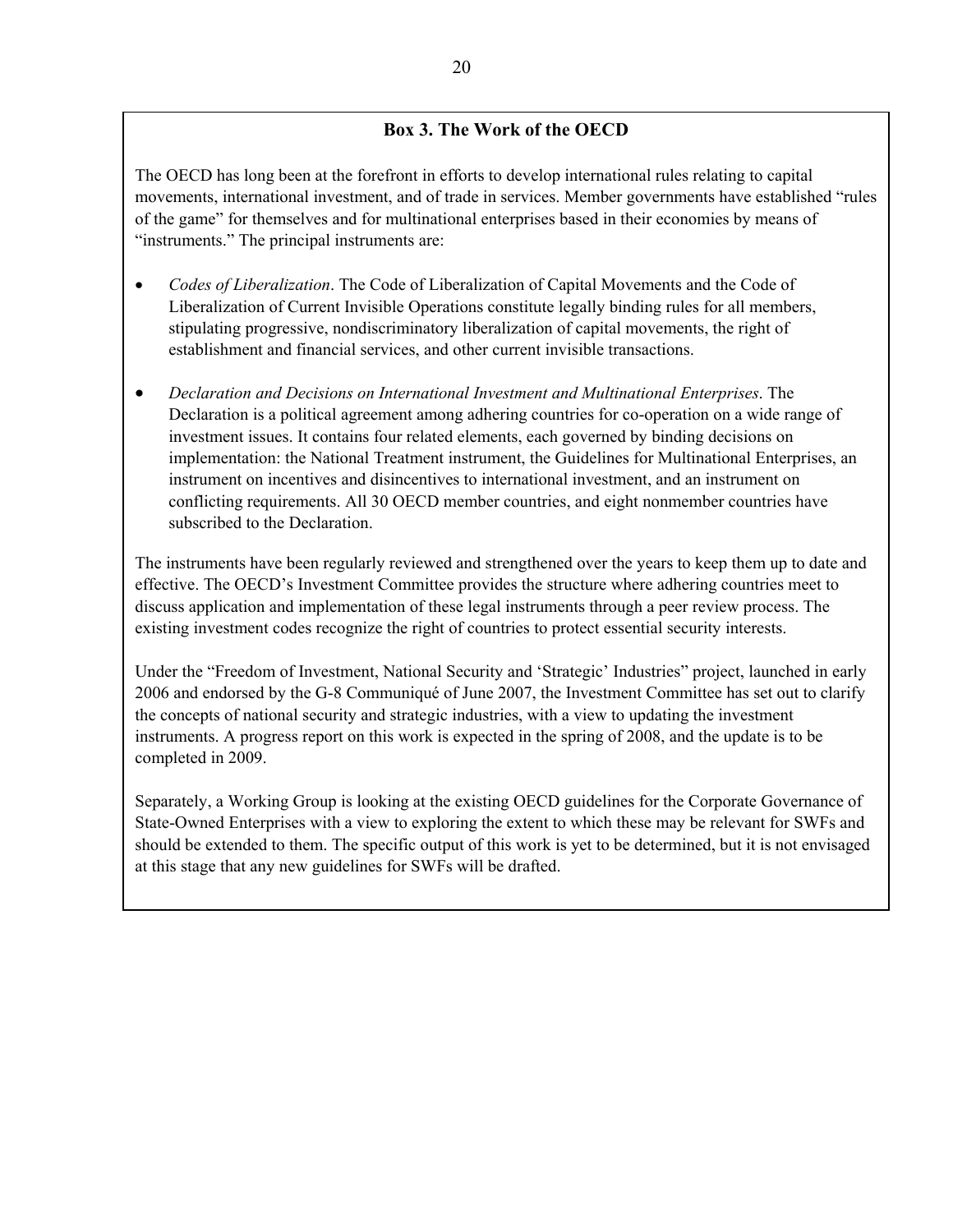#### **B. Fund Surveillance**

36. **Fund surveillance already covers SWFs but, given their increasing importance as active participants in the international monetary and financial system, a more systematic approach would be desirable.**

37. **Bilateral surveillance.** In the Article IV consultation process—for members where there are established SWFs and where new SWFs are being set up—the Fund should ensure that SWFs are fully captured in assessments of these countries' domestic and external stability, fiscal and monetary policy, and asset-liability management. This would also include highlighting any tensions between SWF activities and the effective coordination of monetary and fiscal policy, the spillover effects on other economies, and the implications for the external stability of members, paying special attention to the actual and potential implications of SWFs from the multilateral perspective.

38. **Multilateral surveillance.** The GFSR has already begun to analyze the growing impact of SWFs in financial markets and the policy implications, while previous work in the WEO and GFSR has looked at the impact of oil export revenues on global imbalances. The Fund is stepping up its multilateral surveillance to draw out in its analysis the macrofinancial linkages and the implications of SWFs; one example of this work is the analysis provided in Annex 1. Further work might consider the likely direction of capital flows, the effects on asset prices, and the impact on particular markets or institutions (such as the U.S. banking sector).

39. **Technical assistance and advice.** The Fund also needs to take account of SWFs in the context of managing balance sheet risks, reserve management, public finances, and financial stability work. Advice on the structure, workings, and policies of SWFs has been provided by the Fund through technical assistance missions and in the context of bilateral surveillance. The Fund could provide advice on SWFs, including on their governance structure and transparency arrangements. Such advice may be of interest to established SWFs but also, importantly, to those countries that are setting up new SWFs.

40. **Statistics.** The Fund should continue to work with countries to improve data provision consistent with existing data requirements such as promoting full coverage of SWFs in the BoP, IIP, public finance statistics, and national accounts. Adequate coverage of SWFs in the national accounts and public finance statistics, in line with other items, would require quarterly reporting (with a quarterly lag for aggregate balance sheets), and possibly some aspects of the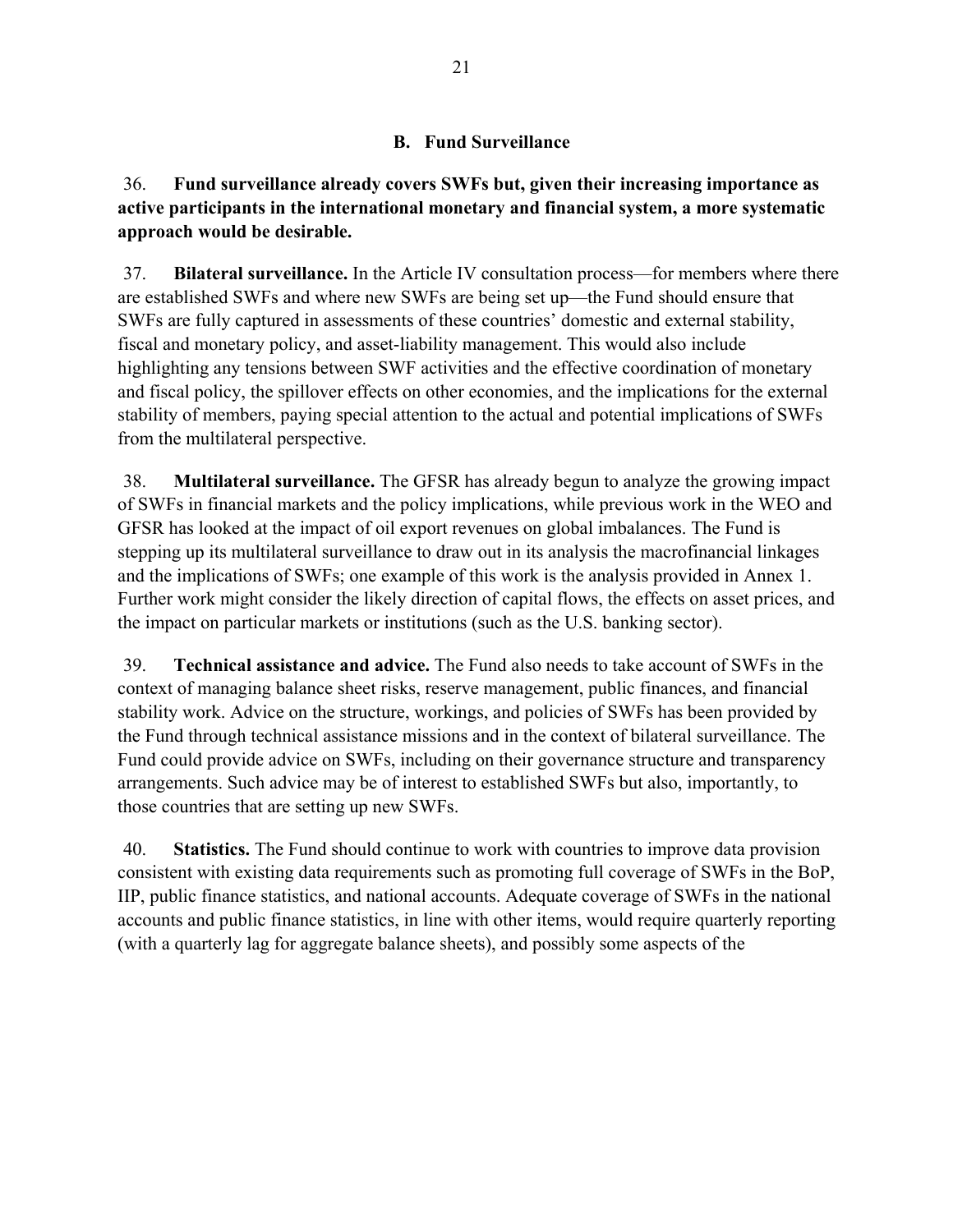composition of assets. In addition, increased participation should be encouraged in relevant data initiatives, including the Fund's Currency Composition of Foreign Exchange Reserves initiative (COFER)—which is voluntary and confidential, the CPIS and the Coordinated Direct Investment Survey which will be conducted for the first time at year end-2009. Data on returns and income could also be useful. These issues need to be considered further in the context of developing best practices and would be discussed with relevant statistical committees, including the IMF Committee on Balance of Payments Statistics.

### V. **IDENTIFYING BEST PRACTICES**

41. **Identifying a set of best practices for SWFs on which there is broad agreement among SWFs would serve various purposes.** Best practices would help members to strengthen their domestic policy frameworks, they would be beneficial for international financial markets, and would ease the concerns that have been raised. The Fund has helped provide comparable operational guidance to members in the past, notably in the fields of fiscal transparency through the Report on the Observance of Standards and Codes (ROSC)—and reserve management. And the Fund would thus seem well placed to coordinate the work on best practices for SWFs. An inclusive, collaborative approach would be pursued involving all relevant members, and the SWFs themselves. This section first briefly reviews the existing guidelines and their applicability to SWFs, and then proposes a tentative roadmap for best practices for SWFs.

# **A. The Fund's Existing Standards of Governance and Transparency**

### 42. **There is already a range of existing Fund guidance for fiscal, monetary, and financial transparency and for reserve management that are widely applied.** They offer well-established internationally-accepted guidance on governance, transparency, accountability issues, and risk management frameworks.

- The fiscal transparency guidelines emphasize the clarity with which the legal structure of institutions specifies their roles, objectives, and responsibilities, the way in which their policy objectives and operations are coordinated, the flow of information, and assurances of integrity.23
- The reserve management guidelines stress the importance of clarity of roles, responsibilities, and objectives of financial agencies responsible for reserve management. They also emphasize an open process for reserve management operations and the public availability of information on foreign exchange reserves, the accountability and assurances

<sup>23</sup> Relevant Fund standards include: *The Code on Good Practices on Fiscal Transparency*, *Special Data Dissemination Standards, General Data Dissemination System*, and the *Code on Good Practices on Transparency in Monetary and Financial Policies*. These are supported by the *Guide on Resource Revenue Transparency* and the *Manual on Fiscal Transparency*.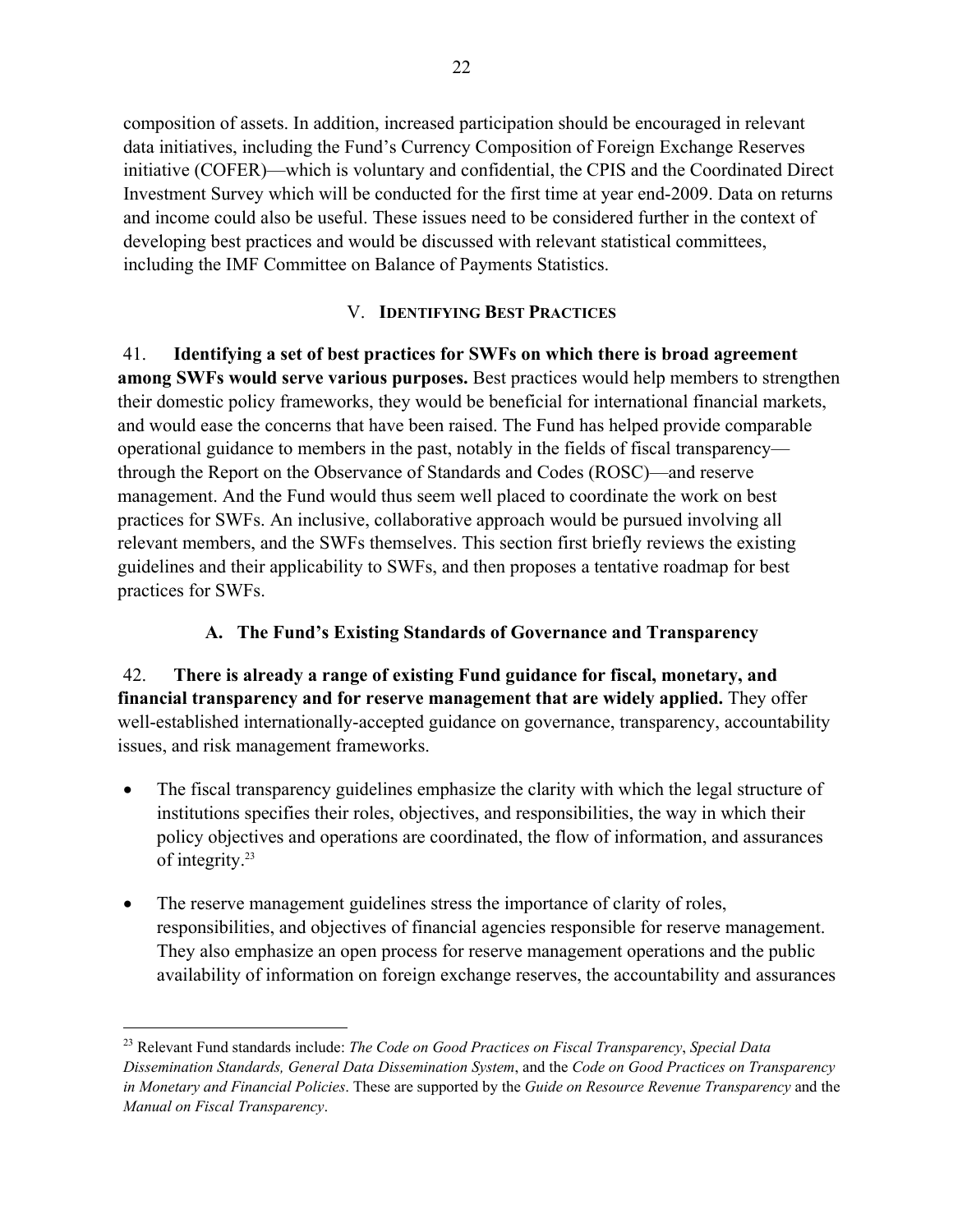of integrity by reserve management agencies, and the existence of a sound institutional and risk management framework.24

43. **Several components of these guidelines could also be relevant for SWFs**. Common themes that are of particular relevance to SWFs include the need for:

- A clear legal framework that specifies the institutional structure within which a sovereign entity (and its subsidiaries) operates and ensures that its objectives, role, scope, and responsibilities are clearly laid out.
- Clear and publicly disclosed allocation of responsibilities and its relationships with counterparties (for reserve management entities).
- Mechanisms to ensure that the sovereign entity operates in a manner consistent with the pursuit of overall government policy objectives.
- A clearly specified risk management framework.<sup>25</sup>
- Regular and timely publication of accurate and comprehensive data on the size of sovereign entities, their sources and uses of funds, and their operations. Where financial asset holdings are significant, balances should be reported quarterly on the composition of assets and liabilities, including by type and class.<sup>26</sup>
- Annual independent external audits of the entity's financial statements that should be published in a timely fashion.
- Clear provisions to ensure the integrity of operations and of all published information.

### **B. Best Practices**

44. **Given its wide membership, mandate, and experience, the Fund is well placed to coordinate work on a set of best practices, which would be adopted by SWFs on a voluntary basis.** These best practices would draw on the existing practices of SWFs. Where appropriate, they will also build on relevant existing guidelines, including those of the Fund (as discussed in the previous section) and the OECD. And they will be prepared with input from the SWFs, the OECD, the World Bank, other multilateral development banks, and others.

<sup>24</sup> The *Guidelines for Foreign Exchange Reserve Managemen*t (GFERM)*.*

 $25$  The fiscal transparency code suggests this should include a statement of objectives, the disclosure of investment guidelines, and measures to assess and audit the performance of the fund and its managers. The reserve management guidelines stress the need for a framework to identify and assess the risks of reserve management operations and that allows the management of risks within acceptable parameters and tolerance levels.

<sup>&</sup>lt;sup>26</sup> The Fund's fiscal transparency manual also specifies the need to provide information on the returns obtained on financial assets.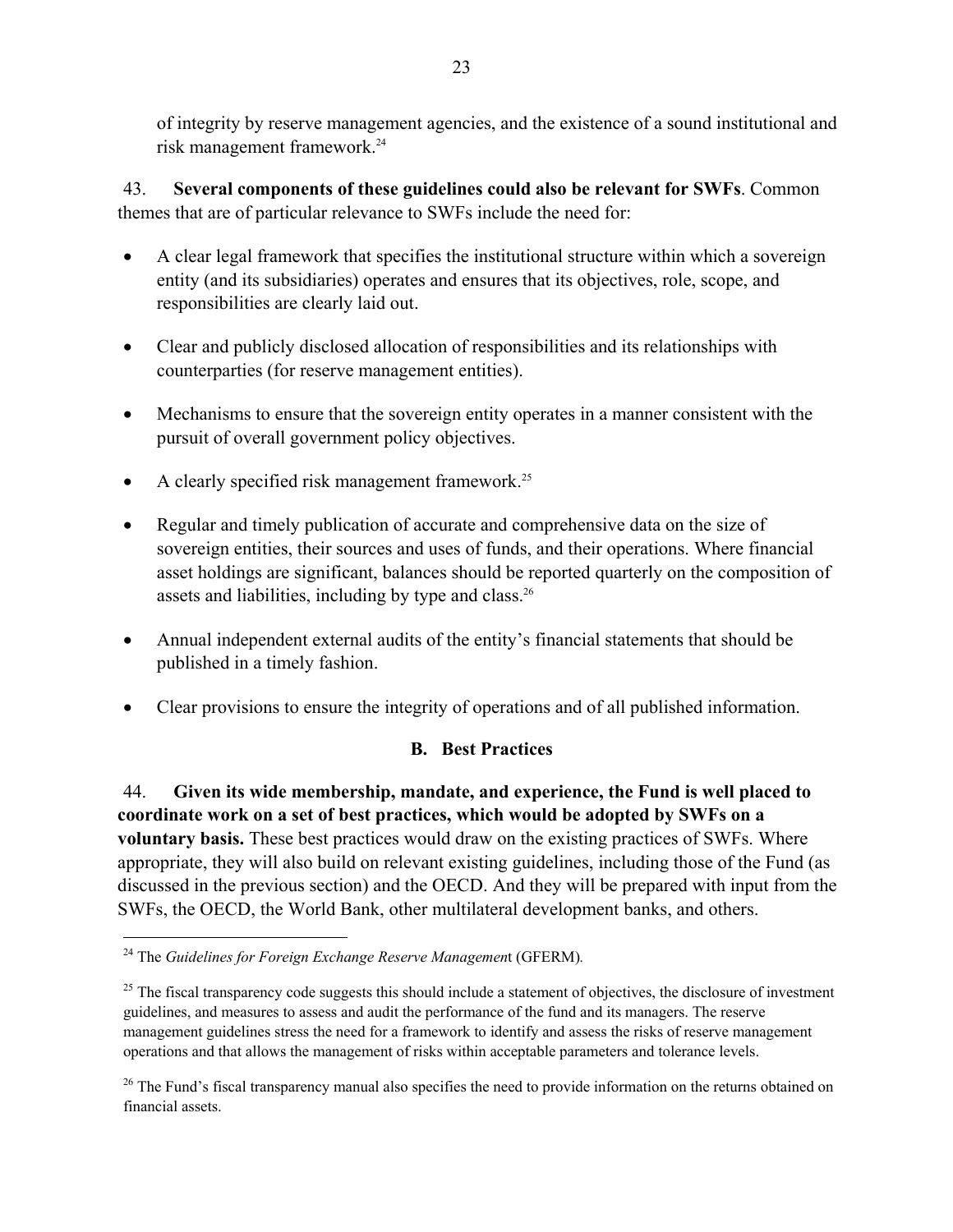45. **In line with the Fund's mandate, best practices would focus on governance, institutional arrangements, and transparency**. The case for such a focus is two-fold: First, clear governance structures will help foster accountability and a disciplined and stable investment policy which reduces fiscal risk and promotes financial stability. Second, transparency contributes to the efficient allocation of resources by ensuring that markets and the public have information to identify risks and better assess SWF behavior. Having a blueprint which sets out the information needed, helps to create a level playing field and reduces the scope for different degrees of transparency between SWFs. By doing so this reduces uncertainty, and possibly volatility, in markets. This approach would also be consistent with those mentioned in the discussion documents on hedge funds and private equity companies which highlight the need for transparency of structure and accountability to the public (Box 4).

46. **Best practices would offer benefits to countries with SWFs**. They would allow countries to benefit from the experience of other countries, and may also provide a helpful benchmark against which existing or envisaged arrangements with respect to SWFs can be evaluated. In particular, best practices would help countries with an SWF—or that plan to establish an SWF—to strengthen their domestic policy frameworks and institutions. This would, for instance, help to ensure that SWFs further the interests of the country they serve, and safeguard against potential mismanagement and abuse.

47. **They would also help enhance the public understanding of how SWFs operate**. Best practices would help to improve the transparency and accountability of SWF-type arrangements. They would also make the investment process and objectives of SWFs more open and comprehensible to the public, markets, and recipient countries. Ways in which SWFs could improve accountability with respect to their operations and activities in using and managing sovereign wealth could also be addressed. SWFs could point to the principles and practices to demonstrate their adherence to standards accepted by the international community. In turn, this would help to ease concerns about SWF investment policies, and would contribute to an open global financial system.

48. **With respect to governance, a challenge well recognized by the SWFs is to ensure that investment decisions are autonomous.** Governance arrangements should provide for SWFs' independence in their investment decisions, both in an operational and functional, and political sense. At the same time, governance structures would need to allow for the different legal forms in which SWFs are established, adequate coordination with macroeconomic policies, and clear lines of accountability.27

 $27$  The different legal structures of SWFs have a bearing on institutional arrangements and governance. Some SWFs take the form of a pool of assets administered by—but not legally separate from—the government or central bank (e.g., Botswana, Norway), while others have been established as a legal entity separate from the government or central bank. Of those SWFs with separate legal personality, some have been established under a specific constitutive law (e.g., Korea, Kuwait) and others take the legal form of a private corporation governed by general company law (e.g., Singapore's Temasek).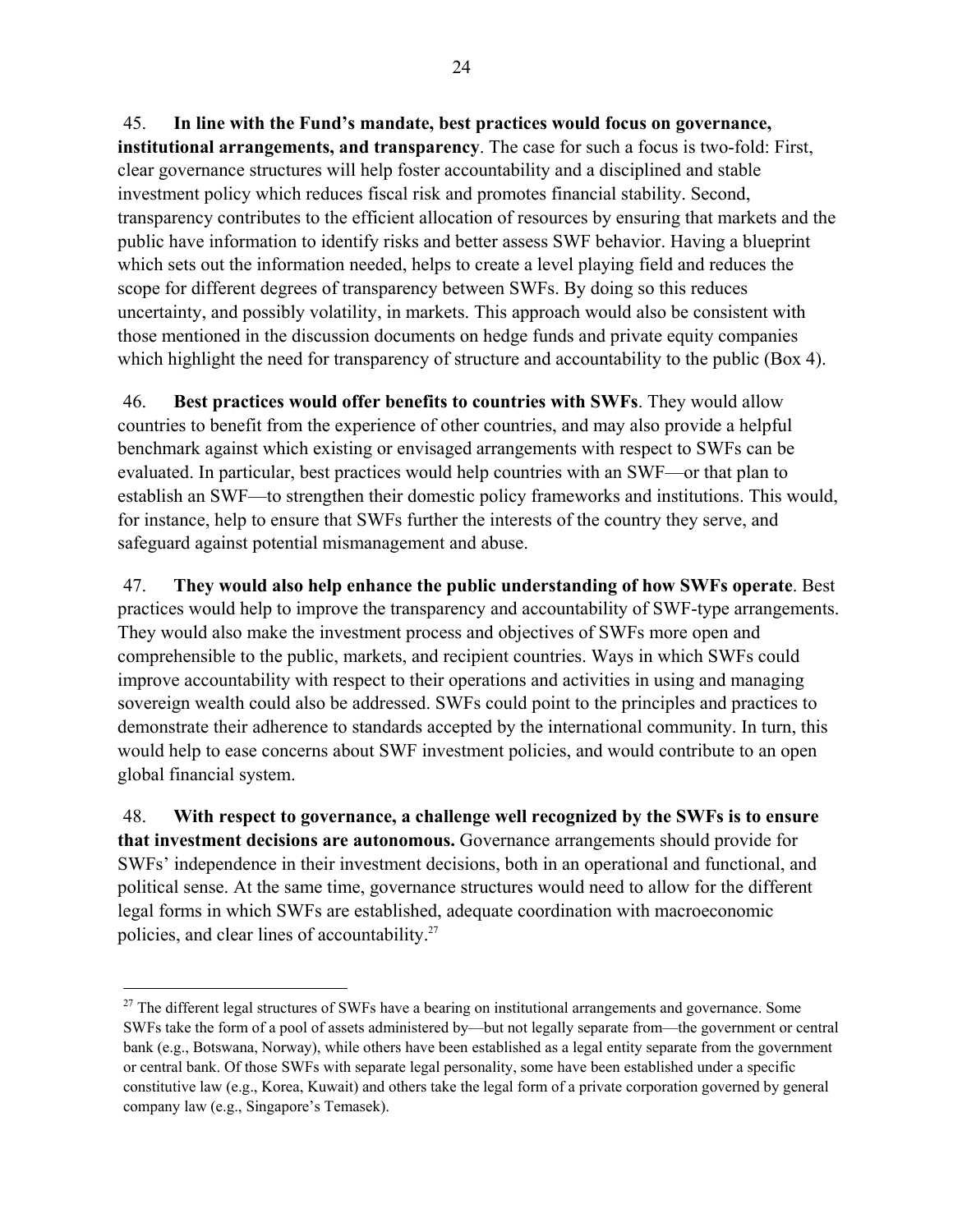### **Box 4. Recent Initiatives to Increase Transparency of Private Pools of Capital**

The recent rise in size and prominence of private pools of capital, such as hedge funds and private equity companies, has given rise to financial stability and consumer/investor protection concerns. These, in turn, prompted regulators and legislators to consider subjecting them to higher scrutiny and disclosure. These efforts have been directed mainly at ensuring that regulated banks that lend to these entities are well supervised with regard to their on-lending and other activities. In addition, there have been some voluntary efforts, and some countries have introduced direct regulations for those hedge funds that have access to the retail market.

The two most prominent efforts so far are the two sets of best practices for hedge funds and private equity, prepared by the Large Group and the Walker Group, respectively. A similar set of guidelines was also published by the Dubai International Financial Centre.

The Large Group, or the U.K. Hedge Fund Working Group, led by Sir Andrew Large, prepared in cooperation with hedge funds, a set of voluntary best practices on disclosure of information to investors and counterparties, valuation of assets, prudential and risk management issues, and governance.<sup>1</sup> They were accepted on January 22, 2008, by the 14 large hedge funds who co-drafted the practices, and who encouraged other funds to adopt them. Compliance will have to be reported to a Hedge Fund Standards Board (HFSB) following the 'comply or explain' principle, but there will be no enforcement of the standards and the FSA will not monitor compliance.

The Walker Group, or the Private Equity Working Group on Transparency and Disclosure, led by Sir David Walker, published in November 2007 a set of best practices for private equity firms and portfolio companies.<sup>2</sup> As with the Large Group, the practices were co-written by representatives of such firms, and the compliance will be voluntary but encouraged by the British Venture Capital Association. The practices will apply to firms that are managing or advising funds that own or control "large" U.K. companies, or that have a designated ability to invest in such companies. The best practices cover such areas as disclosure of annual reports, structure, investment approach, valuation of assets, and governance.

Other initiatives were undertaken by the U.S. authorities, the European Union, the OECD, and IOSCO. In the United States, the President's Working Group proposed in February 2007 a set of best practices for private pools of capital, including hedge funds and private equity.<sup>3</sup> These are being finalized now by the U.S. Treasury and two working groups. In the EU, the authorities have been applying certain provisions of various EU directives to regulate investment funds, especially the UCIT directive, however, no separate set of best practices has been released. The OECD is working on applying the existing OECD Principles of Corporate Governance<sup>4</sup> to such funds, and is also studying the general implications of alternative investment vehicles in corporate governance, while IOSCO has issued a consultation report containing a number of principles on hedge fund valuation.<sup>5</sup>

Finally, in Hong Kong, Japan, and Singapore, regulations and disclosure rules are set very clearly for hedge funds. The investment products they offer are treated as regular financial securities, and hedge funds are therefore subject to the same regulation and supervision as issuers of other financial securities. Hong Kong and Singapore also have special requirements for hedge fund registration.

 $\mathcal{L}_\text{max}$ <sup>1/</sup> *HFSB Standards*, http://hfsb.org/files/hfsb (only standards).pdf

2/ *Guidelines for Disclosure and Transparency in Private Equity*, http://walkerworkinggroup.com/files/wwg\_report\_final.pdf

3/ *Agreement Among PWG and U.S. Agency Principals on Principles and Guidelines Regarding Private Pools of Capital*, http://www.treasury.gov/press/releases/reports/hp272\_principles.pdf

4/ *Consolidated Directive 85/611/EEC on the Coordination of Laws, Regulations and Administrative Provisions Relating to Undertakings for Collective Investment in Transferable Securities (UCITS)*, http://eur-lex.europa.eu/LexUriServ/LexUriServ.do?uri=CONSLEG:1985L0611:20050413:EN:PDF

5/ *Principles for the Valuation Of Hedge Fund Portfolios*, http://www.iosco.org/library/pubdocs/pdf/IOSCOPD240.pdf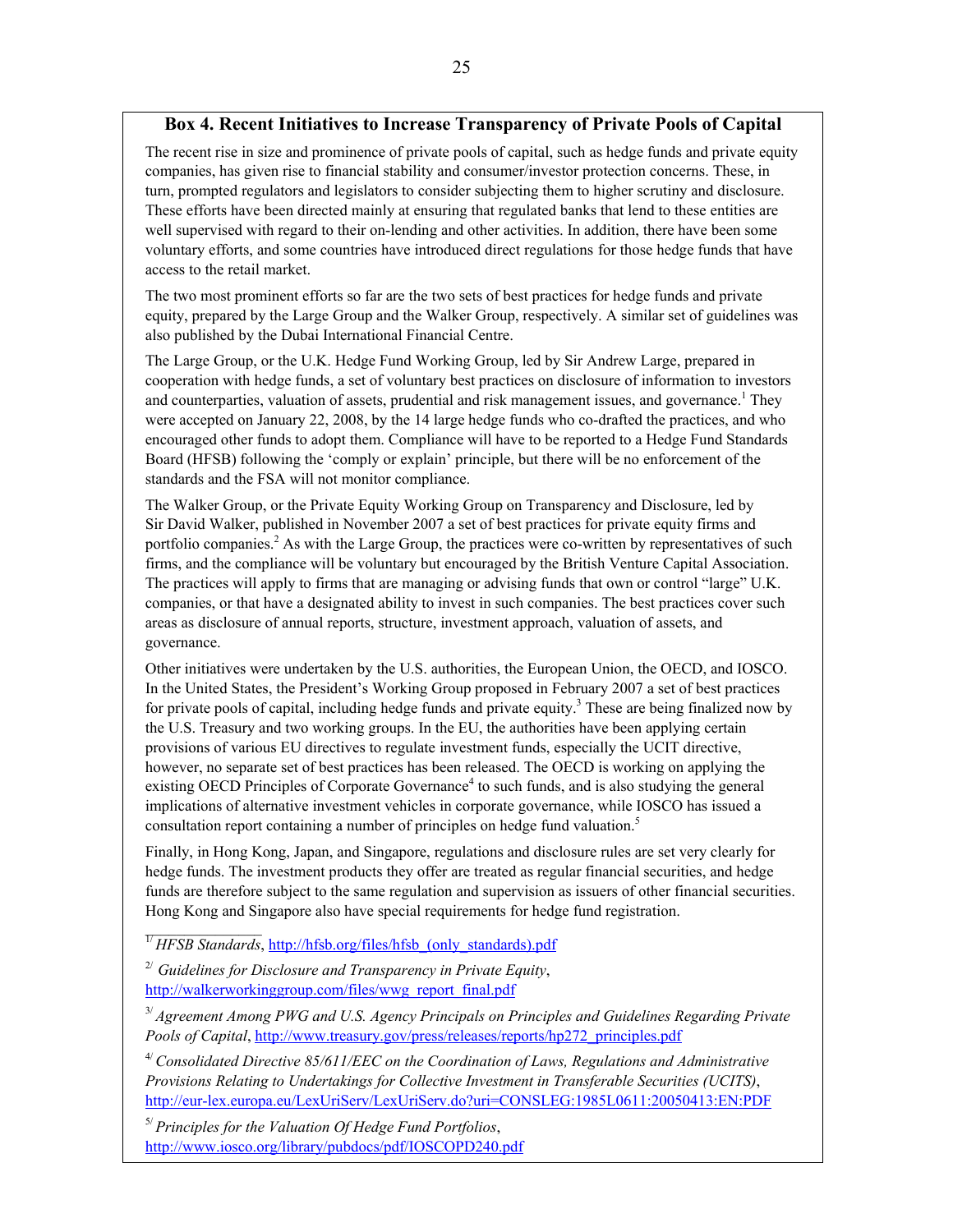49. **An important part of the work would be to decide what types of transparency are desirable**. Transparency is of interest to very different groups—including the general public, markets, counterparties, recipient countries, and regulators—but their needs differ. Transparency also can be broadly divided into three categories: transparency with respect to: (i) objectives; (ii) organizational structure and institutional arrangements; and (iii) investment portfolio (size, composition, returns, risk indicators). Of these three, transparency regarding the investment portfolio is likely to generate considerable discussion. Here, a balance will need to be found between the market sensitivity of data on the one hand and the minimum required to verify stated objectives on the other hand.

50. **Formulating best practices would need to be a collaborative process, involving the SWFs themselves**. The process could be modeled after that of the drafting of the IMF guidelines for *Foreign Exchange Reserve Management*. An already agreed first step in this process will be to survey the SWFs, with respect to their practices in relevant areas: (i) their legal and regulatory framework; (ii) roles, responsibilities, and objectives; (iii) funding and withdrawal rules, fiscal treatment, and noninvestment functions; (iv) governance structure; (v) accountability; (vi) investment policy; (vii) risk management practices; (viii) inclusion of SWFs in existing economic statistics; and (ix) public information services adopted by the SWFs. This work is under way. The Survey will provide a basis for assessing the range of current structures and practices of SWFs (although not all elements need to be included in the best practices). Subsequently, staff will work with members to develop best practices, building on the practices currently used by SWFs, and the existing Fund guidelines that have already gained wide acceptance.

### **C. What Group of Institutions Should Be Covered by Best Practices?**

51. **There is a range of definitions for SWFs and so it is important to be clear about the institutions to be covered in these best practices.** Generally, SWFs are considered to be government-owned investment funds, set up for a variety of macroeconomic purposes and which are typically funded by foreign exchange assets that invest long term overseas. They are quite distinct from government-owned pension funds which have well-defined liabilities and from state-owned enterprises whose primary function is production or the provision of services. Arguably, any definition should generally not extend to pension funds, state-owned nonfinancial corporations, or state-owned banks which are in any case captured elsewhere in the statistics.

### 52. **Fund staff proposes the following working definition**:

*SWFs are special purpose public investment funds, or arrangements. These funds are owned or controlled by the government, and hold, manage, or administer assets primarily for medium- to long-term macroeconomic and financial objectives.\* The funds are commonly established out of official foreign currency operations, the proceeds of privatizations, fiscal surpluses, and/or receipts resulting from commodity exports. These funds employ a set of investment strategies which include investments in foreign financial assets*.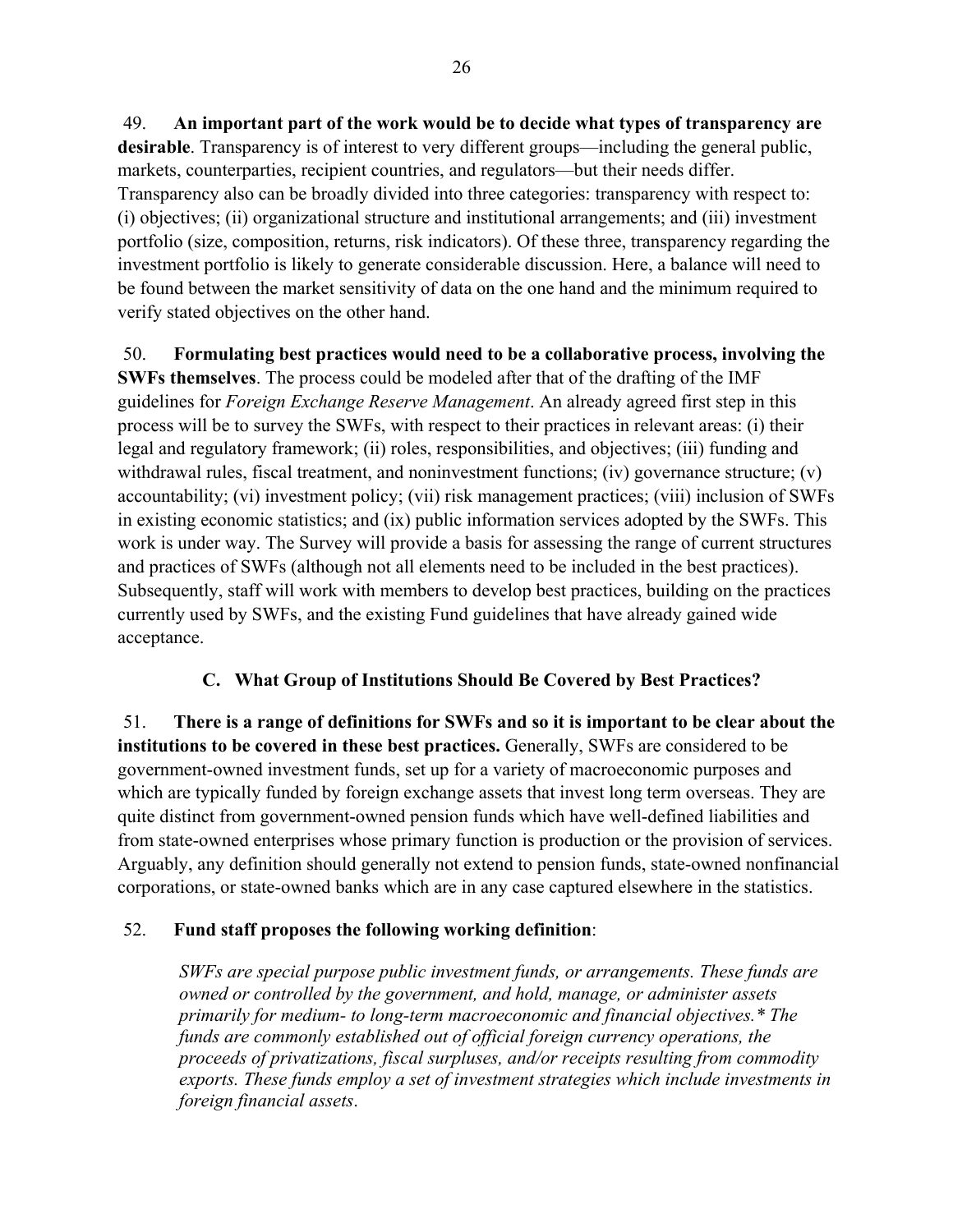\**These, in principle, include: (i) fiscal stabilization funds; (ii) saving funds; (iii) reserve investment corporations; (iv) development funds; and (v) pension reserve funds (those without explicit pension liabilities), while it excludes inter alia: (a) government-employee pension funds; (b) social security funds; (c) government lending funds; and (d) government-owned banks*.

This definition is similar to those used by other institutions and commentators (Annex II) but spells out in detail the types of institutions, funding source, purpose, and investments. Inevitably, however, given the multi-faceted and evolving nature of SWFs, any dividing line on coverage is to some extent arbitrary.

53. **The case for studying SWFs rather than a broader set of vehicles—including pension funds and highly leveraged institutions—rests on their differing purposes and issues raised.** While there are similarities between SWFs, other state-owned enterprises, and investment vehicles such as pension funds or hedge funds, there are also important differences. The government ownership of SWFs brings with it higher standards of accountability for their investment decisions. They are also within the sphere of macroeconomic management, and there is potential scope for strategies driven by noncommercial motives. By contrast, pension funds have well-identified liabilities that constrain their investment policies and horizons, there are specific international guidelines that cover these institutions, they are included in macroeconomic datasets and they tend to be more closely regulated than SWFs.<sup>28</sup> Hedge funds and private equity firms are privately owned and therefore subject to the control of their owners. Hedge funds are often opaque but, unlike SWFs, tend to be highly leveraged and so a different set of issues such as counterparty risk is much more important and so they need to be treated separately. A number of private-sector-led initiatives are underway to improve the transparency of highly leveraged institutions. The related issues have been closely studied by regulators and supervisors. The Fund is following these initiatives in the context of its other financial sector work and is also coordinating with the Financial Stability Forum.

#### VI. **RESOURCE COSTS**

54. **The program for identifying and developing best practices will entail some resource costs** (Table 3). In addition to the staff costs that are borne under the existing budget, further travel-related costs will need to be budgeted to take into account staff visits to: (i) selected SWFs to conduct technical discussions related to the SWF survey; (ii) OECD and groups working on private sector transparency initiatives; (iii) SWF roundtables; and (iv) SWF outreach and dissemination. Costs related to technical advice and analysis, and the hiring of an external expert for work on transparency and disclosure will also need to be budgeted. Resources amounting to two staff years (US\$0.7 million) are expected to be required over the next fiscal year to cover the additional costs associated with these activities.

<sup>&</sup>lt;sup>28</sup> Pension funds are covered by the OECD guidelines for Pension Fund Asset Management and are covered by the OECD guidelines on Corporate Governance for State-Owned Enterprises.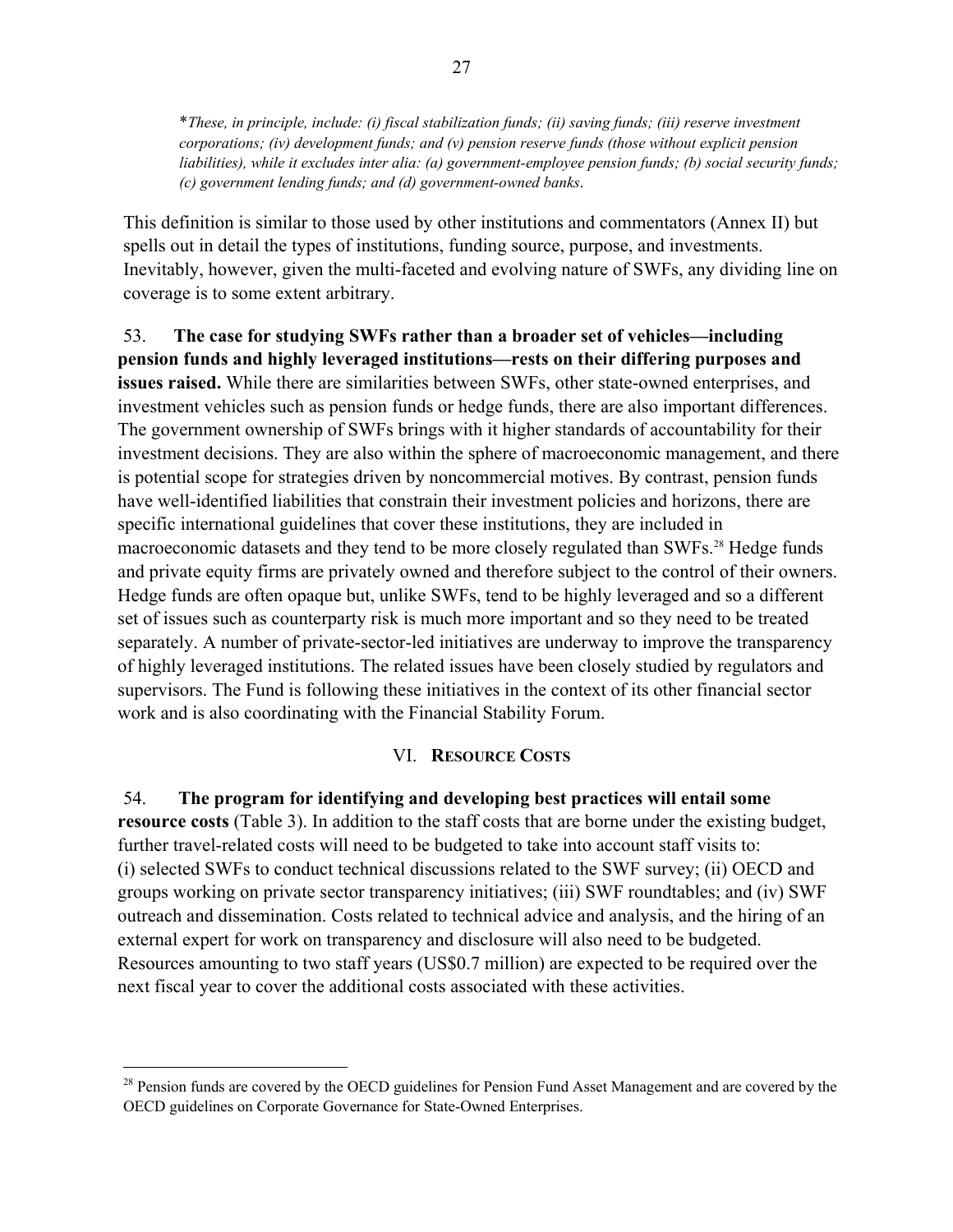|                                | FY2008  | FY2009  | Total          |
|--------------------------------|---------|---------|----------------|
|                                |         |         |                |
| Number of missions             | 7       | 15      | 22             |
| Survey tabulation              | 3       | 0       | 3              |
| Coordination                   | 3       | 6       | 9              |
| Roundtables                    | 1       | 1       | $\overline{2}$ |
| Outreach                       | 0       | 8       | 8              |
| Days/mission                   | 11      | 8       |                |
| Survey tabulation 1/           | 12      | 0       |                |
| Coordination 1/                | 12      | 12      |                |
| Roundtables 2/                 | 7.5     | 7.5     |                |
| Outreach 3/                    | 0       | 5       | .              |
| Field time (in days)           | 80      | 119     | 199            |
| Survey tabulation              | 36      | 0       | 36             |
| Coordination                   | 36      | 72      | 108            |
| Roundtables                    | 8       | 7       | 15             |
| Outreach                       | 0       | 40      | 40             |
| Other costs (in days) 4/       | 60      | 260     | 320            |
| Total resource costs (days)    | 140     | 379     | 519            |
| Total resource costs (years)   | 0.5     | 1.5     | 2.0            |
| Total resource costs (US\$) 5/ | 110,939 | 330,037 | 440,977        |
| Mission travel (US\$) 6/       | 84,000  | 184,500 | 268,500        |
| <b>Total Costs (US\$)</b>      | 194,939 | 514,537 | 709,477        |

### **Table 3. SWFs: Fund Resource Costs**

Source: Staff calculations.

1/ Three IMF staff will participate per mission (4 day visits on average).

2/ Three IMF staff will participate per mission (2.5 day visits on average).

3/ Two IMF staff will participate per mission (2.5 day visits on average).

4/ One external consultant in FY2008 and one staff year in FY2009 for technical advice.

5/ Based on standard costs for A9-15 staff and that of a short-term expert.

6/ Based on an average of 11 and 8 staff-days per mission in FY2008 and FY2009,

respectively, and cost inflation of 2.5 percent in FY2009.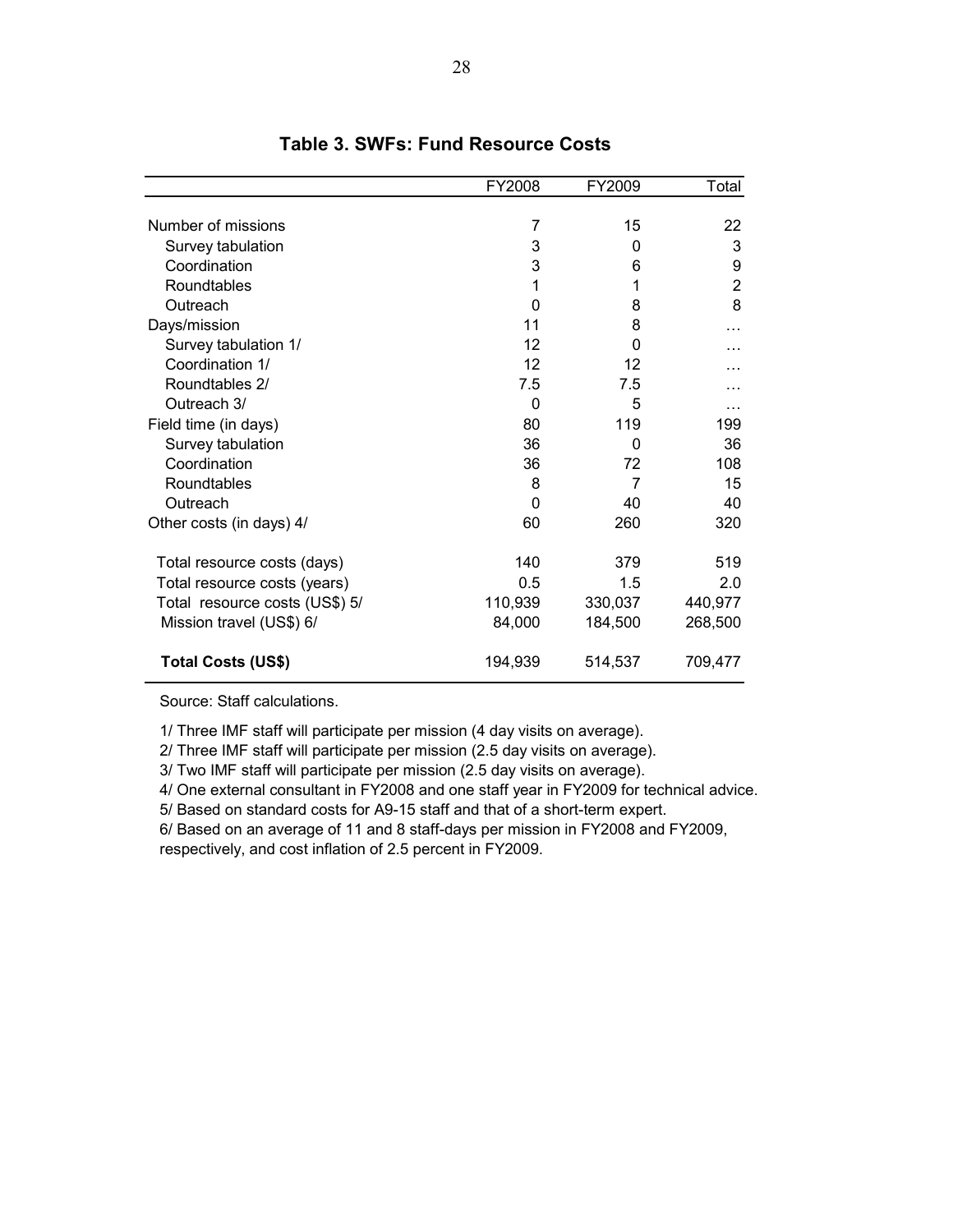### VII. **NEXT STEPS AND QUESTIONS FOR THE BOARD**

55. **If Directors agree, staff would begin to work with members and SWFs to facilitate the development of best practices.** The intention would be to draw principles for the establishment and operation of SWFs and to identify best practices currently used by them. The intention is not to develop a prescriptive code—but to have a set of best practices as a point of reference for members that operate or plan to establish SWFs, and that would inform the Fund's policy advice.

56. **The plan is to establish an international Working Group of SWFs and a Roundtable of SWFs will be convened in April to begin technical discussions and the drafting work.** Following discussion with the SWFs, subgroups would be established to undertake technical drafting work to set out the practices. The survey results will be processed and presented to SWFs along with a brief structure of what could constitute the SWF principles and practices.

57. **During the drafting process, the staff will also confer with others outside the Fund, and coordinate with the OECD as appropriate.** Consultations will cover agencies such as multilateral development banks, selected academics, market participants, international accounting and auditing bodies, legal practitioners, and others relevant to the field. The World Bank will provide technical inputs as the SWF practices are identified and elaborated. Meanwhile, it is important to set out how the economic statistics on SWFs need to be improved.

58. **A draft of the SWF principles and practices could be prepared by August 2008 and circulated for wider consultation over the following two months.** Further outreach with other stakeholders is also planned. The draft would also be issued to the Board for feedback and further guidance. Following consultations, a revised set of principles and practices would be sent to the Board for discussion ahead of the 2008 Annual Meetings.

### 59. **Do Directors agree with the approach proposed?** In particular:

- Has staff identified all aspects of SWFs that are relevant for the Fund's work?
- Do Directors share staff's assessment of the operational implications for bilateral and multilateral surveillance?
- Do Directors agree with the working definition of SWFs?
- Do Directors agree with the direction and thrust of the work on best practices?
- Are there any additional elements that Directors feel should be included in best practices?
- Do Directors have views on the types of transparency that should be included in best practices and what elements should be outside the scope of a set of best practices?
- Do Directors have any comments on process or timetable?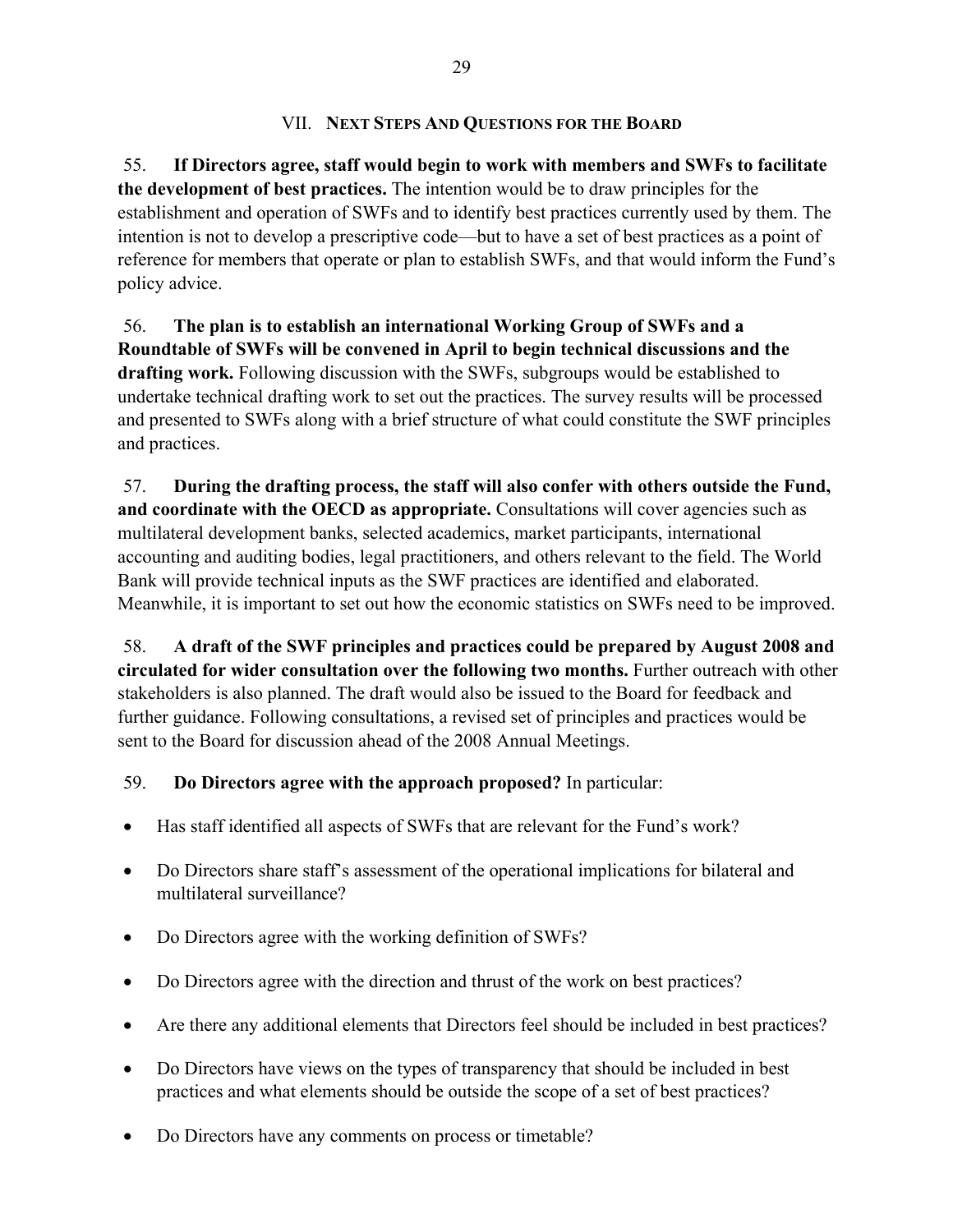### **Annex I. Portfolio Diversification by SWFs: A Study of the Implications for Global Financial Markets<sup>29</sup>**

#### **A. Illustrative Portfolio Analysis**

1. SWFs typically have medium- to long-term investment horizons, suggesting that they are less likely to make abrupt portfolio shifts which could affect market stability. That said, even a benign shift toward greater portfolio diversification of reserve assets by sovereigns would have implications for the absolute and relative price of assets, the flow of funds between countries, and the evolution of global imbalances.<sup>30</sup> An analysis of the impact of potential asset diversification by SWFs is, however, challenging because of the lack of transparency of several large SWFs about their asset allocations.

2. To understand the possible implications of the growing presence of SWFs, illustrative scenarios of asset allocation were prepared for countries that are in the process of shifting away from holding reserves to more diversified assets through SWFs. The analysis assumes that countries that have either recently established SWFs (or announced their intention to establish one) will channel a portion of their prospective reserve accumulation to their respective SWFs.<sup>31</sup> More specifically, the exercise provides a range of estimates based on the assumption that these countries transfer between 25 percent (lower bound) and 50 percent (upper bound) of newly available foreign currency inflows to their SWFs to be invested in foreign assets. This results in a range of estimates for the impact on capital flows and asset prices (see Section II for details on the assumptions).

3. A note of caution is warranted on the scope of the exercise. As in many modeling exercises, the results are highly sensitive to the underlying assumptions. For instance, by focusing solely on new sovereign investments, the exercise provides only a partial picture of the possible magnitude of the impact on capital flows and asset prices arising from the diversification strategy, since sovereigns may also choose to diversify the existing stock of their reserve assets. That said, this limited exercise provides a sense of the direction and magnitude of the possible impact on markets.

4. The analysis suggests that the pattern of global capital flows would be affected, with industrial countries facing lower capital inflows and emerging market countries attracting substantially larger inflows (Section II for the methodology).

Relative to reserve assets, which are predominantly dollar-denominated and generally held in the form of U.S. Treasury bills, SWFs are presumed to invest in more diversified

<sup>&</sup>lt;sup>29</sup> Prepared by the Research Department.

<sup>&</sup>lt;sup>30</sup> Foreign official investors are estimated to have kept 10-year U.S. Treasury nominal yields 100bps lower than otherwise. "*International Capital Flows and U.S. Interest Rates*," NBER Working Paper 12560 (October 2006).

<sup>&</sup>lt;sup>31</sup> This includes China, Russia, Korea, and Saudi Arabia.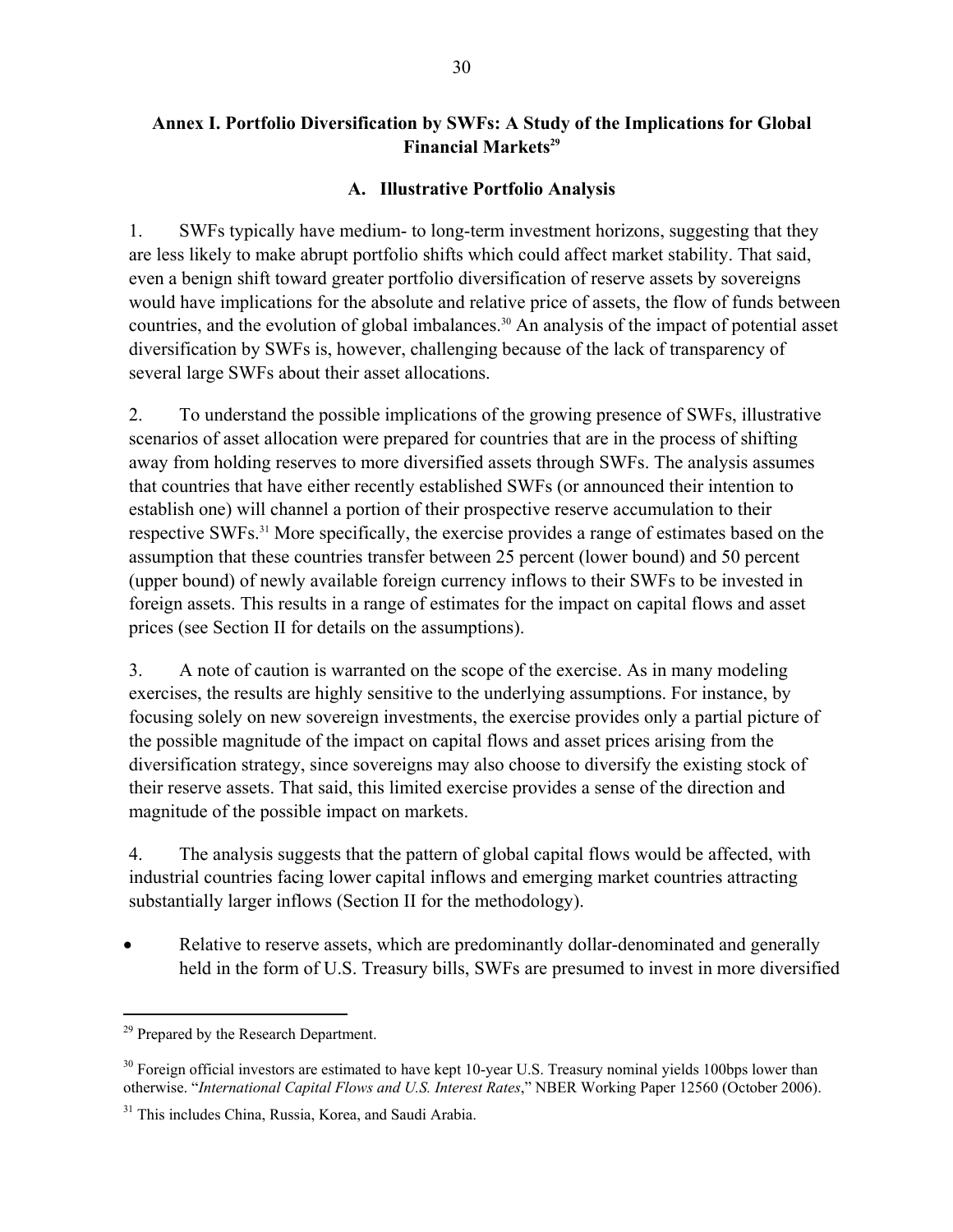and therefore riskier portfolios. This suggests lower inflows into government bond markets, with attendant implications for interest rates. The shift away from reserve assets could have the most significant effect on markets in the United States, if countries diversify away from dollar holdings.

Estimates show that inflows into the United States could decline by  $\frac{1}{4} - \frac{1}{2}$  percent of U.S. GDP per year on average depending on the stylized asset allocation strategy that is used to capture investments by the prospective SWFs. Portfolios that are more weighted

to emerging economies—such as the stylized diversified portfolio shown in Annex 1, Table 1—would result in lower flows into both dollar and euro assets, while flows to emerging economies would tend to increase substantially. By contrast, a portfolio similar to Norway's—which is heavily weighted to investments in Europe would suggest somewhat

 $\overline{a}$ 

| $COFER$ $1/$<br>1000 | Norway 2/ Diversified Portfolio |                                                                                                                          |
|----------------------|---------------------------------|--------------------------------------------------------------------------------------------------------------------------|
|                      |                                 |                                                                                                                          |
|                      |                                 |                                                                                                                          |
|                      | 400                             | 23.0                                                                                                                     |
| $\cdots$             | 60.0                            | 55.0                                                                                                                     |
| $\cdots$             | $\cdots$                        | 7.0                                                                                                                      |
|                      |                                 | 7.5                                                                                                                      |
| $\cdots$             |                                 | 7.5                                                                                                                      |
|                      |                                 |                                                                                                                          |
| 59.0                 | 318                             | 38.0                                                                                                                     |
| 29.7                 | 35.0                            | 13.9                                                                                                                     |
| 58                   | 13.6                            | 13.9                                                                                                                     |
| 30                   | 69                              | 10.2                                                                                                                     |
| 2.4                  | 12.7                            | 24.0                                                                                                                     |
|                      |                                 | 1/ Aggregate data. COFER is an IMF database that maintains data on the currency composition of official foreign exchange |

lower investment in dollar assets and a less sizeable, but still positive, inflow to emerging markets.

• To quantify the implications of these potential changes in the pattern of capital flows on interest rates and exchange rates, simulations were undertaken using the IMF's GIMF5 model.<sup>32</sup> The results focus on the effects for the United States (Annex 1, Figure 1). They point to a 10–20 bp increase in U.S. real interest rates and a 2–5 percent depreciation of the U.S. dollar. The U.S. current account deficit could improve by  $\frac{1}{4}$  percentage point of GDP—a consequence of a higher country risk premium driven by lower demand for U.S. assets. In the rest of the world, higher capital inflows would lead to lower real interest rates (and thus a larger interest rate differential with the United States) and more appreciated currencies (in real effective terms)—and domestic demand would be boosted. However, inflation in Asia would increase as a result of its continued reliance on a currency peg to the dollar.

<sup>&</sup>lt;sup>32</sup> Simulations were performed on a five-region version of the Global Integrated Monetary Fiscal Model (GIMF5). GIMF5 is an extended version of the Kumhof and Laxton model and includes separate models for the United States, the Euro area, Japan, emerging Asia, and "remaining countries." See Kumhof and Laxton, "*A Party Without a Hangover? On the Effects of U.S. Fiscal Deficits*," IMF WP 07/202 (August 2007), www.imf.org.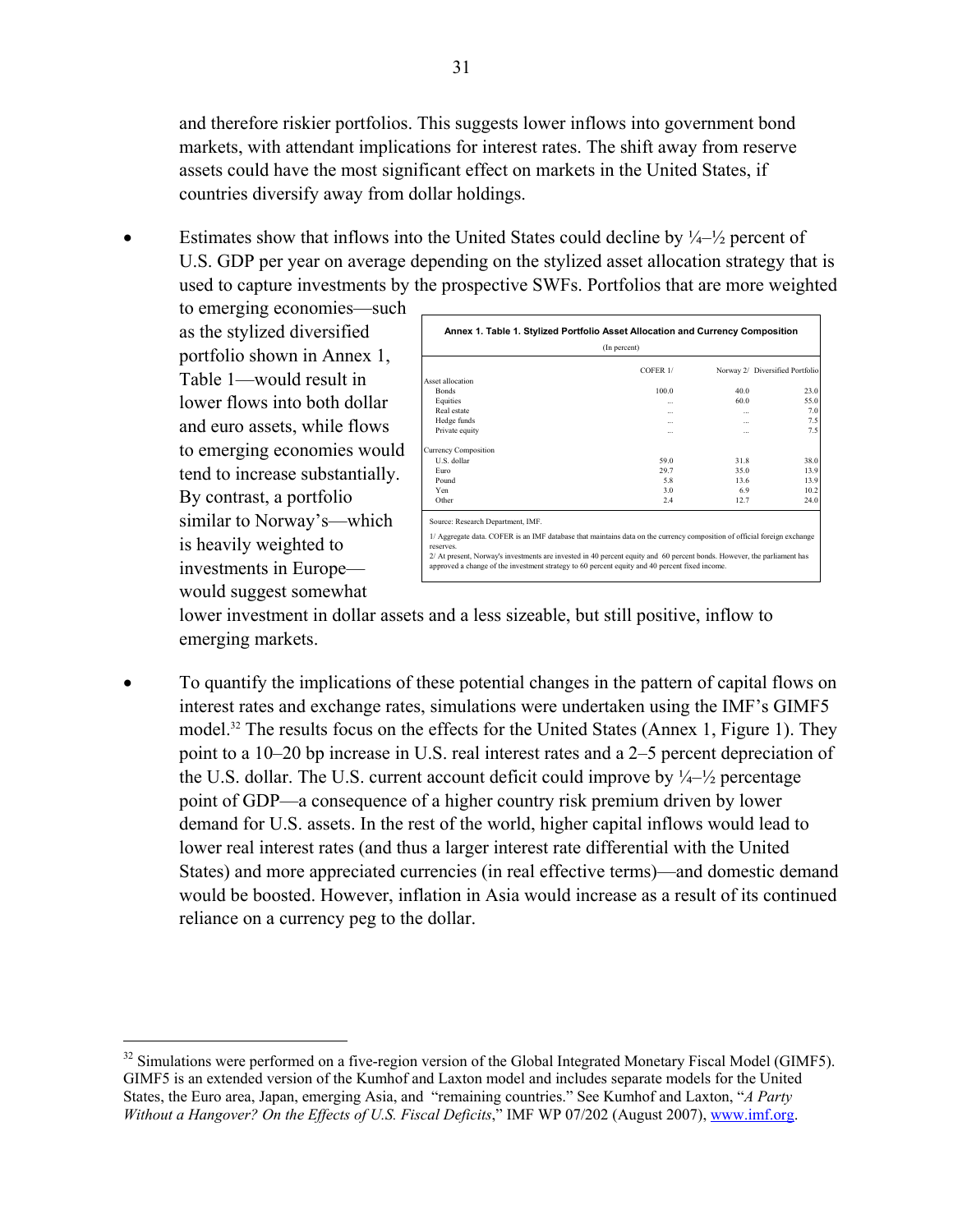• While the model estimates do not suggest a disorderly depreciation of the U.S. dollar, or a disorderly unwinding of global imbalances, they do not take into account possible second round effects as other investors react to the change in the behavior of SWFs. Overall, the results suggest that the more difficult financing of the U.S. current account deficit would move the U.S. current account further in the right direction and help alleviate the overvaluation of the dollar. Without adjustment on the part of the surplus countries, the model predicts that current account deficits will appear in other regions—most notably Europe.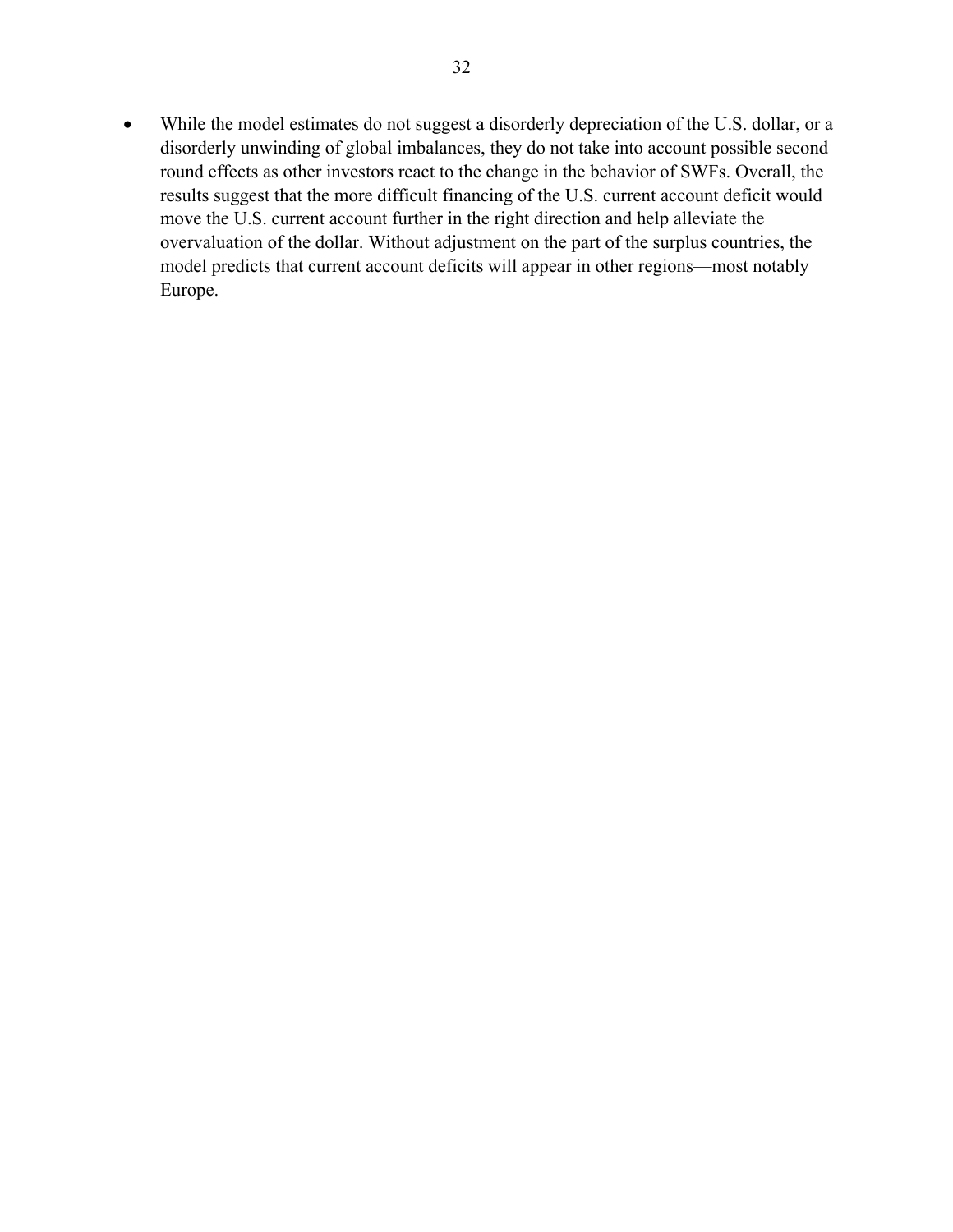

Annex 1. Figure 1. Simulation Results (In billions of U.S. dollars, unless otherwise indicated)

*Possible Change in the Pattern of Capital Flows, by Currency 1/ 2/*

Sources: World Economic Outlook; and Fund staff estimates.

1/ Based on assumption that 25 percent of available foreign currency flows to countries setting up new SWFs are placed with the SWF and invested in foreign assets.

2/ Includes China, Korea, Russia (National Welfare Fund only), and Saudi Arabia. This list aims to capture SWFs that are likely to change their investment behavior going forward.

3/ Lower bound of range is based on an assumption that 25 percent of available foreign exchange for countries listed in footnote 2 is placed with the SWF and invested in foreign assets. Upper bound assumes 50 percent.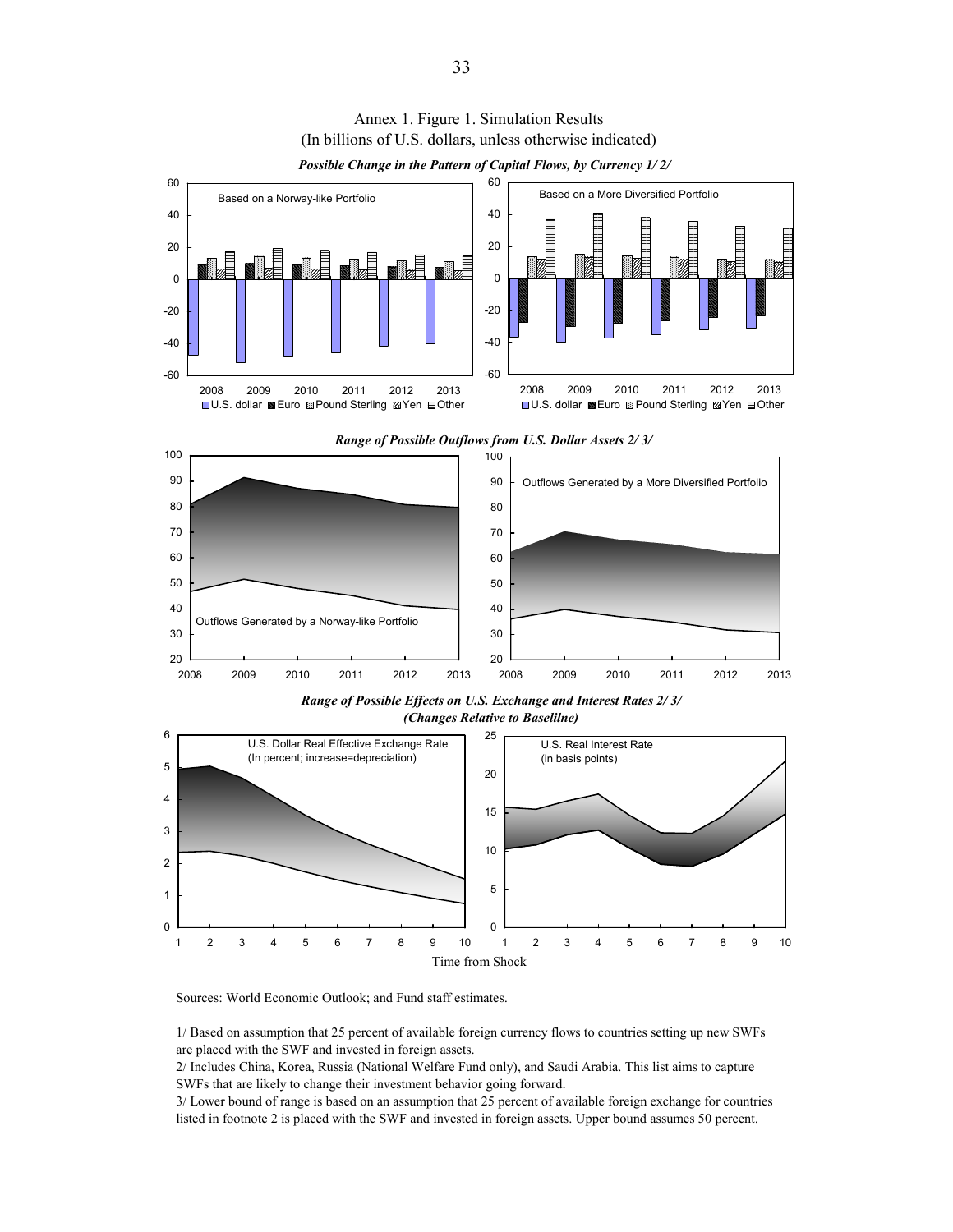5. In the absence of reliable information both on assets under management and of the asset allocation strategy for several of the large SWFs, a separate exercise—using a gravity model was also carried out to assess the geographic distribution of SWF assets. The exercise was conducted for Norway and Temasek (Singapore)—two SWFs for which data are available.

• The results of the gravity model reinforce the result that the geographic diversification of sovereign asset holdings may increase with the shift from reserve holdings to assets

under the management of SWFs.<sup>33</sup> In particular, using the model to estimate the portfolio choices of existing SWFs shows that the United States and other advanced economies would likely receive lower inflows if assets are held by SWFs rather than as reserves. The model does a reasonably good job of

 $\overline{a}$ 

|                                                                                                                                                                                                                                                                                                                                                                                              | Equity         |                | Deht    |          |
|----------------------------------------------------------------------------------------------------------------------------------------------------------------------------------------------------------------------------------------------------------------------------------------------------------------------------------------------------------------------------------------------|----------------|----------------|---------|----------|
|                                                                                                                                                                                                                                                                                                                                                                                              | Gravity        | Actual         | Gravity | Actual   |
| Norway 1/                                                                                                                                                                                                                                                                                                                                                                                    |                |                |         |          |
| Asia and Pacific                                                                                                                                                                                                                                                                                                                                                                             | 8              | 15             | 12      | 5        |
| Europe and Central Asia                                                                                                                                                                                                                                                                                                                                                                      | 64             | 50             | 60      | 61       |
| Latin America/Caribbean                                                                                                                                                                                                                                                                                                                                                                      | 1              | $\overline{2}$ |         | $\Omega$ |
| Africa and Middle Fast                                                                                                                                                                                                                                                                                                                                                                       | $\overline{a}$ | 1              | n       | $\Omega$ |
| North America                                                                                                                                                                                                                                                                                                                                                                                | 26             | 32             | 27      | 35       |
| Temasek 2/3/                                                                                                                                                                                                                                                                                                                                                                                 |                |                |         |          |
| Asia $4/$                                                                                                                                                                                                                                                                                                                                                                                    | 46             | 65             |         | $\cdots$ |
| OFCD 5/                                                                                                                                                                                                                                                                                                                                                                                      | 51             | 32             |         |          |
| Other                                                                                                                                                                                                                                                                                                                                                                                        | 3              | 3              | $\sim$  |          |
| Source: Research Department, IMF.<br>1/ Actual portfolio as of September 2007.<br>2/ Actual portfolio as of March 2007. Excludes investments in Singaporean assets.<br>3/ Temasek provides only broad geographic groupings for its portfolio allocation.<br>4/ Excludes Australia, Japan, and New Zealand. Includes Korea.<br>5/ Excludes Korea. Includes Australia, Japan, and New Zealand. |                |                |         |          |

predicting the pattern of investment for Norway, but does a poorer job for Temasek, which invests heavily in Asia (Annex I, Table 2; see Section III for details on the methodology).

6. In sum, the above analysis indicates that it is important for the Fund to monitor the behavior of investments by SWFs, with a view to assessing changes in capital flows to countries and the asset prices, all of which could have implications for financial stability.

### **B. Methodology for the Capital Flows Simulations**

7. *Assumptions*. The analysis pertains only to newly available foreign exchange flows; the allocation of existing stocks of foreign exchange assets is assumed unchanged. It is assumed that all new flows into SWFs are invested abroad. The new flows are calculated as the sum of each country's current account balance and net private capital flows, based on WEO projections for 2008–13. For countries that are in the process of setting up SWFs, and for which projections do not yet distinguish between reserve accumulation of asset accumulation in SWFs, new flows are calculated as the sum of the current account balance and net private capital flows. For these cases, it is assumed that 25–50 percent of all new funds flow to the SWF, with the 25 percent assumption forming the lower bound of the range estimates and the 50 percent assumption forming the upper bound.

<sup>&</sup>lt;sup>33</sup> The gravity model uses data from the Coordinated Portfolio Investment Survey (CPIS) to predict investment patterns by broad geographic regions.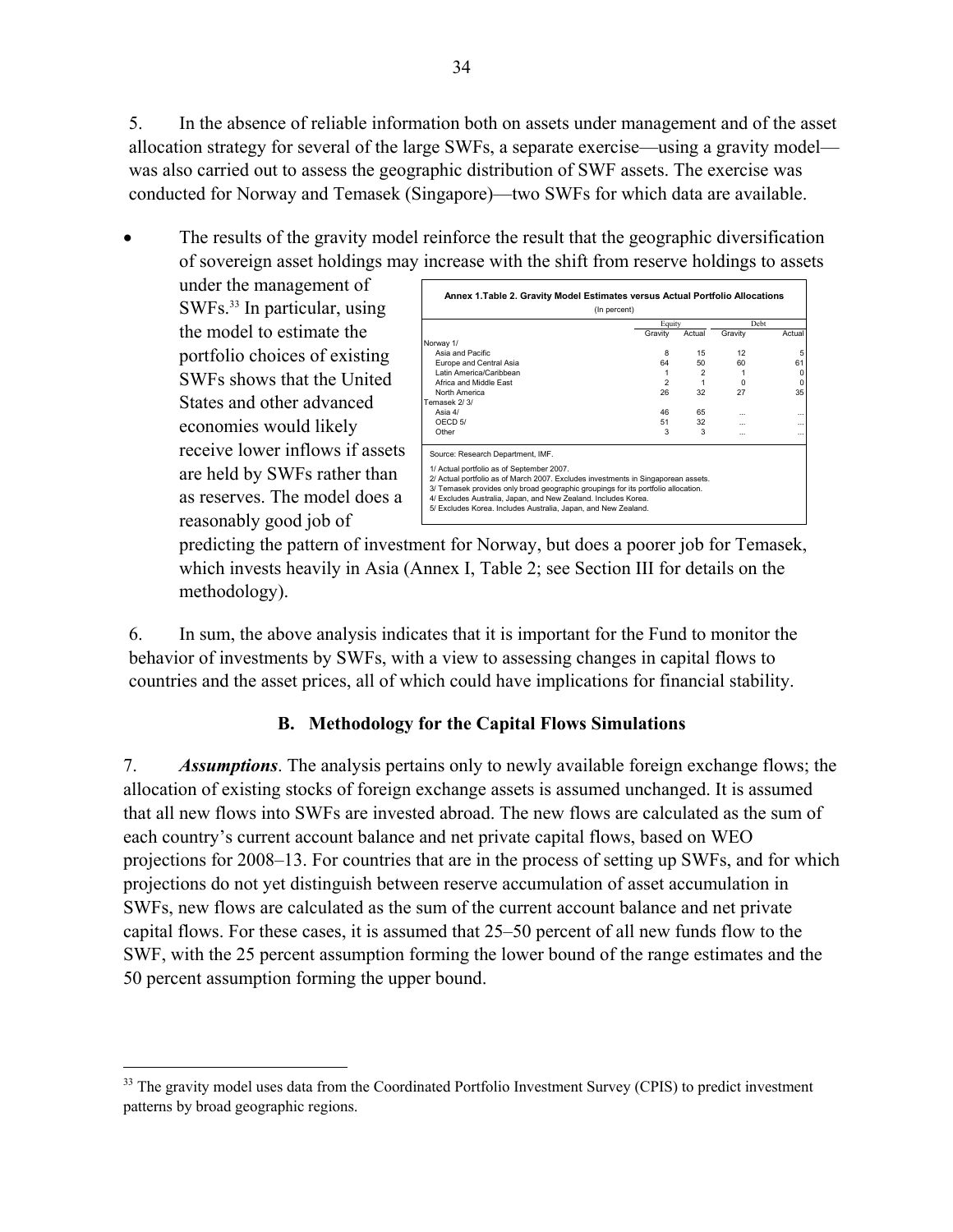8. *Stylized Portfolios*. For the simulations reported in this work program, the focus is countries that are in the process of setting up SWFs, and which are most likely to be changing their investment behavior. At this preliminary stage of analysis, we are attempting to ascertain what would happen to global capital flows if countries shifted out of reserve holdings into more diversified portfolios. Two stylized, diversified portfolios are calibrated, and compared with a stylized portfolio of reserve assets (see Annex I, Table 1 above):

- The first stylized portfolio mimics that of Norway, with its objective to move to an allocation of 60 percent of assets invested in equities and 40 percent in bonds. The current currency composition of Norway's assets under management is used.
- The second portfolio is an attempt to reproduce a portfolio of a diversified well-established SWF. No hard data are available on asset allocation, but the stylized portfolio is based on information on asset allocation and currency composition provided in market analysis.<sup>34</sup> Assumptions are made for some asset classes.
- Using aggregate COFER data, we derive a stylized reserves portfolio, where it is simplistically assumed that assets are allocated exclusively to government bonds according to the COFER currency composition.<sup>35</sup>

9. *Capital Flow Simulations*. Using the three portfolios above, we simulate how these future flows into SWFs might be allocated (by currency) under each of the portfolios. We also simulate future flows into government bonds for the three portfolios. The capital flows generated by the two stylized SWF portfolios are compared with capital flows under a scenario where these assets are retained as reserves.

10. The result of these simulations is a set of "differences" in capital flows between each of the stylized SWF portfolios and the reserve portfolio. These differences can be interpreted as possible changes in the pattern of capital flows if the newly established SWFs do indeed shift from holding reserve assets to holding more diversified portfolios.

# **C. Methodology for the Gravity Model**

11. *Data sources*: Equity and debt holdings are from the IMF's *Coordinated Portfolio Investment Survey*, bank loans from the BIS, FDI from the OECD, and trade from the IMF's *Direction of Trade Statistics*. Capital controls data are constructed by Fund staff based on the IMF's *Annual Report on Exchange Arrangements and Exchange Restrictions*. All dependent variables in natural logarithms, and measured in end-of-year 2004 U.S. dollars.

<sup>34</sup> See, for example, "ADIA Unveils its Secrets," *Euromoney* (April 2006), Vol. 37, Issue 444.

<sup>&</sup>lt;sup>35</sup> COFER is an IMF database that keeps end-of-period quarterly data on the currency composition of official foreign exchange reserves.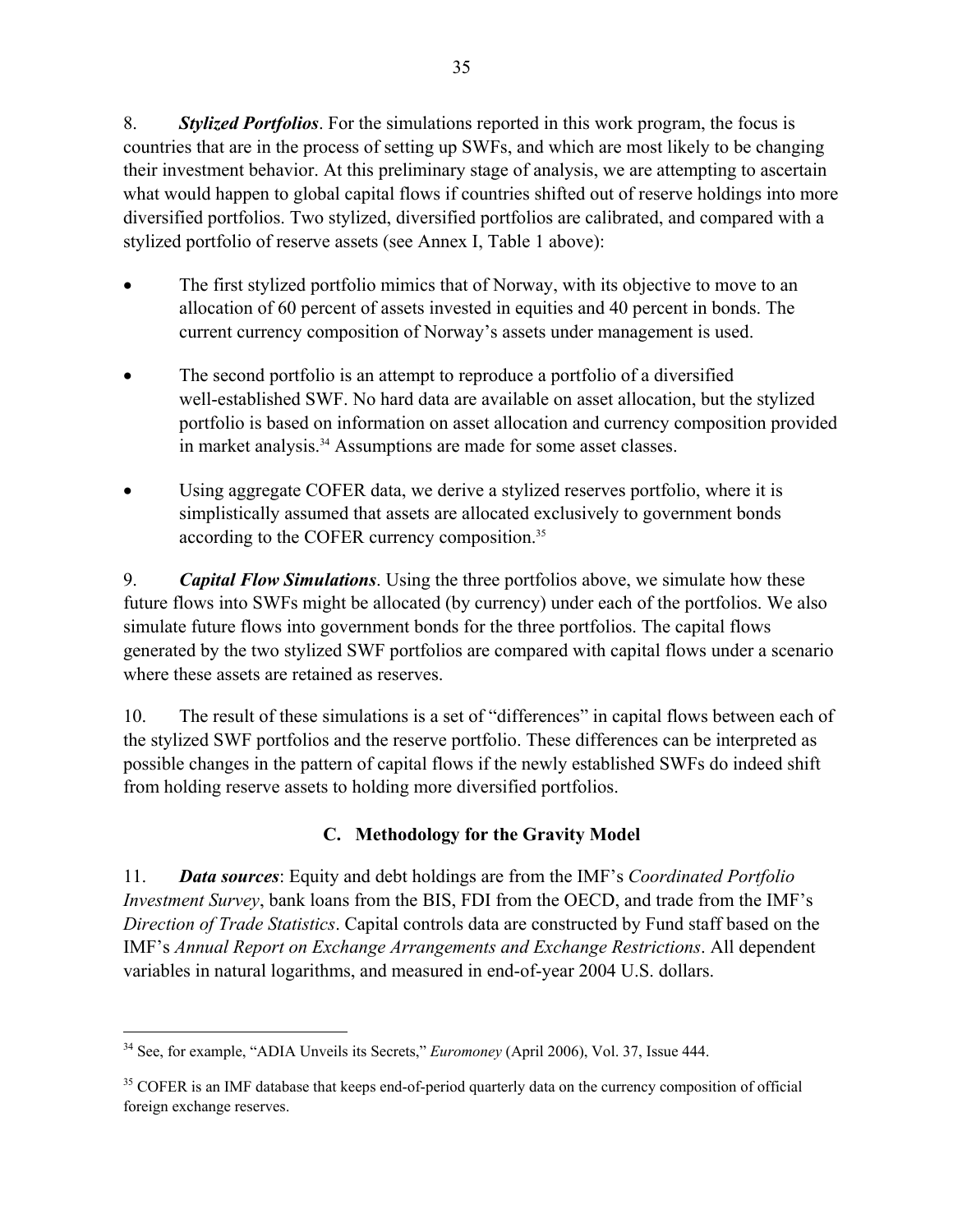12. *Estimation*: The gravity estimation of country *i*'s private holdings of debt, equity, or FDI in country *j* is:

$$
log(Holding\_ij) = b\_dist * log(dist\_ij) + b\_border * border\_ij + b\_comlang *comlang\_ij + X\_ijb + u_i + u_j + e_{ij}
$$
\n(1)

where *dist* ij is the geographic distance between countries i and j, and *border* is a dummy variable which indicates whether countries i and j have a common border. *Comlang* is a dummy variable which indicates whether countries i and j share a common language. *X*\_ij contains common colonial history, common legal origin, three dummy variables indicating whether (1) only country i has no capital controls, (2) only country j has no capital controls, and (3) whether both countries have no capital controls. *u* i and *u* j are country-specific fixed effects.36

#### *Estimated betas from gravity model*

 $\overline{a}$ 

| <b>Equity</b>         | Debt                  | FDI                   |
|-----------------------|-----------------------|-----------------------|
| b dist= $-0.7649499$  | b dist= $-0.8023374$  | b dist= $-1.286229$   |
| b contig=.6357502     | b contig=.1403246     | b contig=.6324757     |
| b comlang= $.4907374$ | b comlang= $.2249871$ | b comlang= $.5407307$ |

#### *Prediction of gravity for individual country i using equation (1)*

- Take the estimated coefficients for distance, contiguity (contig) and common language and plug into (1). This gives a predicted value of log(Holding\_ij) conditional on these three variables. Note that we do use other X variables given that they are not as relevant to exercise (e.g., colonial heritage), and data limitations.
- Convert log holdings to a natural number and multiply by some economic mass variable for the recipient countries  $\mathbf i$  (which would be captured by the fixed effect  $\mathbf u$   $\mathbf i$ ). This economic mass variable can be stock market capitalization, bond market capitalization, or GDP.
- Aggregate final predicted capital holding variable by region and world and take ratio for equity, debt, and FDI. This gives numbers presented in Equity, Debt, and FDI gravity tables.

<sup>&</sup>lt;sup>36</sup> Source and host country specific (fixed) effects are  $0/1$  time-invariant dummy variables (u\_i and u\_j in the regression) that control for all variables that vary at the individual country-level (such as market size, quality of domestic institutions, financial development, etc.). These fixed effects do not control for variation at the country-pair level. For this reason, variables (such as distance and similarity of institutional arrangements) are included separately in the regression to account for this latter "bilateral" variation.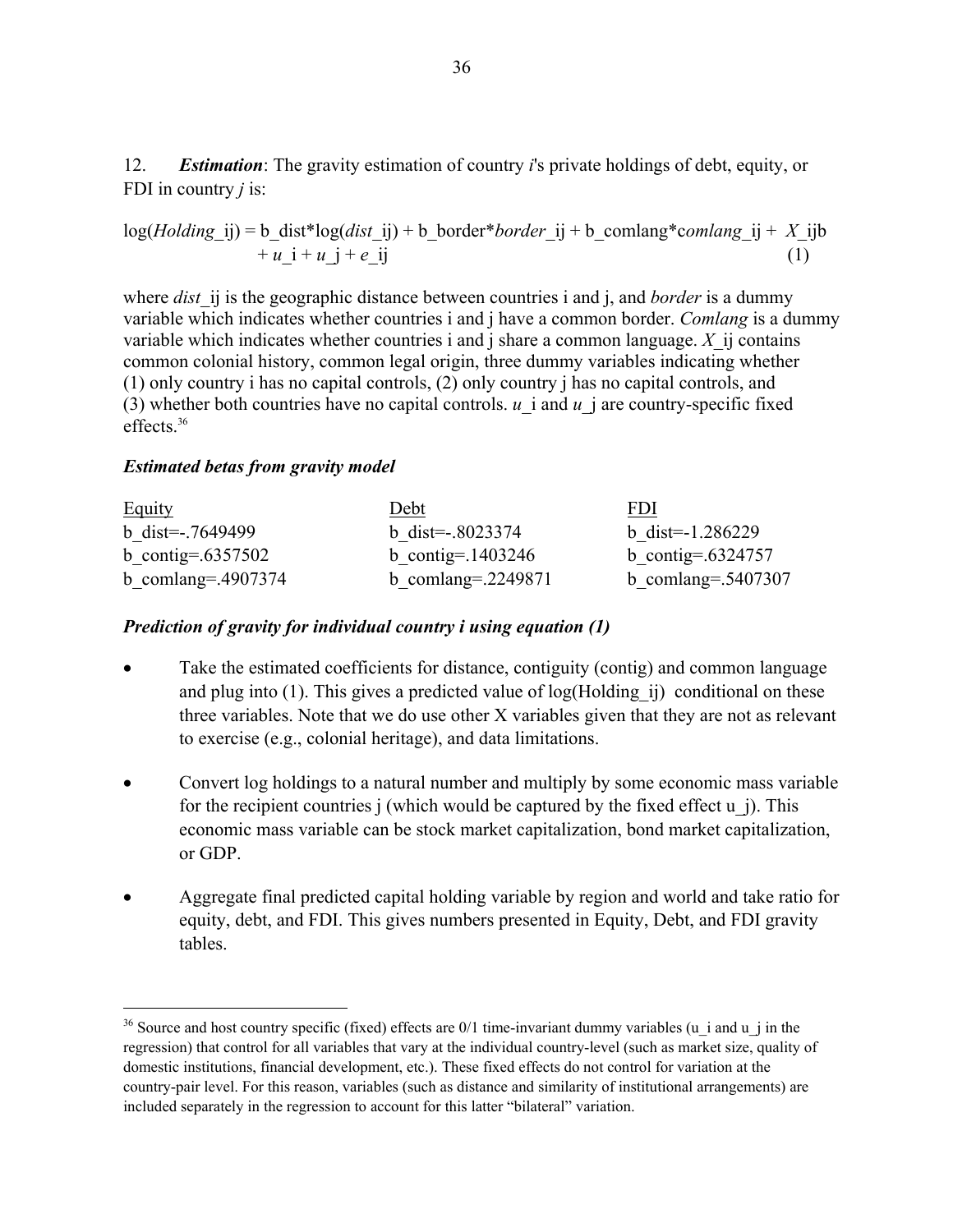### **Annex II. Selected Definitions of SWFs**

1. OECD: November 2007 in international investment of sovereign wealth funds:

"Government-owned investment vehicles that are funded by foreign exchange assets."

2. Investopedia—Internet site for Forbes Media: December 2007

"Pools of money derived from a country's reserves, which are set aside for investment purposes to benefit the country's economy and citizens. The funding for SWFs comes from central bank reserves that accumulate as a result of budget and trade surpluses, and even from revenue generated from the exports of natural resources."

3. Edwin M. Truman—before the U.S. House Committee on Banking, Housing, and Urban Affairs, November 2007

"Separate pools of international assets owned and managed by governments to achieve a variety of economic and financial objectives. They sometimes hold domestic assets as well."

4. Deutsche Bank, September 2007

"Sovereign wealth funds—or state investment funds—are financial vehicles owned by states which hold, manage, or administer public funds and invest them in a wider range of assets of various kinds. Their funds are mainly derived from excess liquidity in the public sector stemming from government fiscal surpluses or from official reserves at central banks."

5. U.S. Treasury, June 2007

"There is no single universally accepted definition of an SWF. [In this paper,] the term "SWF" means a government investment vehicle which is funded by foreign exchange assets, and which manages those assets separately from the official reserves of the monetary authorities."

6. BPM6: March draft following world-wide consultation

"Some governments create special-purpose government funds, usually called sovereign wealth funds, to hold assets of the economy for long-term objectives. The funds to be invested commonly arise from commodity sales, the proceeds of privatizations, and/or the accumulation of foreign financial assets by the authorities."

7. McKinsey Global Institute, October 2007

"Sovereign wealth funds are usually funded by the nation's central bank reserves and have the objective of maximizing financial returns within certain risk boundaries." McKinsey contrast these funds with government holding corporations such as Temasek (Singapore) and Khazanah (Malaysia).